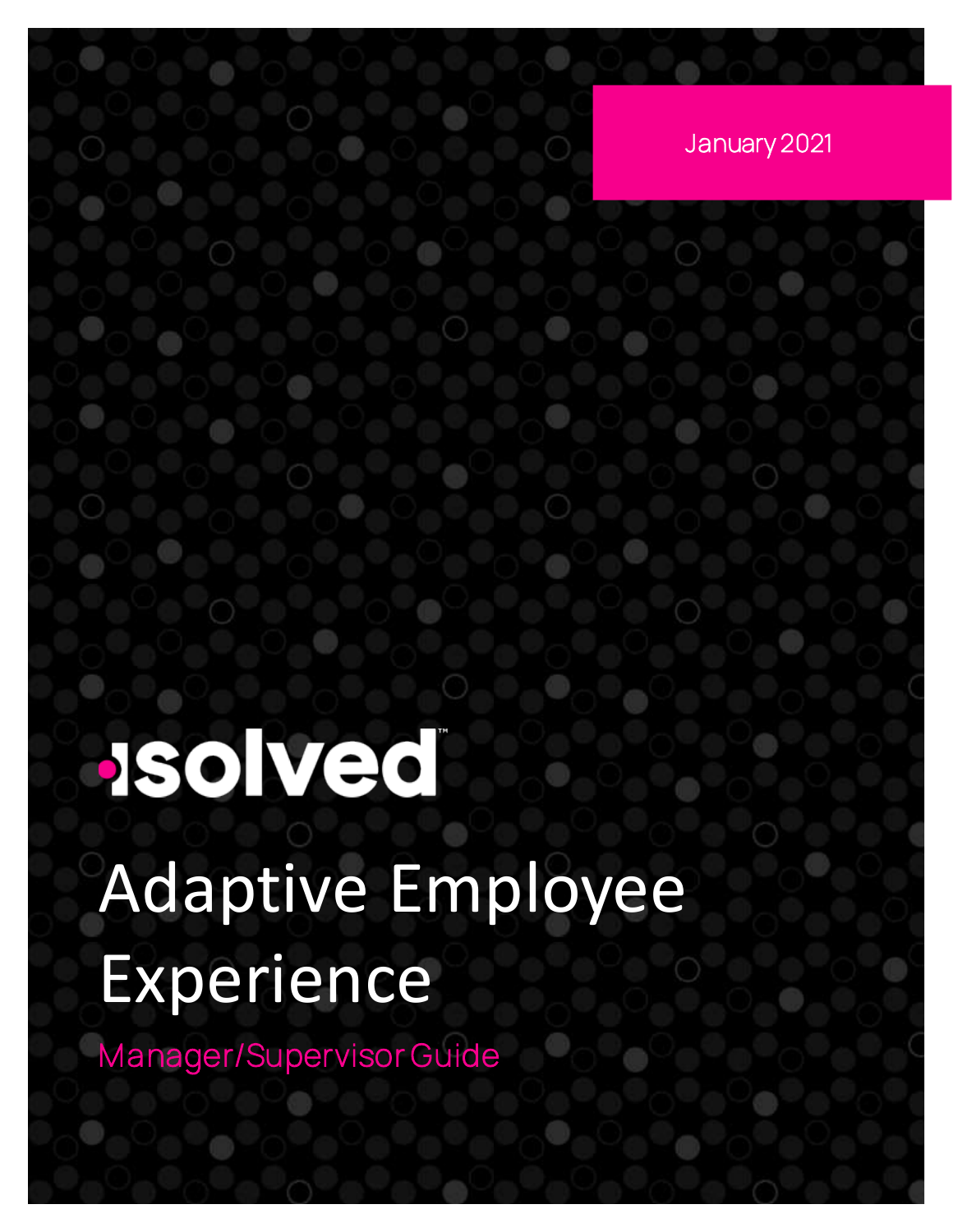Adaptive Employee Experience-Manager/Supervisor User Guide

**Help Docs** 

#### **Table of Contents**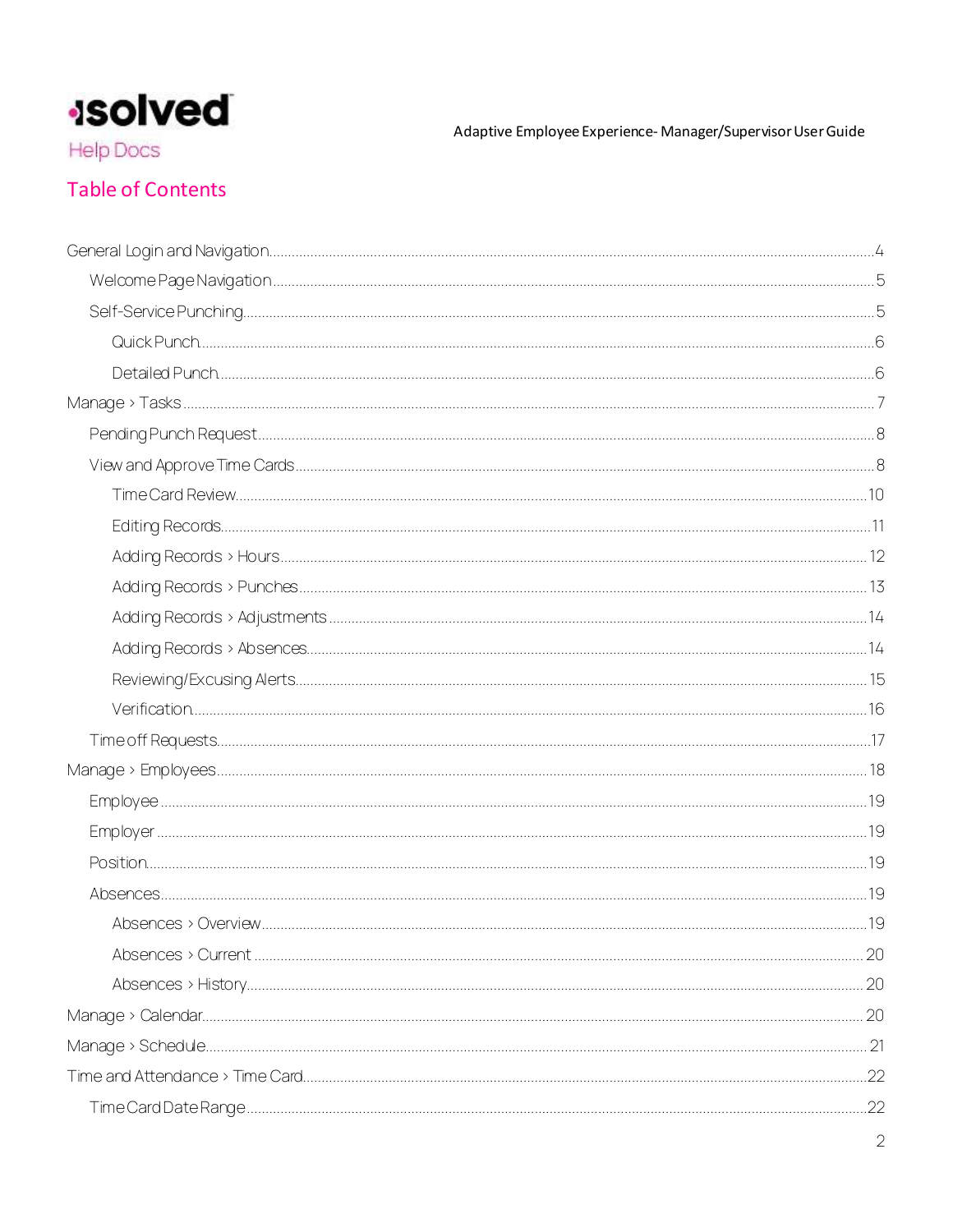### **Isolved Help Docs**

Adaptive Employee Experience-Manager/Supervisor User Guide

<span id="page-2-0"></span>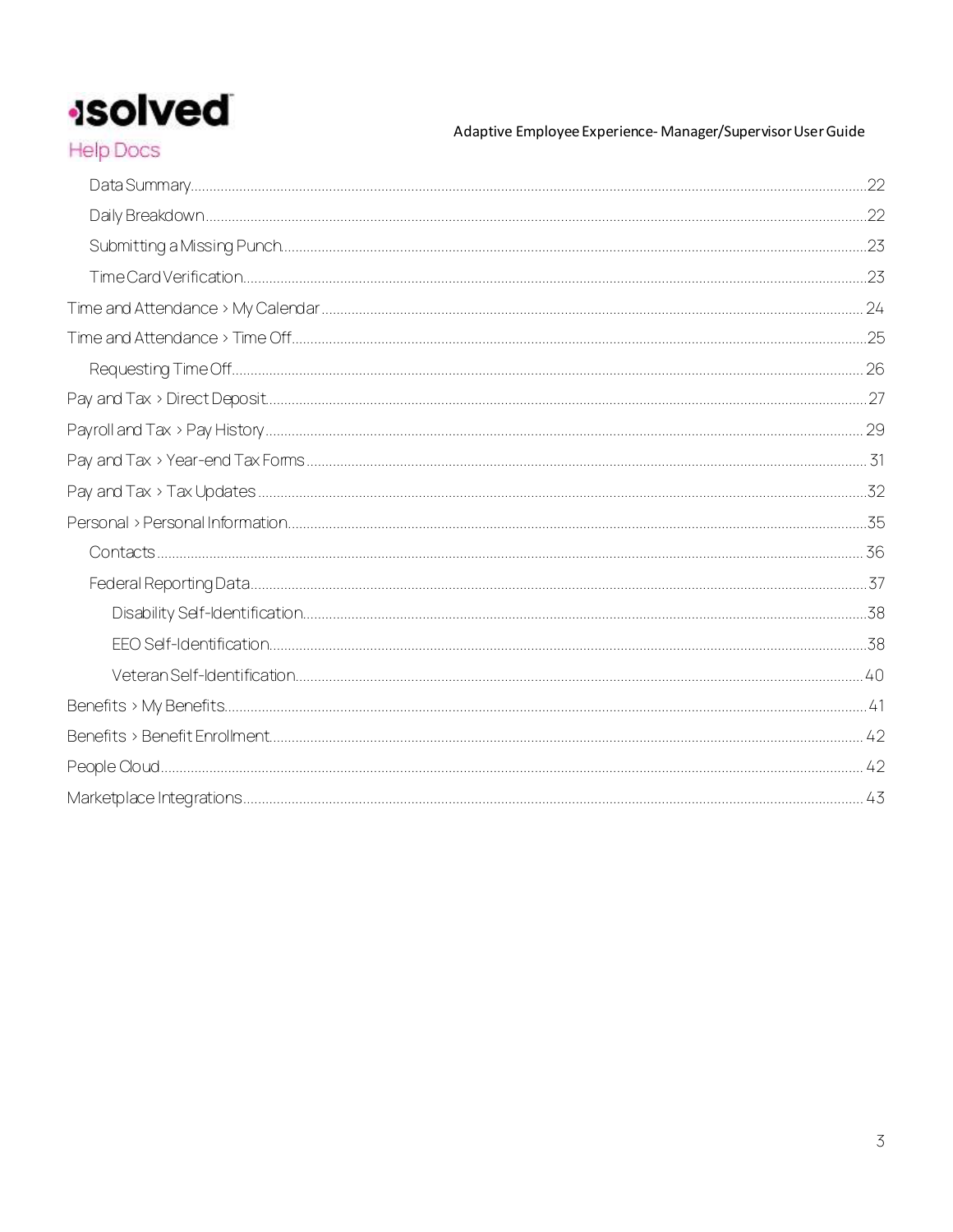

**Help Docs** 

#### General Login and Navigation

Navigate to the isolved Adaptive Employee Experience website using a web browser of your choice.



- 1. Key in your username (this is your self-service email address)
- 2. Click on the Next icon after entering your username
	- a. Note: If you entered your username incorrectly, choose "This is not my username" which will bring you back to the main login page.
- 3. Key in your password
	- a. Note: If you have forgotten your password, choose "Forgot my password" which allows you to reset after answering your security questions.
- 4. Click on the Next icon which will log you into Adaptive Employee Experience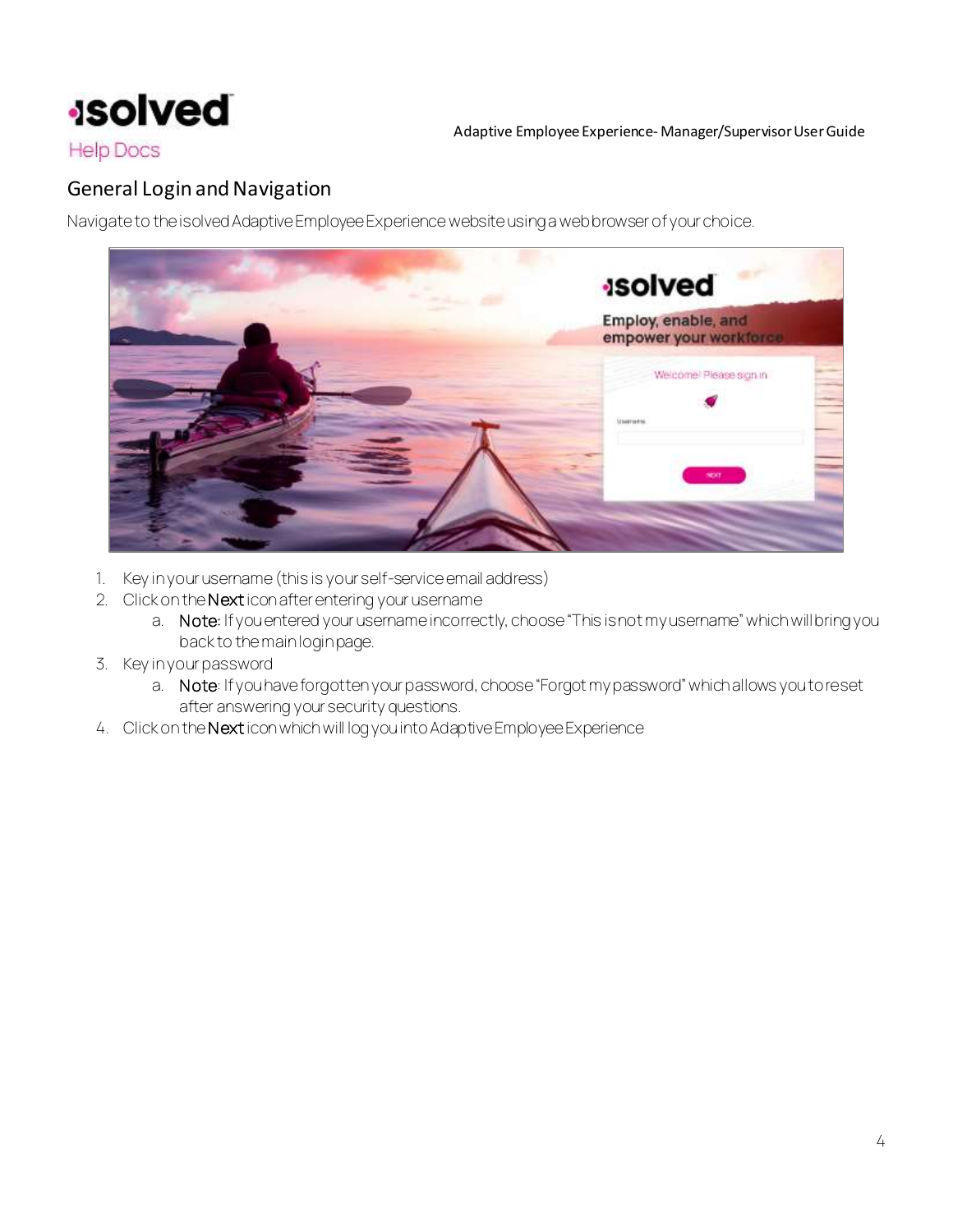

#### **Help Docs**

#### <span id="page-4-0"></span>Welcome Page Navigation

The welcome page allows you to see all items you have access to in one screen.

| <b>Isolved</b>                                           |                                                                                  |                                                                                                                                             | <b>CONTRACTOR</b>                                                                                    |                                                          | œ | o |
|----------------------------------------------------------|----------------------------------------------------------------------------------|---------------------------------------------------------------------------------------------------------------------------------------------|------------------------------------------------------------------------------------------------------|----------------------------------------------------------|---|---|
| A,<br>Ø)                                                 | пайскам                                                                          |                                                                                                                                             |                                                                                                      | C nesently stated<br>Testian.<br>PATINGAL<br>Award (201) |   |   |
| $-44$<br>--<br>$\alpha$<br><b>Figured Tra</b><br>4       | <b>Tourist Discounts</b><br><b>PERSONALISTS</b><br>-<br>--<br>--                 | <b>Q</b> www.<br><b>Seattle</b><br><b>STATISTICS</b><br><b>Service</b><br><b>Dental</b>                                                     | <b>D</b> Present Tex<br><b>Seattle Service</b><br>THE RIGHTS<br><b>The AVE Science</b><br>The Solemn | <b>Contract Contract Contract</b>                        |   |   |
| $\overline{\phantom{a}}$<br>یک<br>$\left  \cdot \right $ | <b>INVACT ATT: IS</b><br>п<br>ø<br>in.<br>7<br><b>O</b> hours<br><b>ALCOHOL:</b> | $\cup$<br><b>O</b> Fernand<br>Personal administrator<br>(Important                                                                          | <b>Included week</b><br><b>Isolved</b>                                                               |                                                          |   |   |
|                                                          | <b>Search Comment</b>                                                            | <b>O</b> Merketplace<br><b>Integrations</b><br><b>Service College</b><br><b>Service</b><br><b>Dalfus Division Sherrow</b><br><b>Service</b> | <b>O</b> Preside Closel<br><b>Bestings</b><br><b>CONTRACTOR</b><br><b>Analysis Triange</b>           |                                                          |   |   |

Each card is geared towards the general task you are looking to complete:

- Time and Attendance: Used for all standard time functions such as viewing and verifying your Time Card, requesting time off, and viewing your schedule.
- Personal: Used to update your personal information such as address, emergency contacts, dependents, beneficiaries, and federal reporting data.
- Pay and Tax: Used to view and edit direct deposit, pay history, year-end tax forms, and update your tax withholdings.
- Benefits: Used to view your benefits summary and link you to benefits enrollment.
- People Cloud: Has links to access Learn & Grow, Share and Perform, Benefit Services, and Applicant Tracking.
- Marketplace Integrations: Will link you to any 3<sup>rd</sup> party or legacy isolved applications your company might use.

To navigate, you can use the icons on the left-hand side of the screen, click on the cards in the center, or use the recently visited card in the top right-hand corner which is populated by the cards you have visited recently.

#### <span id="page-4-1"></span>Self-Service Punching

Once logged in, you can immediately create a punch by using the pink + symbol locatedat the top left cornerof the page as seen below. In this menu, a punch can be created usingtwo different methods: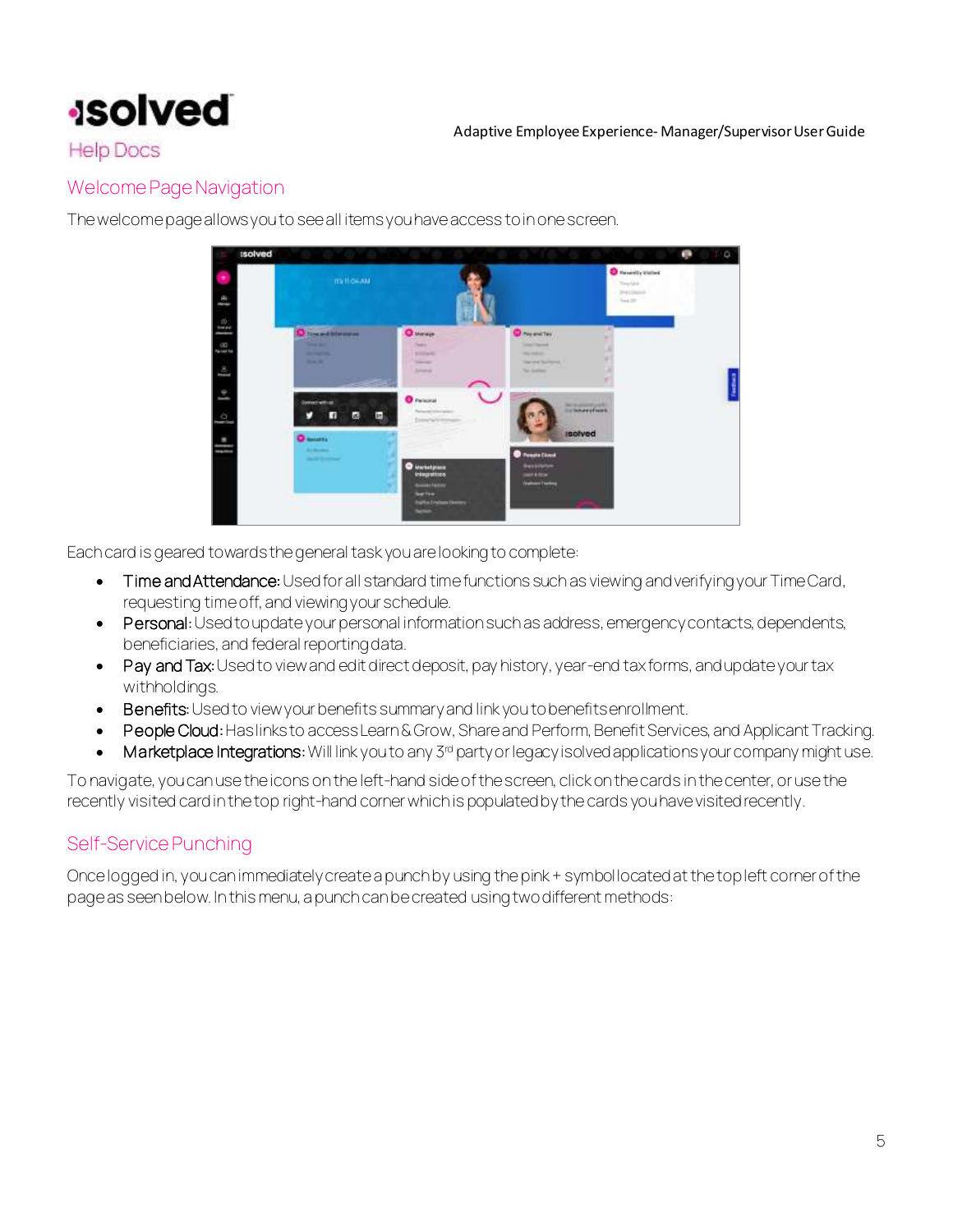#### Adaptive Employee Experience- Manager/Supervisor User Guide

#### **Help Docs**

#### <span id="page-5-0"></span>Quick Punch

If you select quick punch, the system will immediately create a punch for the current date and time, without the option to add punch notes or any other punch options. Once the punch is created you will see a punch confirmation on the screen as shown below:



#### <span id="page-5-1"></span>Detailed Punch

If you select detailed punch, the system will open a creation screen and display the current date and time. Note: the date and time fields are not editable during self-service punching. The punch options available in the detailed punch screen are as follows:

Note: options on this screen may differ based on your company permissions.

- a. Type: allows you to specify the punch type for the entry. The options are Normal, Meal, and Break.
- b. Mode: allows you to specify if the punch is an IN, OUT, AUTO, or TRANSFER.
	- a. IN means you are clocking in and is typically used when you are first in for the day or coming back from a break or meal.
	- b. OUT means you are clocking out and is typically used when you are leaving for the day or leaving for your break or meal.
	- c. AUTO allows the system to determine
	- d. TRANSFER allows you to move from one labor value to another without having to create multiple punches. When using the transfer option isolved will create 2 punches; one clocking you out of your current labor and one clocking you into the labor you transferred to.
- c. Labor: If the option to enter labor allocations is enabled, you will select from the allowed labor levels when creating a punch. If no labor is selected, isolved will use your default labor allocation.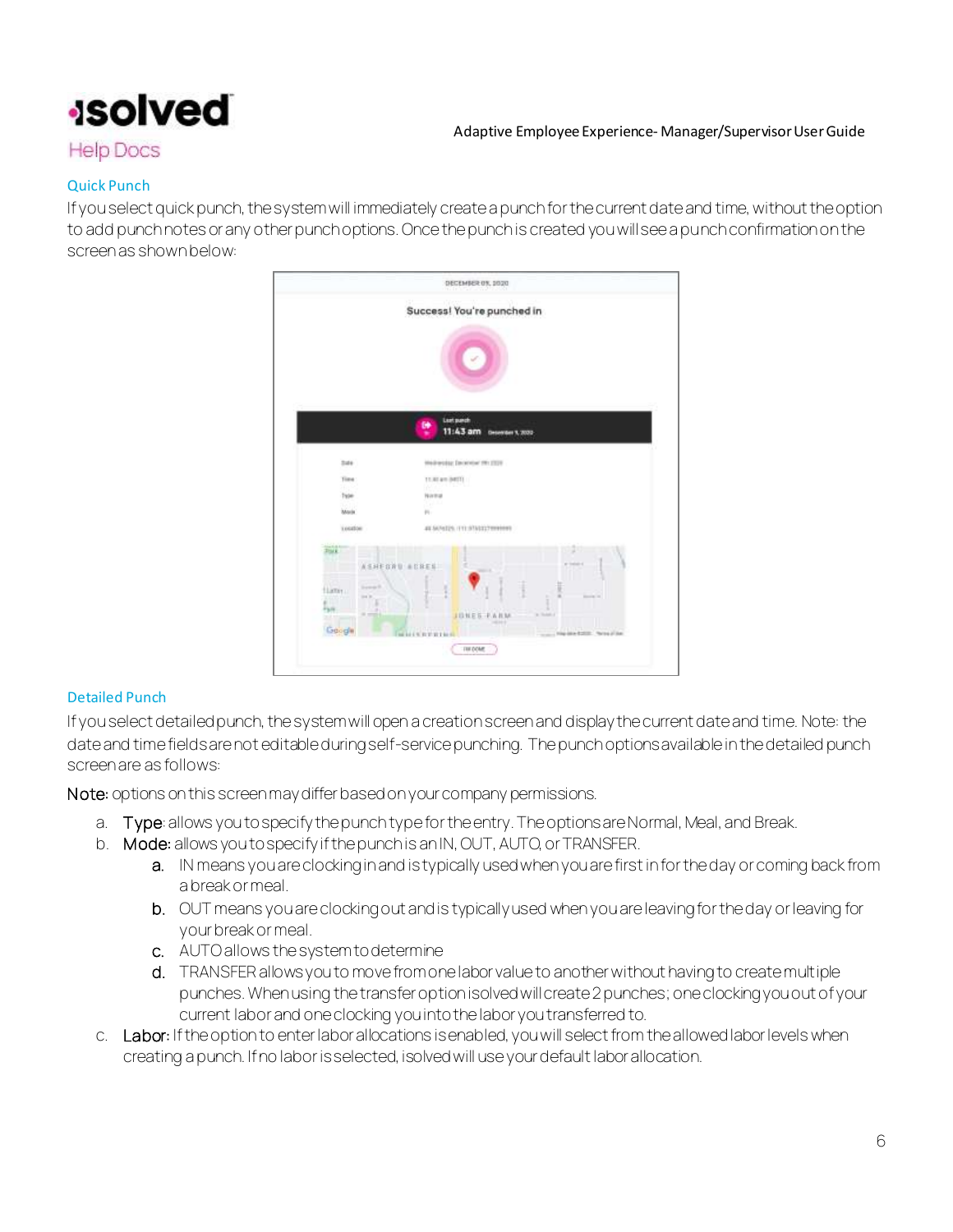

**Help Docs** 

d. Notes: If notes are entered, anyone looking at the Time Card will be able to view the details.

| ADD DETAIL       |                                                                                                                                    |                                   | 霜                                        |                                                                            |
|------------------|------------------------------------------------------------------------------------------------------------------------------------|-----------------------------------|------------------------------------------|----------------------------------------------------------------------------|
| Google           | <b>Curt</b><br><b>C</b> The Charles of Lamer<br><b>Automatical</b><br>$10 - 10$<br>ANS AND<br><b><i><u>Electron Season</u></i></b> | ANNEDAN ACRES<br><b>MALLASTER</b> | <b>JONES FANM</b><br><b>SC</b> expect of | p-and-1<br>SIMPLAPING<br>n,<br>Middle School<br>Max des COCOT. Temp stolen |
|                  | Laugher 40 SCRAW PH STEELTRENGER                                                                                                   |                                   | Fund (Inc., 1145am)                      |                                                                            |
|                  |                                                                                                                                    |                                   |                                          |                                                                            |
|                  | Norsh Alley Deserted N. 8222<br>Test - Garrett                                                                                     |                                   | <b>Now Live</b><br>i al                  | SW.                                                                        |
|                  |                                                                                                                                    |                                   |                                          |                                                                            |
| Labor Group      |                                                                                                                                    |                                   |                                          |                                                                            |
| Doppens'.        | 1 Honda<br><b>Chairps</b>                                                                                                          |                                   |                                          |                                                                            |
| Electronic       | <b>Park</b><br>$+110$                                                                                                              |                                   |                                          |                                                                            |
|                  | Days:                                                                                                                              |                                   |                                          |                                                                            |
| Labor Fleids     |                                                                                                                                    |                                   |                                          |                                                                            |
| <b>Distances</b> | 40000 - Extras Independ-                                                                                                           | iw.                               |                                          |                                                                            |
|                  | Drawn - Seven                                                                                                                      | iw.                               |                                          |                                                                            |
| Tel:             | 1001                                                                                                                               | ow.                               |                                          |                                                                            |

#### <span id="page-6-0"></span>Manage > Tasks

The Manage Tasks screen provides an overview of pending requests such as: punch requests, Time Cardapproval, time off requests and address/contact updates. Each link on this screen will expand to view details around the request and allow approval.

| PENDING                |                                                             |   |
|------------------------|-------------------------------------------------------------|---|
| Approvais and requests | Pending punch requests<br>$\overline{\theta}$               |   |
|                        | View and approve time cards                                 |   |
|                        | Time off request                                            | 5 |
| Create new             | Address/Contact updates<br>1위 아이는 아이들은 아이들의 사람들은 손을 가지고 있다. |   |
|                        |                                                             |   |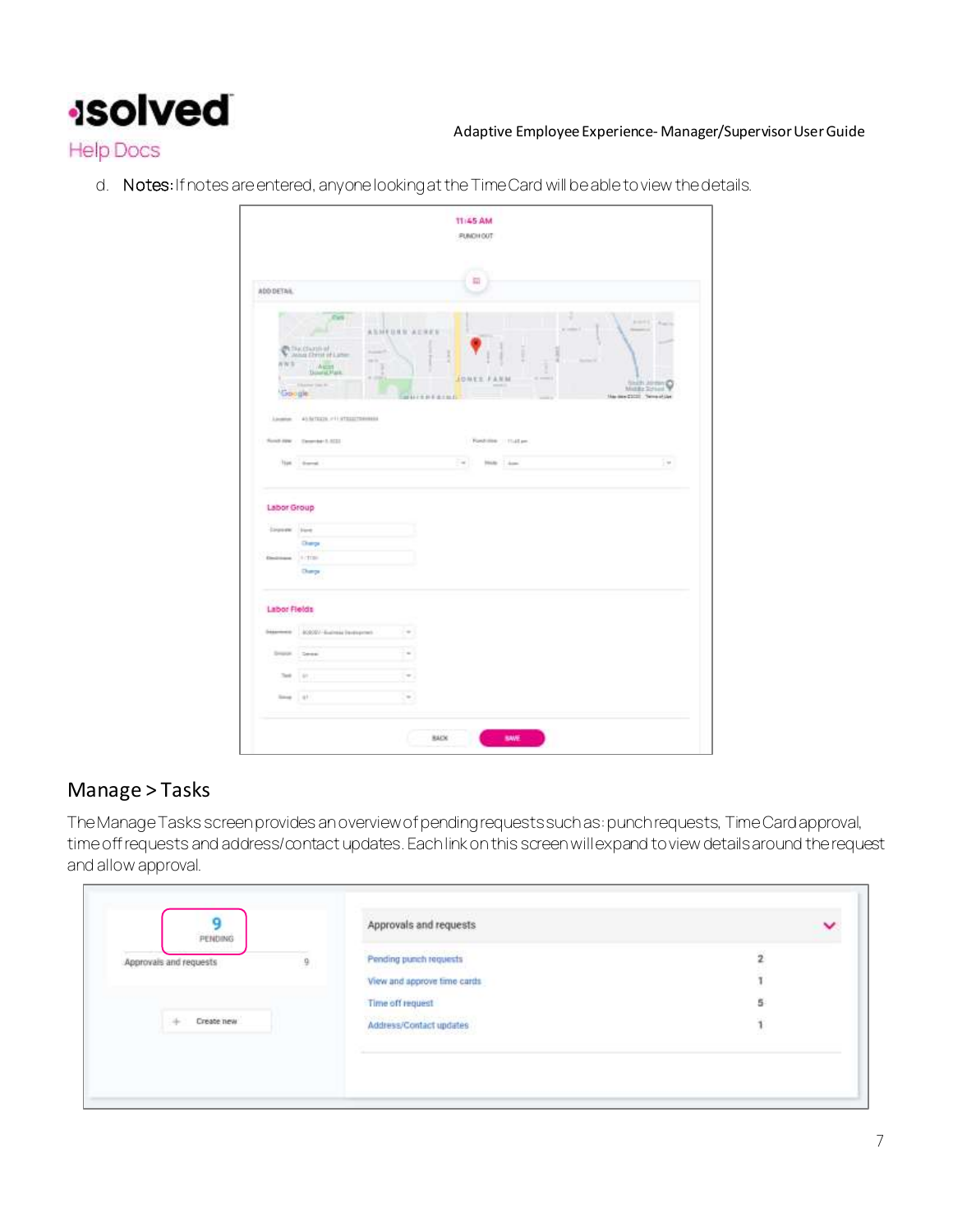#### **Help Docs**

Thetotal on the left-hand side of the screen considersall the approval and request counts on the right.

#### <span id="page-7-0"></span>Pending Punch Request

Once you click the Pending Punch Requests link any pending punch requests requiring your attention will be displayed.

| 9                                                                                             |   | Name to                 | Date 11                          | Status 11 | Action |
|-----------------------------------------------------------------------------------------------|---|-------------------------|----------------------------------|-----------|--------|
| PENDING                                                                                       | v | Doe, Mason M.           | 6/19/20, 8:38 AM                 | Periding: | E.     |
| Approvals and requests                                                                        | 9 | Type <sup>1</sup>       | Normal                           |           |        |
|                                                                                               |   | Mode                    | 0 <sub>0</sub>                   |           |        |
| $\frac{1}{2} \frac{1}{2} \left( \frac{1}{2} \right) \left( \frac{1}{2} \right)$<br>Create new |   | NGCH<br>Labora          |                                  |           |        |
|                                                                                               |   | Time Clock ld           |                                  |           |        |
|                                                                                               |   | Employee Number         | $\hat{\boldsymbol{z}}$           |           |        |
|                                                                                               |   | <b>Status Change By</b> | doemanager@protonmail.com        |           |        |
|                                                                                               |   | Date                    | 6/19/20, 8:38 AM                 |           |        |
|                                                                                               |   | Notes                   | aebgabrewrfbewrbr                |           |        |
|                                                                                               | X | Doe, Mason M.           | 6/19/20 1:43 PM                  | Pending   |        |
|                                                                                               |   |                         | <b>AVEC INVIA-D</b><br>APPROVE 2 |           |        |
|                                                                                               |   |                         |                                  |           |        |
|                                                                                               |   | I'M DONE                |                                  |           |        |

To approve or reject the request you can choose the > symbol to expand the request and review the details. Select the **n** symbol and you the option to Approve or Reject the request. If you have more than 1 pending punch request, you can choose the Approve button at the bottom of the screen to approve all at the same time.

Once you have completed the tasks, select Manage > Tasks and choose I'm Done at the bottom and you will be redirected back to the main screen.

#### <span id="page-7-1"></span>View and Approve Time Cards

Once you click the View and Approve Time Cards from the Manage screen link, the summary will display a graphical breakdown of all paid earnings, employee verification statuses and unpaid earnings for your employees. If you have employees in different pay periods you can selectthe drop-down in the right corner to change the pay periodyou are viewing.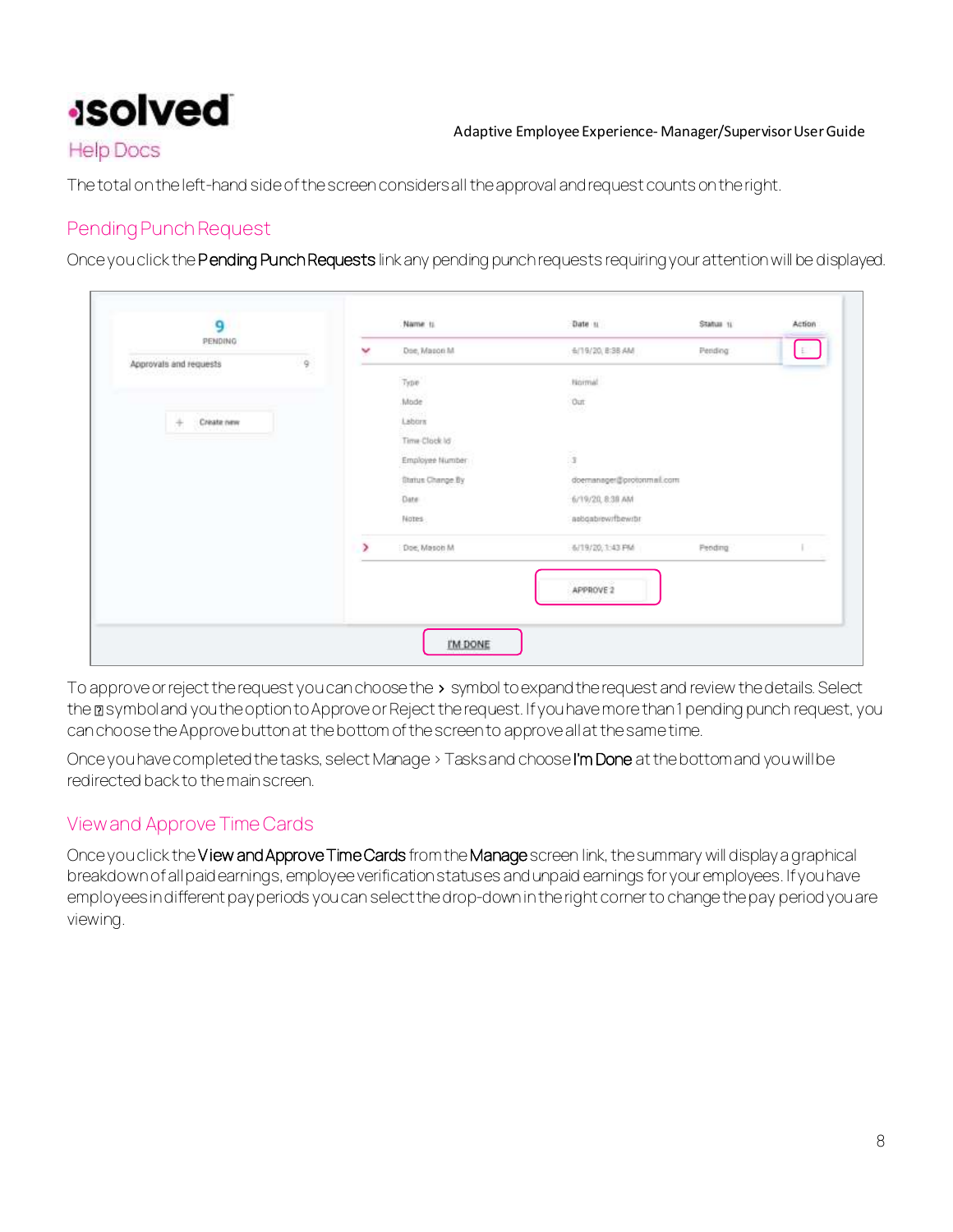Adaptive Employee Experience- Manager/Supervisor User Guide

**Help Docs** 

| Paid earnings             |                     | <b>Employee status</b> |              |   | Unpaid earnings |            |
|---------------------------|---------------------|------------------------|--------------|---|-----------------|------------|
| 35.00                     |                     | ۹                      |              |   | 0.00            |            |
| hours                     |                     | employees<br>D1 26     |              |   | hours:          |            |
|                           |                     |                        |              |   |                 |            |
| Regular                   | 18                  | <b>APPROVED</b>        | $\mathbf{0}$ |   | Meal/break      | 0          |
| Vacation                  | 8                   | <b>PARTIAL</b>         | o.           |   | Unpaid time off | $\mbox{0}$ |
| Holiday<br><b>WEDNESD</b> | $\ddot{\mathbf{5}}$ | NOT APPROVED           | $\mathbf{1}$ |   | Sick            | 0          |
|                           |                     | NOT REQUIRED:          | ö            | ۰ | Other           | $\bf{0}$   |

All details from the graphs above are listed underneath with a place for you to review and verify.

• To verify, select the checkbox on the far-right side of the screen. You can also select the approve button at the bottom if you wish to approve all Time Cards at once.

Note: If an employee has outstanding critical Time Card errors, such as missing punches, it will not allow you to verify their time.

| Weekly          |       |      |                   |       |           |                 |                      |
|-----------------|-------|------|-------------------|-------|-----------|-----------------|----------------------|
| Employee 11     | Total | Paid | Unpaid<br>919.TUR | Adj S | Alerta iu | Timecard status | Your approval to     |
| Doe, Supervisor | 0.00  | 0.00 | 0.00              | 0.00  | Δ         | SUIT APPROVED.  | $\qquad \qquad \Box$ |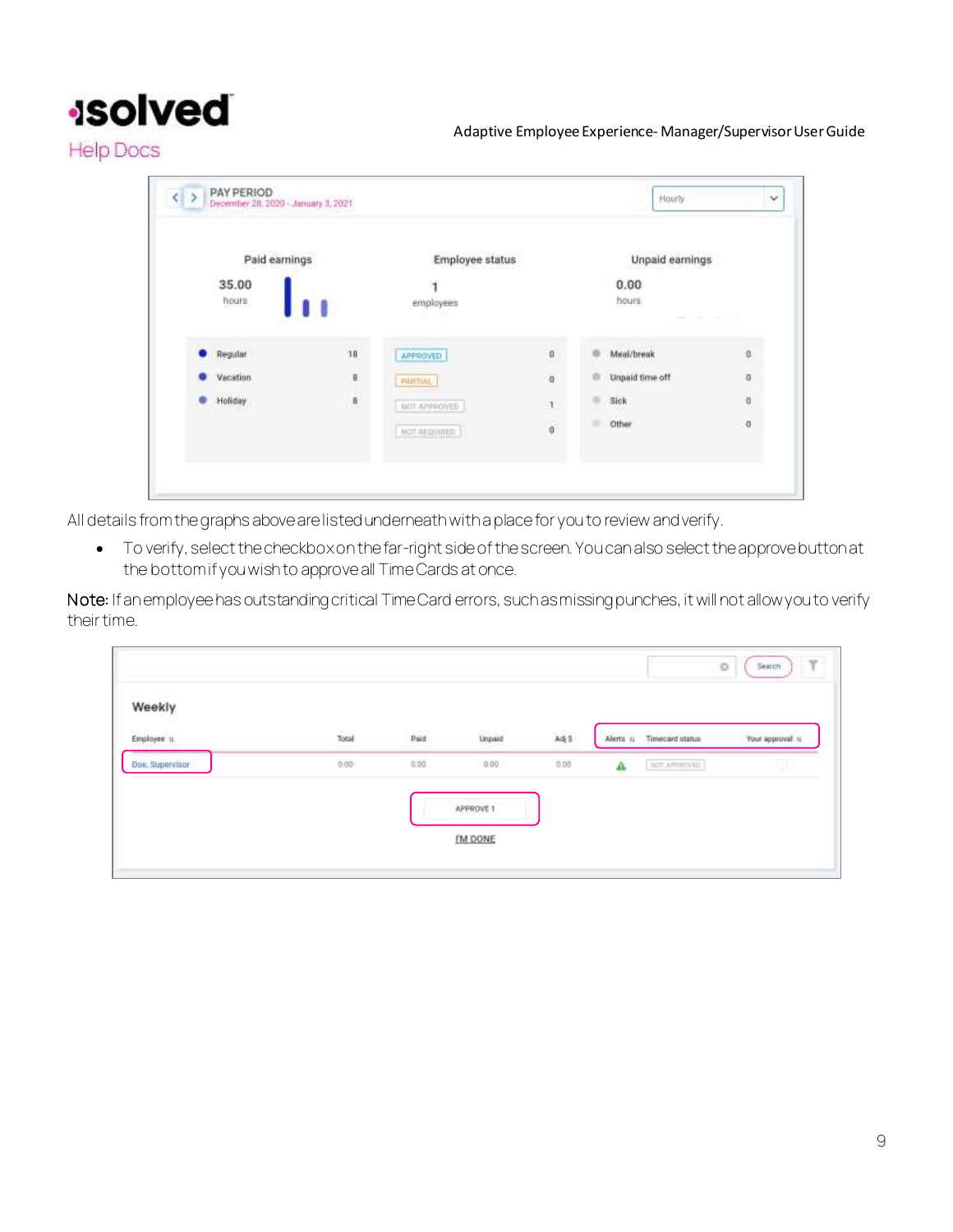#### Adaptive Employee Experience- Manager/Supervisor User Guide

#### **Help Docs**

If you'd like to review an individual employee's time, select their name from the list and the Time Card data will populate.

| C Drainese                 |                    | (CJ) Carlos Jehnson     |             |          |               |       | + CREATE NEW |
|----------------------------|--------------------|-------------------------|-------------|----------|---------------|-------|--------------|
|                            |                    | Day                     | Total       | Paid     | <b>Wipeld</b> | 海南市   | Alerta       |
| $2$ faunces                |                    | > Monday December 28    | 8.00        | 8.00     | 0.00          | 0.00. |              |
|                            |                    | > Tuesday December 29   | 10.00       | 10.00    | 0.00          | 0.00. |              |
| Warning for your approval. |                    | > Wednesday December 30 | <b>B.OD</b> | 8.00     | $0.00 -$      | 0.00  |              |
|                            |                    | Thursday December 31    |             |          |               |       |              |
|                            |                    | > Friday January 1      | 8.00        | 8.00     | 0.00          | 0.00  |              |
| APPROVE.                   |                    | Saturday January 2      |             |          |               |       |              |
| <b>Summary</b>             |                    | Sunday January 3        |             |          |               |       |              |
| Eamings                    |                    |                         |             |          |               |       |              |
| Venitian                   | <b>EB</b> harr     |                         |             | I'M DONE |               |       |              |
| Philippy                   | EOS Bears          |                         |             |          |               |       |              |
| Repúer                     | 10.05 kpcm         |                         |             |          |               |       |              |
| Labor                      |                    |                         |             |          |               |       |              |
| Department                 |                    |                         |             |          |               |       |              |
|                            | 30/30 Fours        |                         |             |          |               |       |              |
| $\mathsf T$<br>ю           | 4.00 ks are        |                         |             |          |               |       |              |
| Adjustment                 |                    |                         |             |          |               |       |              |
| No data to drupiny         |                    |                         |             |          |               |       |              |
| Alerts:                    |                    |                         |             |          |               |       |              |
| 20m                        | No date to display |                         |             |          |               |       |              |

#### <span id="page-9-0"></span>Time Card Review

A breakdown of the Earnings, Labor, Adjustments (mileage, bonus or reimbursements) as well as a summary of alerts are located on the left-hand side of the screen.

The default view of the Time Card is a spreadsheet view with expansion options. You can select the > icon next to the date to expand the details. When expanded, you can see actual punch times, total hours, and errors.

| Monday December 28                         |        | 8.00                             | 8.00 | 0.00 | 0.00 |  |
|--------------------------------------------|--------|----------------------------------|------|------|------|--|
| Hours (recorded as punch)<br>4.00<br>_____ | $C$ in | 7:00 am<br>ø<br>Modified<br>time |      |      |      |  |
|                                            | C Out  | 11:00 am                         |      |      |      |  |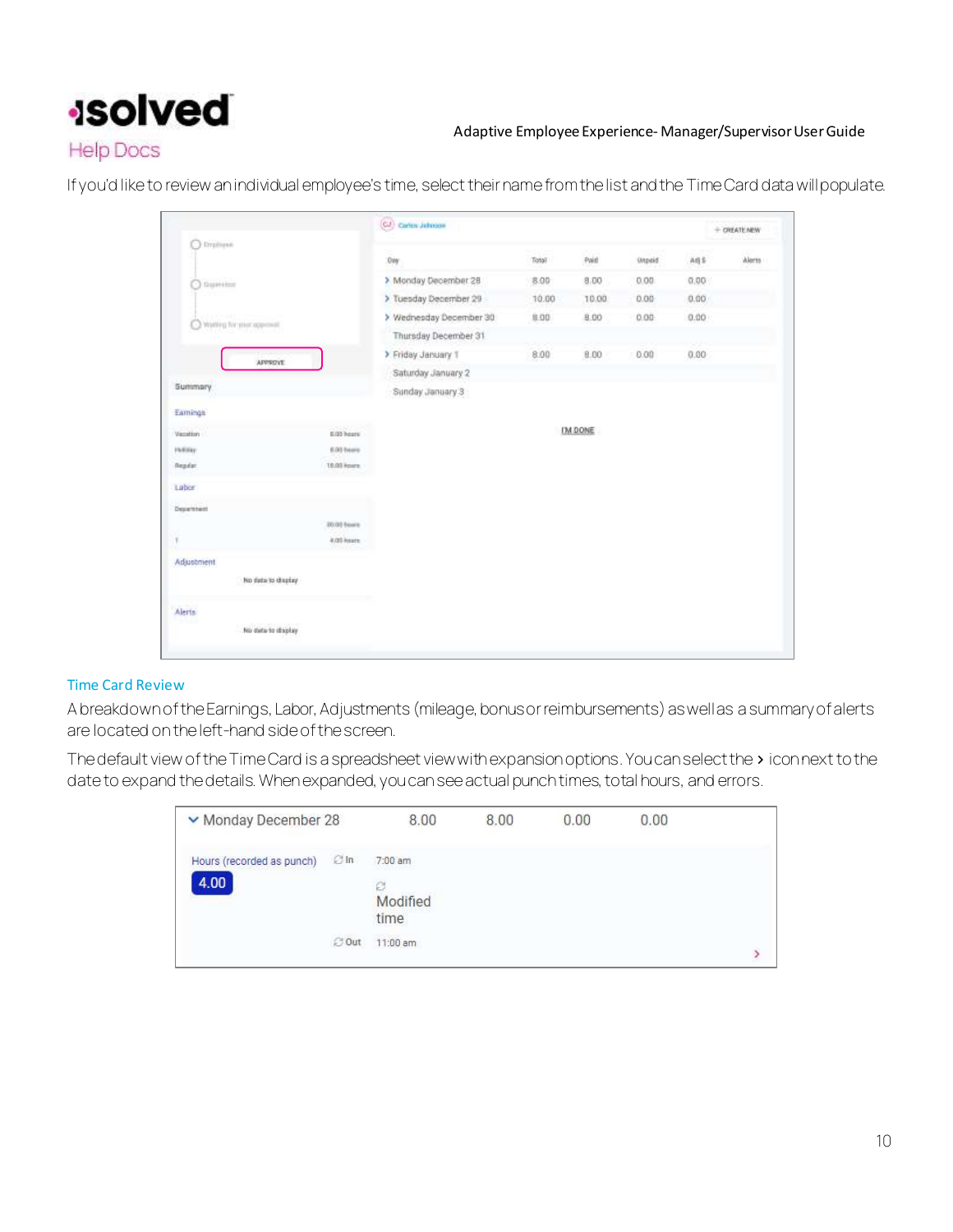#### Adaptive Employee Experience- Manager/Supervisor User Guide

#### **Help Docs**

To view labor attached to punches choose the > icon in the lower right corner and the screen will expand.

Note: Labor will only display if outside of the employee's home value.

| Hours (recorded as punch)                             | Cin   | 7:00 am               |     |                      |
|-------------------------------------------------------|-------|-----------------------|-----|----------------------|
| 4.00                                                  |       | ò<br>Modified<br>time |     |                      |
|                                                       | C Out | 11:00 am              |     | $\ddot{\phantom{0}}$ |
| <b>Labor allocations</b><br><b>SALE</b><br>Department |       |                       | li. |                      |

#### <span id="page-10-0"></span>Editing Records

To edit an existing record, expand the date choose the  $\rightarrow$  icon in the lower right-hand corner and then choose the n icon and you will have an option to Edit or Delete

| Edit   |  |
|--------|--|
| Delete |  |
|        |  |

When you select the Edit option, you will be prompted with an Edit Punch screen letting you choose which punch you are editing

| NEXT |
|------|
|      |

- Select the punch you are wishing to edit and choose Next
- Make any adjustments you see fit
- Choose Save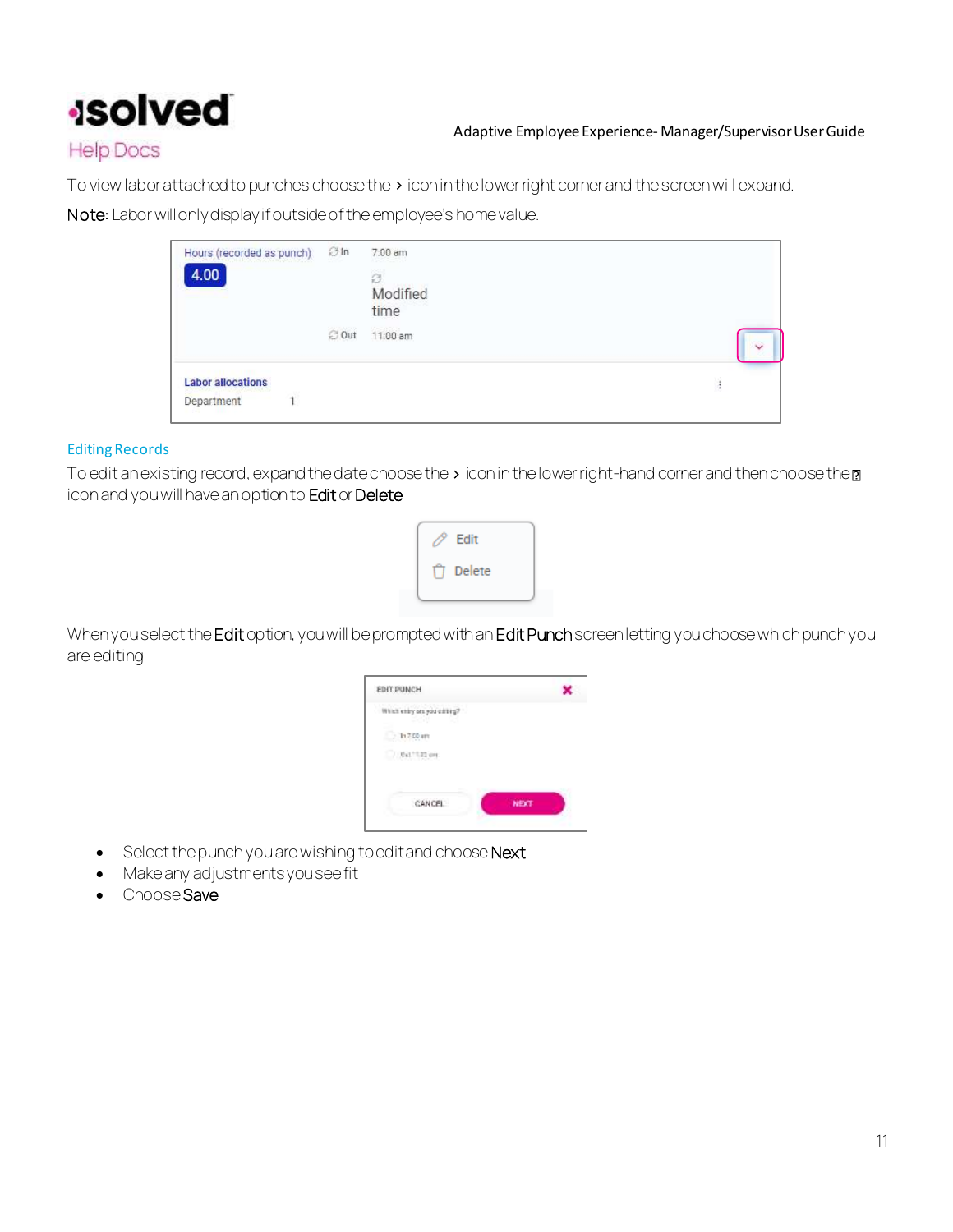

| Punch date                  | <b>GONDERS</b>   |   | Pincik blue | <b>IST OR ARE</b> |  |
|-----------------------------|------------------|---|-------------|-------------------|--|
| Tist                        | morred.          | × | 1666        | Fem.              |  |
|                             | <b>Directory</b> |   |             |                   |  |
|                             |                  |   |             |                   |  |
| Labor Fields<br>Haisi<br>사건 | <b>TOTAL</b>     |   |             |                   |  |

#### <span id="page-11-0"></span>Adding Records > Hours

To add a new record to the employee Time Card, choose the Create New button in the top right-hand corner of the Time Card. You will be prompted to choose what type of record you are adding; Punch, Hour, Adjustment or Absence.

| + CREATE NEW                                |  |
|---------------------------------------------|--|
| CREATE NEW RECORD                           |  |
| Carlos Johnson<br>(c)<br>Choose record type |  |
| leiact                                      |  |
| Hours                                       |  |
|                                             |  |
| Punch<br>Adjustment                         |  |

Once you have selected Hour in the create new record screen choose Next to fill out the hour details.

| :81art dote                         |               | amit hatti    |        |    |  |
|-------------------------------------|---------------|---------------|--------|----|--|
| Del date                            |               | <b>Define</b> |        |    |  |
| Duration<br>49.01<br>$_{\rm Heiny}$ |               | Type:         | Normal | نه |  |
| Labor Fields                        |               |               |        |    |  |
|                                     | <b>CANCEL</b> |               | SAVE   |    |  |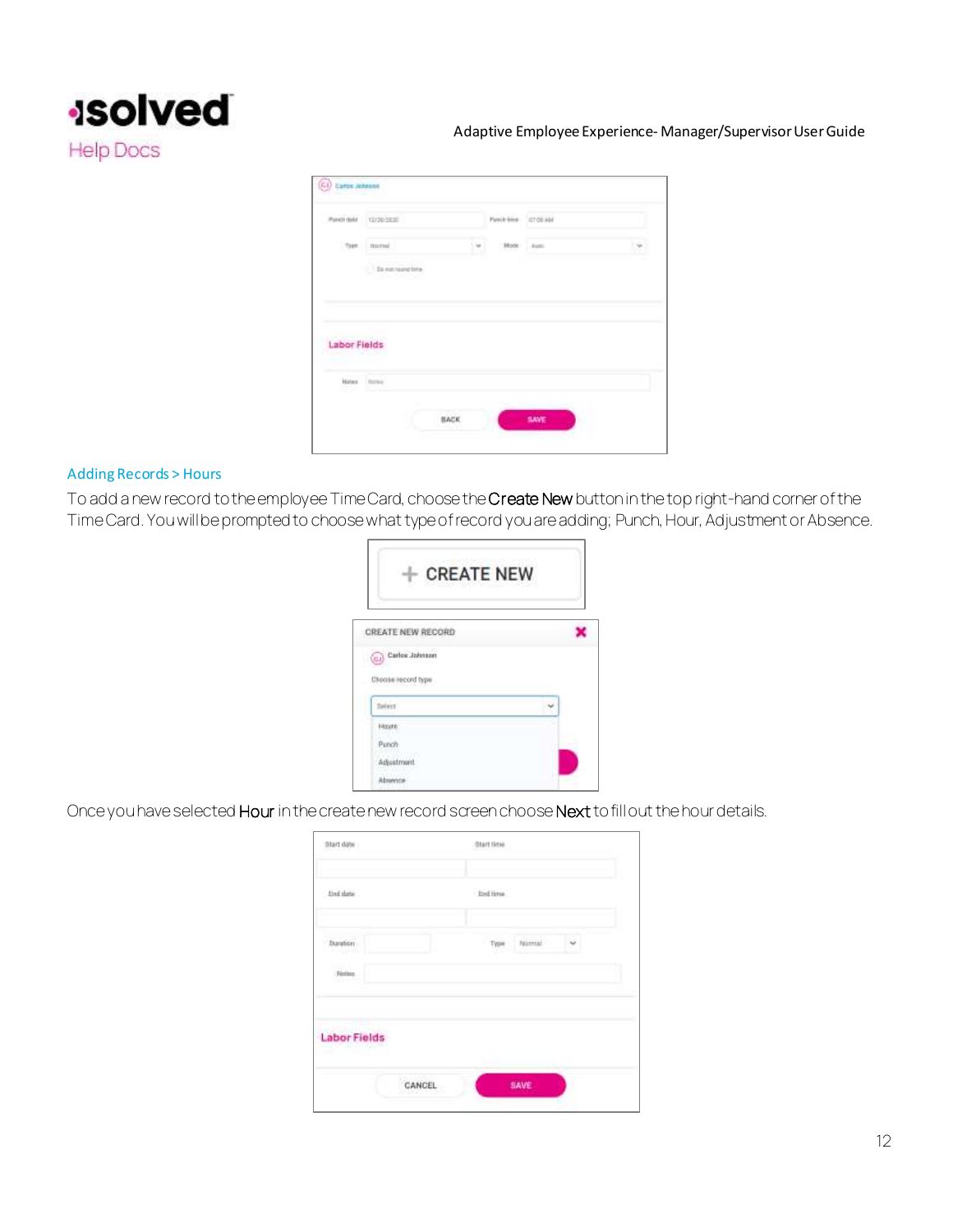#### Adaptive Employee Experience- Manager/Supervisor User Guide

#### **Help Docs**

- Enter the Start Date
- Enter the Start Time
- Enter the End Date
- Enter the End Time
- The Duration will auto populate based on the start and end time
- Type allows you to specify if the hour type is Normal, Meal, and Break
- If Notes are entered, anyone looking at the Time Card will be able to view the details.
- If the option to enter labor allocations is enabled, you will select from the allowed labor levels when creating a punch. If no labor is selected, isolved will use your default labor allocation
- Choose Save and the hour record will be added to the employee Time Card

#### <span id="page-12-0"></span>Adding Records > Punches

Once you have selected Punch in the create new record screen choose Next to fill out the punch details.

| 12/10/2020                   |                             |   | 08:38 PM |      |   |
|------------------------------|-----------------------------|---|----------|------|---|
| Тура                         | Normal<br>Do not round time | Ù | Mode     | Auto | v |
|                              |                             |   |          |      |   |
| <b>Labor Fields</b><br>Notes | Notes                       |   |          |      |   |

- Select the Punch Date
- Enter the Punch Time
- Type: allows you to specify the punch type for the entry. The options are Normal, Meal, and Break.
- Mode: allows you to specify if the punch is an IN, OUT, AUTO, or TRANSFER
	- a. IN means you are creating a punch in and is typically used when you the punch you are creating is the first in for the day or coming back from a break or meal
	- b. OUT means you are clocking out and is typically used when you the punch you are creating is for when the employee is leaving for the day or leaving for break or meal
	- c. AUTO allows the system to determine
	- d. TRANSFER is used tomove from one labor value to another without having to create multiple punches. When using the transfer option isolved will create 2 punches; one clocking the employee out of their current labor and one clocking theminto the labor transferred to.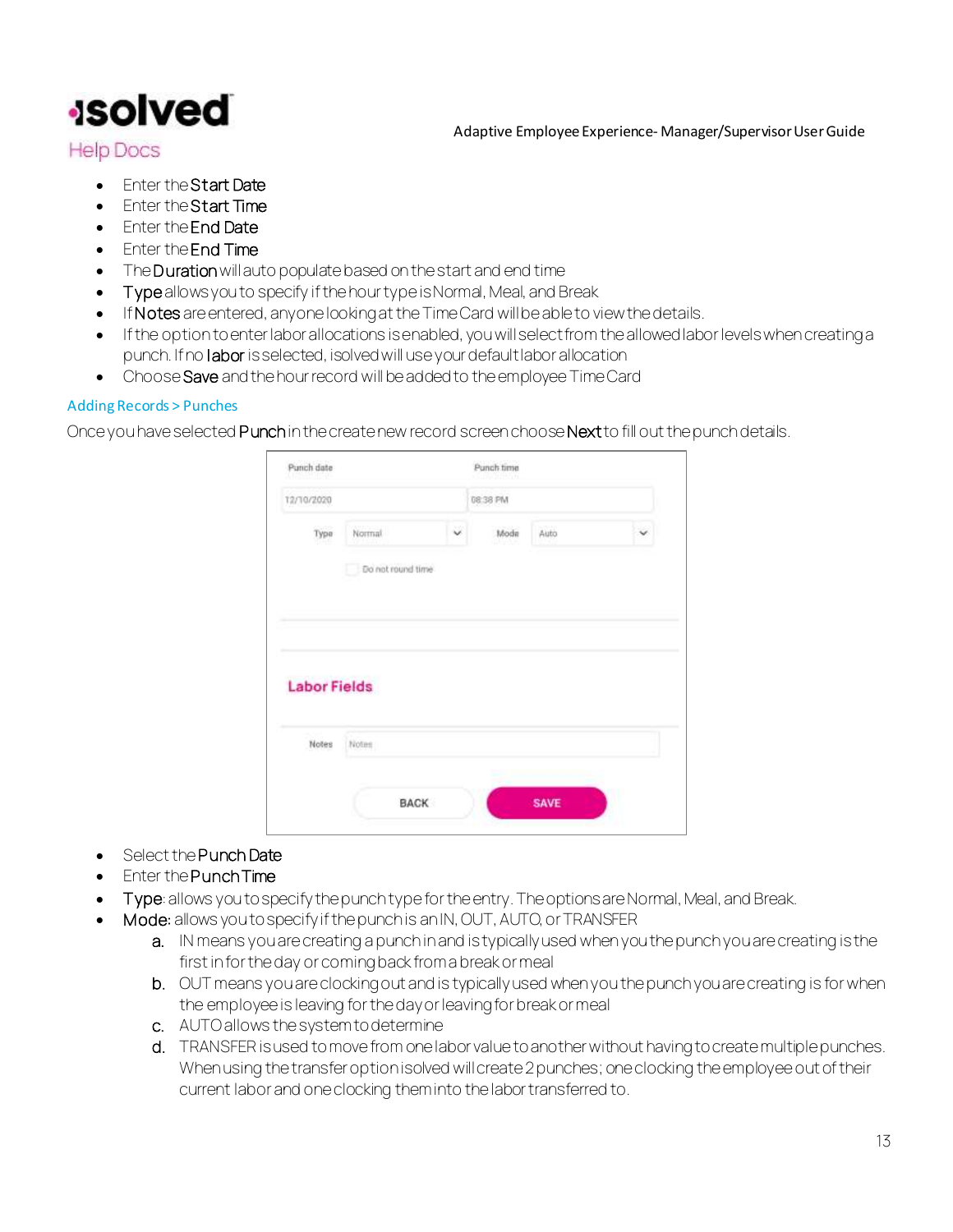#### Adaptive Employee Experience- Manager/Supervisor User Guide

**Help Docs** 

- Labor: If the option to enter labor allocations is enabled, you will select from the allowed labor levels when creating a punch. If no labor is selected, isolved will use your default labor allocation.
- If Notes are entered, anyone looking at the Time Card will be able to view the details
- Choose Save and the punch record will be added to the employee Time Card

#### <span id="page-13-0"></span>Adding Records > Adjustments

Once you have selected Adjustments in the create new record screen choose Next to fill out the details.

Note: Adjustments are typically used (if enabled by your company) to enter mileage, bonus or reimbursements.

| Dide                |        | Adjustment     |   |
|---------------------|--------|----------------|---|
|                     |        | Seien          | w |
| Type                |        | Annun.         |   |
| Solem<br>Ŧ          | X      |                |   |
| Notes               |        |                |   |
| <b>Labor Fields</b> |        |                |   |
|                     | CANCEL | ٠<br>٠<br>SAVE |   |

- Enter the Punch Date
- Select the type of **Adjustment**
- Choose whether you are enter this adjustment as Hours or Dollars (there may only be 1 option based on your company setup)
- Enter the Amount
- If Notes are entered, anyone looking at the Time Card will be able to view the details.
- Labor: If the option to enter labor allocations is enabled, you will select from the allowed labor levels when creating a punch. If no labor is selected, isolved will use your default labor allocation
- Choose Save and the adjustment record will be added to the employee Time Card

#### <span id="page-13-1"></span>Adding Records > Absences

Once you have selected Absence in the create new record screen choose Next to fill out the details.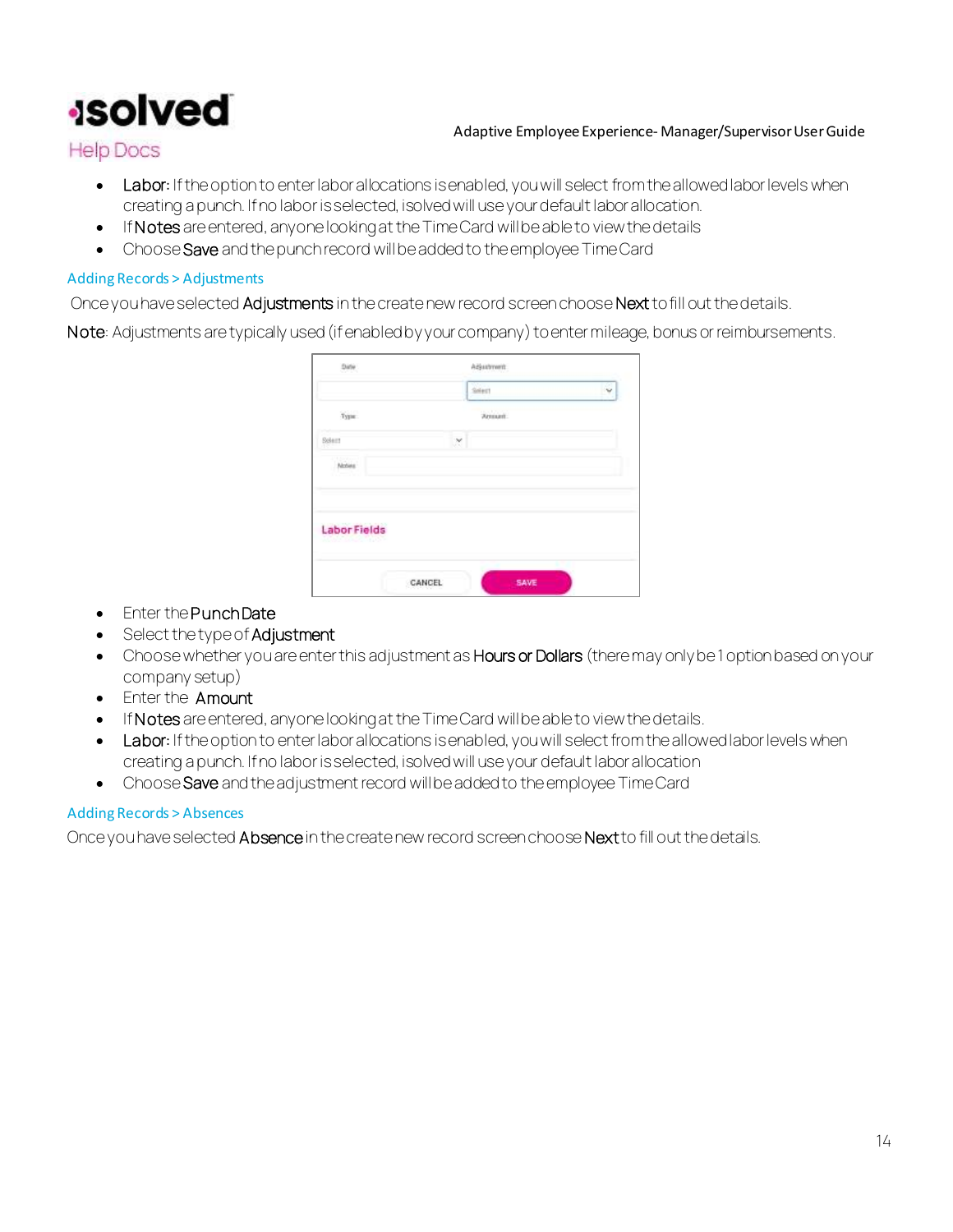### **Isolved Help Docs**

#### Adaptive Employee Experience- Manager/Supervisor User Guide



- Select the Absence Policy
- Enter the Date for the absence
- Enter the Hours amount being taken
- Choose the Start Time for the absence
- If the absence is tied to an accrual plan, the Available Balance and Balance After Request will populate
- If Notes are entered, anyone looking at the Time Card will be able to view the details
- Choose Save and the absence will be added to the employee Time Card

#### <span id="page-14-0"></span>Reviewing/Excusing Alerts

Should an employee have an alert on their Time Card (missing meal, missed shift etc.) you canset the alert to Reviewed or Excused. When viewing the employee Time Card, you will see the color code a icon in the far-right side letting you know there is an alert pending your attention.

| Day                 | Total | Paid | Unpaid | Adi S | Alerts |
|---------------------|-------|------|--------|-------|--------|
| > Monday December 7 | 0.00  | 0.00 | 0.00   | 0.00  |        |

- To review or excuse choose the > icon to expand the date
- Select the a symbol and select Edit

| Day                                         | Total                     | Paid | Umpaid | Adi 5 |                   |
|---------------------------------------------|---------------------------|------|--------|-------|-------------------|
| Monday December 7                           | .<br>0.00<br><b>SPORT</b> | 0.00 | 0.00   | 0.00  |                   |
| Missed Shift<br>The State of Carl Links and | -/\ 8:00 AM               |      |        |       | $\mathcal{J}$ tm. |
| Unscheduled Absence 4, 8:00 AM              |                           |      |        |       |                   |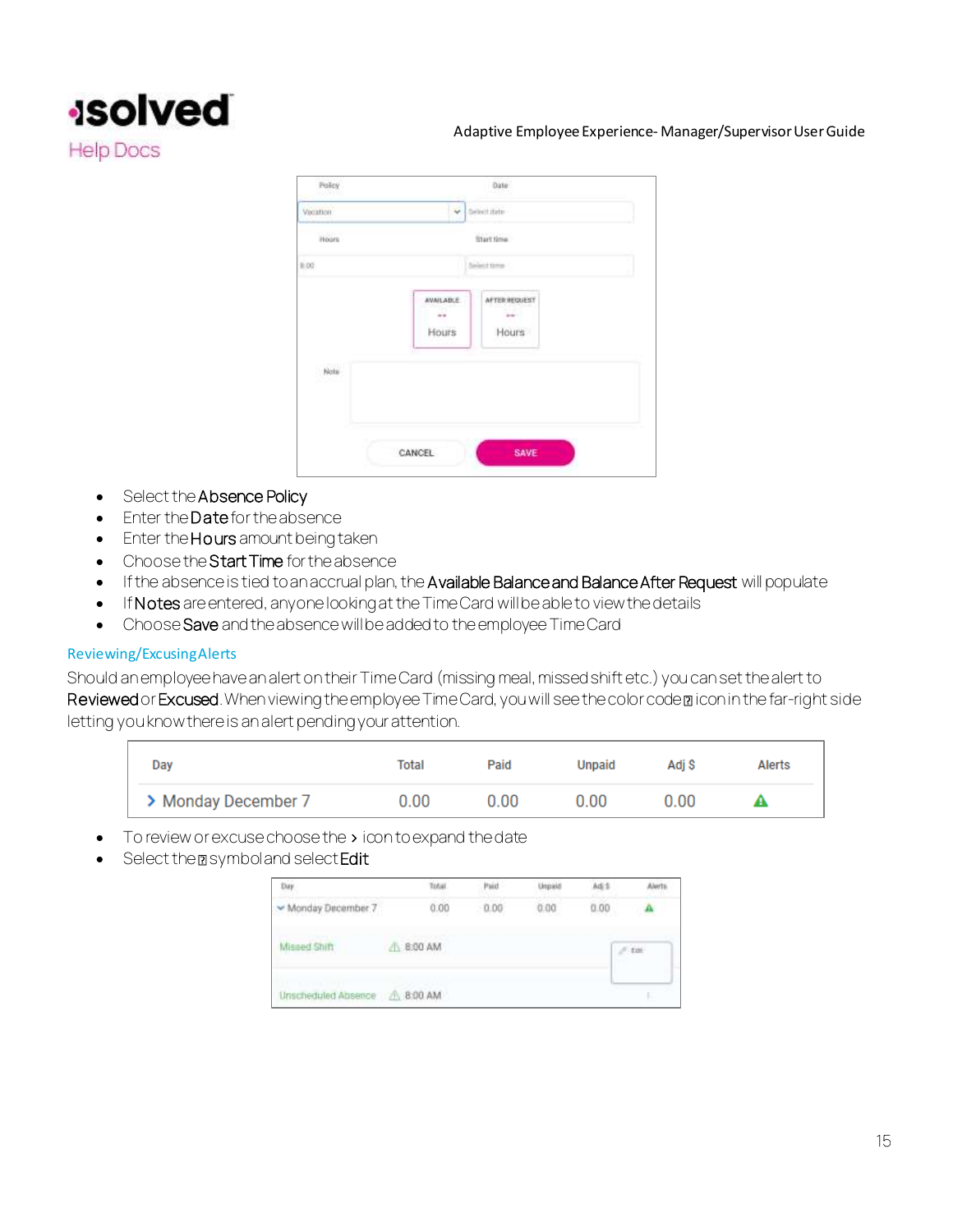

#### **Help Docs**

• An edit alert popup will appear allowing you to set the Status and add any Notes

| <b>EDIT ALERT</b> |                        |      |
|-------------------|------------------------|------|
|                   | 12/7/2020              |      |
|                   | Time $0.001 \text{AM}$ |      |
|                   | Airrt Missed Stuh      |      |
|                   | Severity A Low         |      |
| Status            | Reviewed               |      |
| Notes             |                        |      |
|                   |                        |      |
|                   | CANCEL                 | SAVE |

#### <span id="page-15-0"></span>Verification

You can use the Approve button on the left side of the screen to approve once you have completed the review of their Time Card. Once approved it will date and time stamp your approval

| <b>Standard</b><br>neemand  |  |                        |  |  |
|-----------------------------|--|------------------------|--|--|
| Separate                    |  |                        |  |  |
| O watting for your approval |  |                        |  |  |
|                             |  | あなじゅうちょくし<br>APPROUT - |  |  |

Once you have verified the time, you can choose the I'm Done link at the bottom of the Time Card to be brought back to the Manage > Tasks screen.

Note: The system will not allow you to verify the Time Card if there are outstanding high or critical alerts pending your review and correction. Example: Missing Punch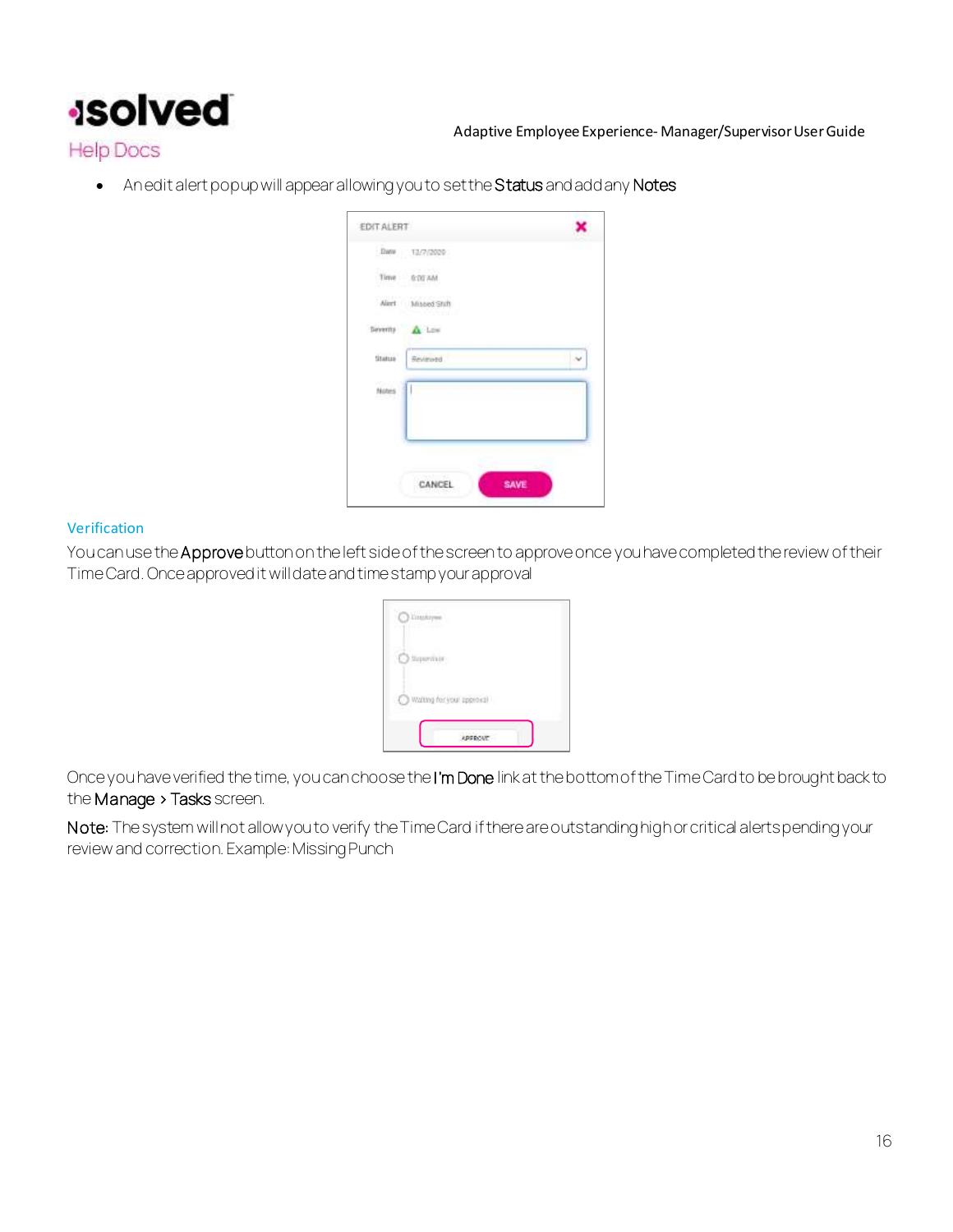#### Adaptive Employee Experience- Manager/Supervisor User Guide

#### **Help Docs**

#### <span id="page-16-0"></span>Time off Requests

Once you click the Time off Request link from the Manage screen, all pending time off requests will populate for your review.

| Dates 11 | Hours 11 | Policy 11    |  |
|----------|----------|--------------|--|
| 1/15/21  | 8.00     | Vacation     |  |
| 1/18/21  | 8.00     | Vacation     |  |
|          |          |              |  |
|          |          |              |  |
|          |          | <b>CLOSE</b> |  |

The basic details are listed on the main screen, but you can select the employees name and the full request details will populate

| 12/10/2020 93:26pm    |                                                                              | Time off request.                                                                                                                                           |             |
|-----------------------|------------------------------------------------------------------------------|-------------------------------------------------------------------------------------------------------------------------------------------------------------|-------------|
| Waiting your approval |                                                                              | January 18, 2021                                                                                                                                            |             |
| APPROVE               |                                                                              | AFTER<br>REQUEST<br><b>AVAILABLE</b><br>96.00<br>104.00<br>Hours<br>Hours                                                                                   |             |
| <b>DECLINE</b>        | Tutal hours requested.                                                       | $00 -$                                                                                                                                                      |             |
|                       | Time off type                                                                | Vecanine                                                                                                                                                    |             |
|                       |                                                                              | Monday January 18, 2021                                                                                                                                     |             |
|                       | $\begin{aligned} &\text{From} \\ &\text{To} \\ &\text{Notice} \end{aligned}$ | Monday January 18, 2021                                                                                                                                     | <b>Thom</b> |
|                       |                                                                              | Heading to the roouttains with the family<br>and the control of the control of the control of the control of the control of the control of the control of t |             |

- If the request is attached to an accrual plan, the employees current available balance and what their balance will be if the request is approved will display
- The Showlink next to the calendar icon allows you to see if any other employees assigned to you have this day off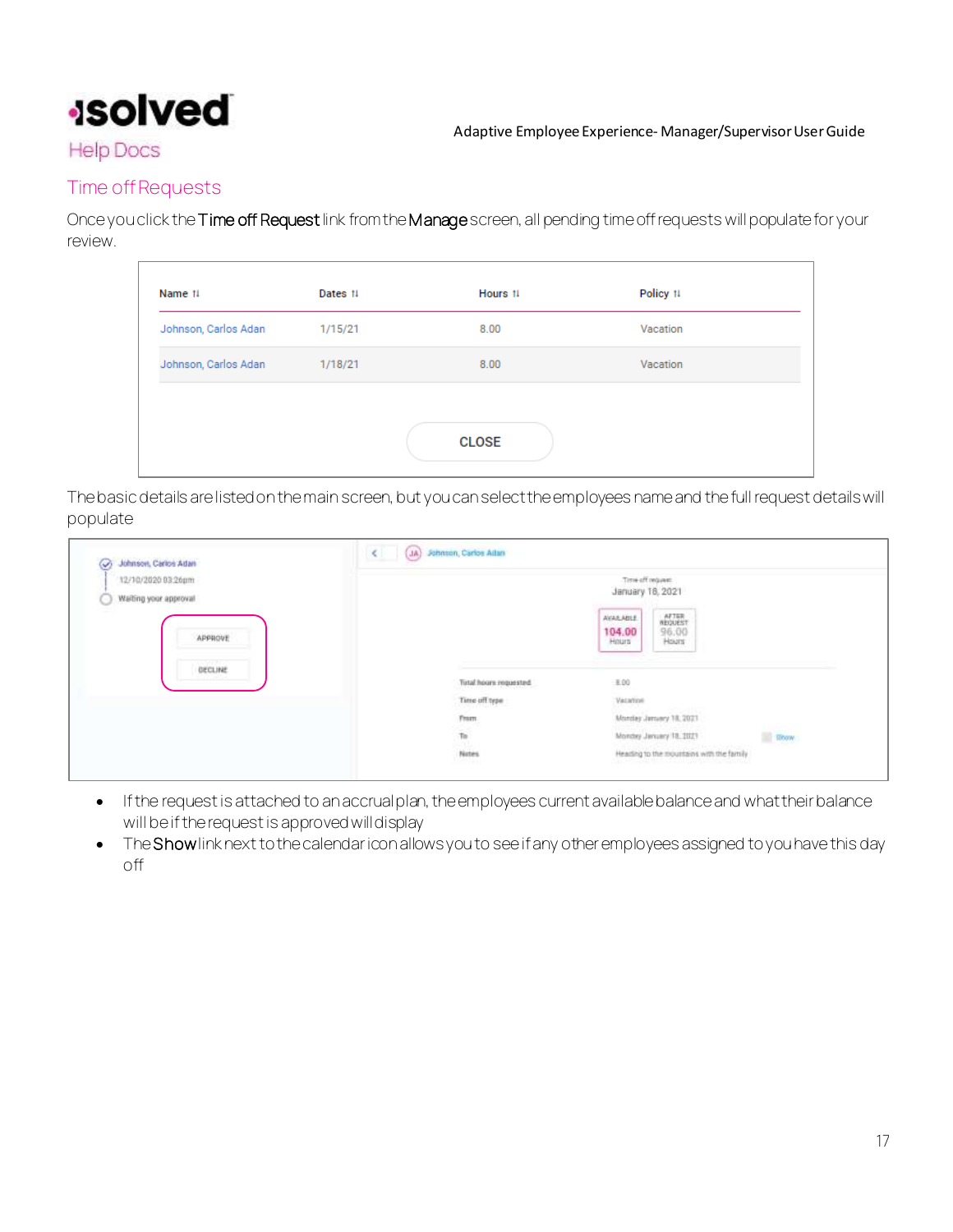

|                 | $\epsilon$ |       | January 2021   |            | 5                                       |                         |
|-----------------|------------|-------|----------------|------------|-----------------------------------------|-------------------------|
| 30.7            | MA         | $-24$ | We             | th:        | 1.84                                    | $\mathbf{r}_\mathrm{d}$ |
| $\overline{17}$ | ä          | $-21$ | ĵ              | ä          | $\langle \cdot   \cdot   \cdot \rangle$ | 塗                       |
| $\rightarrow$   | ş          | 釢     |                | 笛          | 181                                     | 崖                       |
| $10^{-7}$       | ū          | 12    | $\overline{B}$ | $i\bar{a}$ | $15 -$                                  | Ń6                      |
| 17.             |            | 19.7  | $20 -$         | χÿ.        | $-22 -$                                 | iti                     |
| 24              | 25         | 25    | 27             | žs.        | 29.7                                    | 30                      |
| $\mathbb{H}$ .  | S.         | E.    | ü              | V)         | $-3.1$                                  | ÿ,                      |

• To Approve or Decline the request, use the buttons on the left side of the screen. Once approved the absence will automatically add to the employee's Time Card.

#### <span id="page-17-0"></span>Manage > Employees

Once you click the Employees link from the Manage screen a listing of all employees who report to you will populate. You can select the employees name from the list and their Personal Information will populate for review.

|             |         | Manager $\vee$ |            |                             |
|-------------|---------|----------------|------------|-----------------------------|
| Employees 1 |         |                |            | <b>Fusion Test-Training</b> |
| Emp # 11    | Name 11 | Title 11       | Company 11 | Status 1                    |

| Personal Information |        |                                                                                                                              | Manager        |
|----------------------|--------|------------------------------------------------------------------------------------------------------------------------------|----------------|
| Employee             | $\sim$ | (CJ) Carlos Johnson                                                                                                          | $+$ Create new |
| Address              |        | Name Carlos Johnson<br>A WARRY CORRECTED AT A                                                                                |                |
| Contact<br>743756    |        | considerable to that the state and its<br>정기가 보고 있다<br>Address -<br>1129 Willow Road<br>2000년 2월<br>- FEMAN TA <del>UN</del> |                |
| Personal             |        | $\begin{tabular}{ll} \bf{C} by & & Macho \textbf{ } \bf{P} a \dot{\bf{s}} \\ \end{tabular}$                                  |                |
| Tak                  |        | State<br><b>ESTAR</b>                                                                                                        |                |
| Employer             | ×      | Zip code 10002                                                                                                               |                |
| Position             | X      |                                                                                                                              |                |
| Absences             | ž.     | I'm done                                                                                                                     |                |
|                      |        | 1979-000                                                                                                                     |                |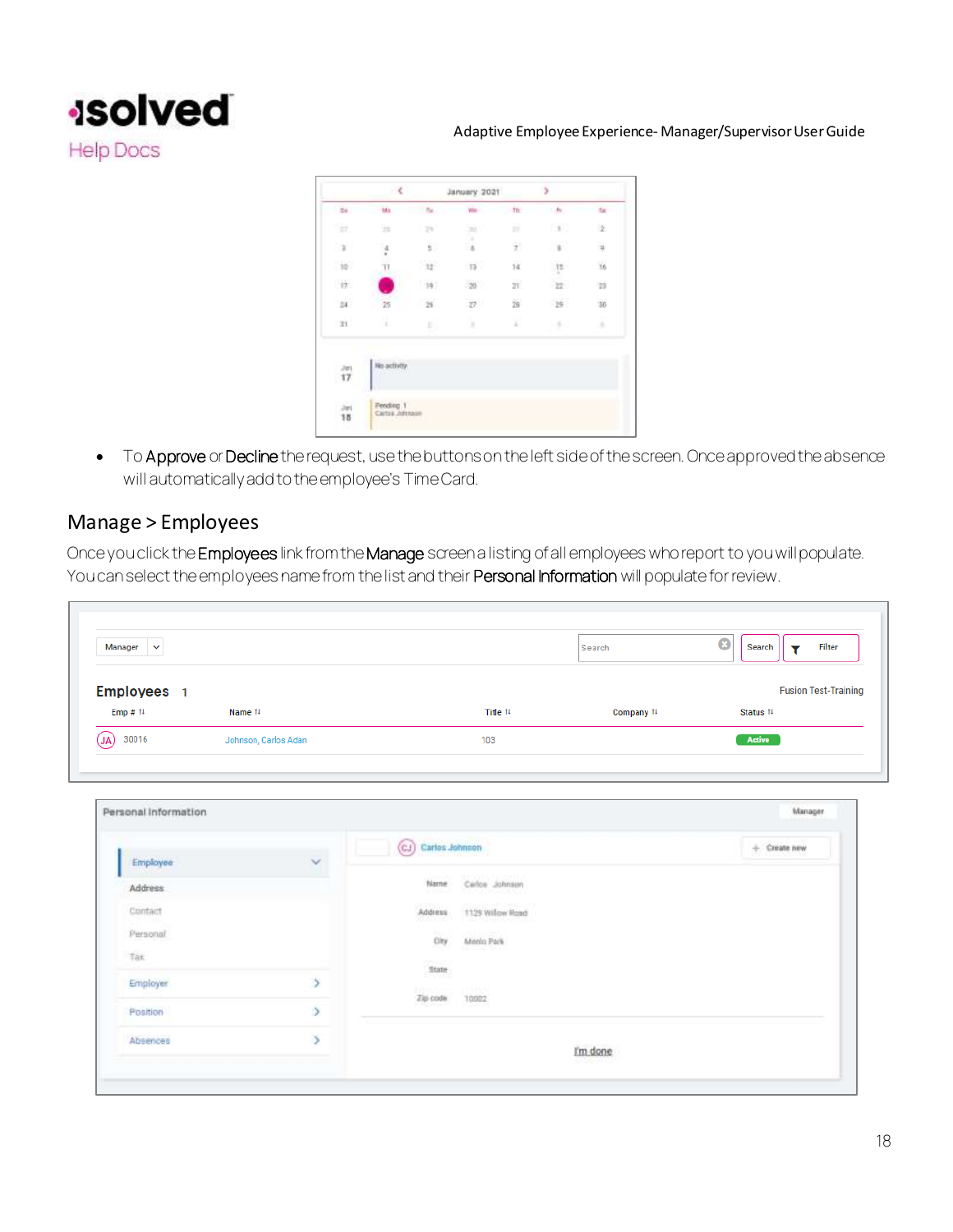

#### **Help Docs**

#### <span id="page-18-0"></span>Employee

The employee section allows you to view/edit (based on company permissions) the selected employee's information suchas address, contact information, personal (DOB, marital status, gender, and military status), and tax.

#### <span id="page-18-1"></span>Employer

The employer section allows you to view/edit (based on company permissions) the selected employee's employment, management and pay information.

#### <span id="page-18-2"></span>Position

The position section allows you to view/edit (based on company permissions) the selected employee's job and organization and labor information.

#### <span id="page-18-3"></span>Absences

The absences section allows you to view an overview of the employee's accrual plans, any current absences, and a list of historical absences

#### <span id="page-18-4"></span>Absences > Overview

The overview screen allows you to see any assigned accrual plans as well as the hours earned, current and projected balance details for the selected employee.

|                                       | fm done                                                              |    |
|---------------------------------------|----------------------------------------------------------------------|----|
| Projected next plan year.             |                                                                      |    |
| Projected current plan year           |                                                                      | ×  |
| Projected current pay period          |                                                                      | ,  |
| As of last pay period end             |                                                                      | ×, |
| Account rate per pay period           | 120.00 hours                                                         |    |
| Last meant date                       |                                                                      |    |
| Length of service<br>Ateartí schedule | T'VESFE, 2 MONTH (06 MONTH)<br>Scheduled (First Pay of Yeer) period. |    |
| <b>Bervice date</b>                   | 10/07/2015                                                           |    |
| 2020 Plan year   January - December   |                                                                      |    |
| Vesetion<br>Policy:                   | Q                                                                    |    |
|                                       |                                                                      |    |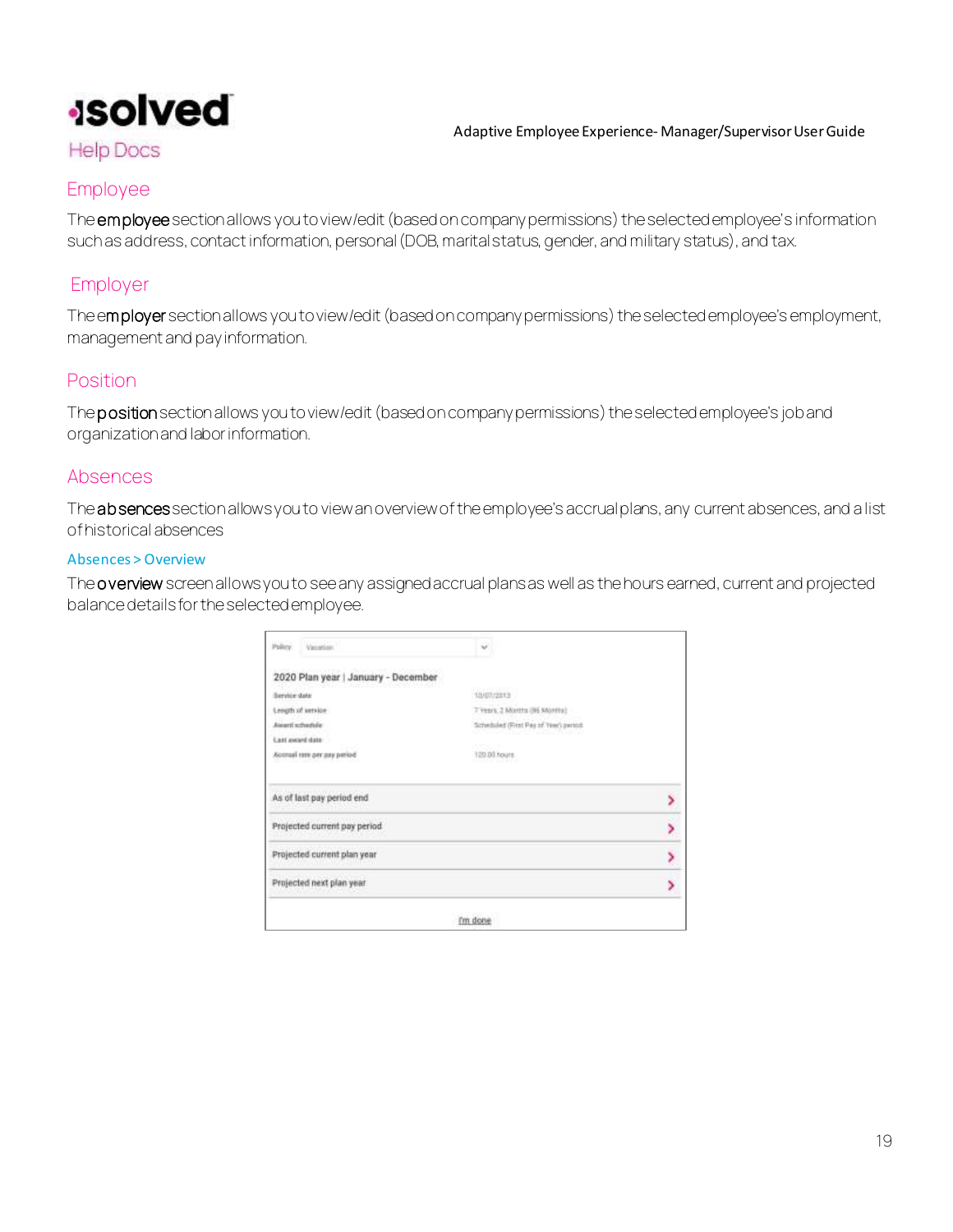#### Adaptive Employee Experience- Manager/Supervisor User Guide

#### **Help Docs**

#### <span id="page-19-0"></span>Absences > Current

The current screen allows you to see lists of any upcoming and pending absences. You can use the asymbol to edit or delete these absences from the system.

| .<br>Døte fi     | Policy <sup>11</sup>         | Status III         | 56650<br>Hours.<br>ಂಡಿಸಿ | .<br>Balance       |
|------------------|------------------------------|--------------------|--------------------------|--------------------|
| 5 12/30/2020     | Vecesion                     | Approved           | b                        | 112                |
| 101/04/2021      | Vecetion                     | Approved           | ä                        | <b>Bat</b>         |
| Pending absences |                              |                    |                          | <b>B</b><br>Delate |
| Date 11          | Policy 11                    | Status 11<br>22522 | Hours                    | <b>Windows</b>     |
| 21/19223         | Vacinicin                    | Perding            | 8.00                     | 104                |
| 51/18/21         | <b>ANTICATE</b><br>Vacation. | Panding<br>$-111$  | 8.00                     | Ħ                  |

#### <span id="page-19-1"></span>Absences > History

The history screen allows you to see a list of historical absences for the selected employee.

| Date 11      | Policy 1 | Status 1 | <b>Hours</b> | Balance |
|--------------|----------|----------|--------------|---------|
| ▶ 12/30/2020 | Vacation | Approved | я            | 112     |

#### <span id="page-19-2"></span>Manage > Calendar

The Calendar allows you to view your employees' absences, scheduled hours, unavailable time, and holidays in a calendar format.

| Calandar<br>ma                                                 |                                                                                                                                                                                                                                                                                                                                                                                                                                                           |                     | Mayb: Himm Day          |              |                             |                  | Honepe = 1           |
|----------------------------------------------------------------|-----------------------------------------------------------------------------------------------------------------------------------------------------------------------------------------------------------------------------------------------------------------------------------------------------------------------------------------------------------------------------------------------------------------------------------------------------------|---------------------|-------------------------|--------------|-----------------------------|------------------|----------------------|
| <b>VEW</b>                                                     |                                                                                                                                                                                                                                                                                                                                                                                                                                                           |                     | -99                     | January 2020 | 80                          |                  |                      |
| <b>B</b> General                                               | To:                                                                                                                                                                                                                                                                                                                                                                                                                                                       | $^{16}$             | $T_{\rm H}$             | WE.          | $\pm$                       | $\mathbb{R}$     | $\sim$               |
| B torn                                                         |                                                                                                                                                                                                                                                                                                                                                                                                                                                           | 1.11                |                         |              | <b>CONTROL</b>              |                  |                      |
| <b>Z</b> Fending                                               | $\Box$<br>$\frac{1}{2} \left( \frac{1}{2} \right)^2 + \frac{1}{2} \left( \frac{1}{2} \right)^2 + \frac{1}{2} \left( \frac{1}{2} \right)^2 + \frac{1}{2} \left( \frac{1}{2} \right)^2 + \frac{1}{2} \left( \frac{1}{2} \right)^2 + \frac{1}{2} \left( \frac{1}{2} \right)^2 + \frac{1}{2} \left( \frac{1}{2} \right)^2 + \frac{1}{2} \left( \frac{1}{2} \right)^2 + \frac{1}{2} \left( \frac{1}{2} \right)^2 + \frac{1}{2} \left( \frac{1}{2} \right)^2 +$ | $\mathcal{M}$<br>o. | $\mathcal{P}$           | ŧ            | $\mathcal{O}^{\mathcal{N}}$ |                  | $\bar{t}$            |
| <b>El Saysons</b>                                              | 冨                                                                                                                                                                                                                                                                                                                                                                                                                                                         |                     | $\overline{\mathbb{E}}$ | o.<br>×,     | ÷,                          | $\mathbb{R}^n$ . | G,                   |
| El travelato                                                   |                                                                                                                                                                                                                                                                                                                                                                                                                                                           | Â                   |                         |              |                             |                  |                      |
| <b>ED</b> Automo-                                              | $\widetilde{W}$                                                                                                                                                                                                                                                                                                                                                                                                                                           | ÷.                  | <b>u</b>                | 省            | 14.                         | $\frac{1}{2}$    | $\tilde{\mathbf{H}}$ |
| <b>ALLIN DISPLAY</b><br><b>EMPLOYEE SUMMARY</b><br>Jan 1, 2021 | 部                                                                                                                                                                                                                                                                                                                                                                                                                                                         | $\frac{1}{2}$       | $\alpha$ .              | W.           | $\overline{\mathfrak{m}}$   | $\frac{1}{2}$    | ÷.                   |
| <b>Absences</b><br>a y                                         |                                                                                                                                                                                                                                                                                                                                                                                                                                                           |                     |                         |              |                             |                  |                      |
| Persbay                                                        | ii)                                                                                                                                                                                                                                                                                                                                                                                                                                                       | ü                   | $-16$                   | 迩            | $\mathbf{K}$ .              | 巅                | lü.                  |
| Schedule<br>85.                                                | $\mathbf{H}^{\dagger}$                                                                                                                                                                                                                                                                                                                                                                                                                                    | Yû.                 | W.                      | ×            | $\rightarrow$               | ¥.               | - 1                  |
| <b>a</b> ril<br>mastrie                                        |                                                                                                                                                                                                                                                                                                                                                                                                                                                           |                     |                         |              |                             |                  |                      |

The calendar provide the ability to view items in a Monthly, Weekly, or Daily view. Simply select the words at the top of the calendar to adjust your display.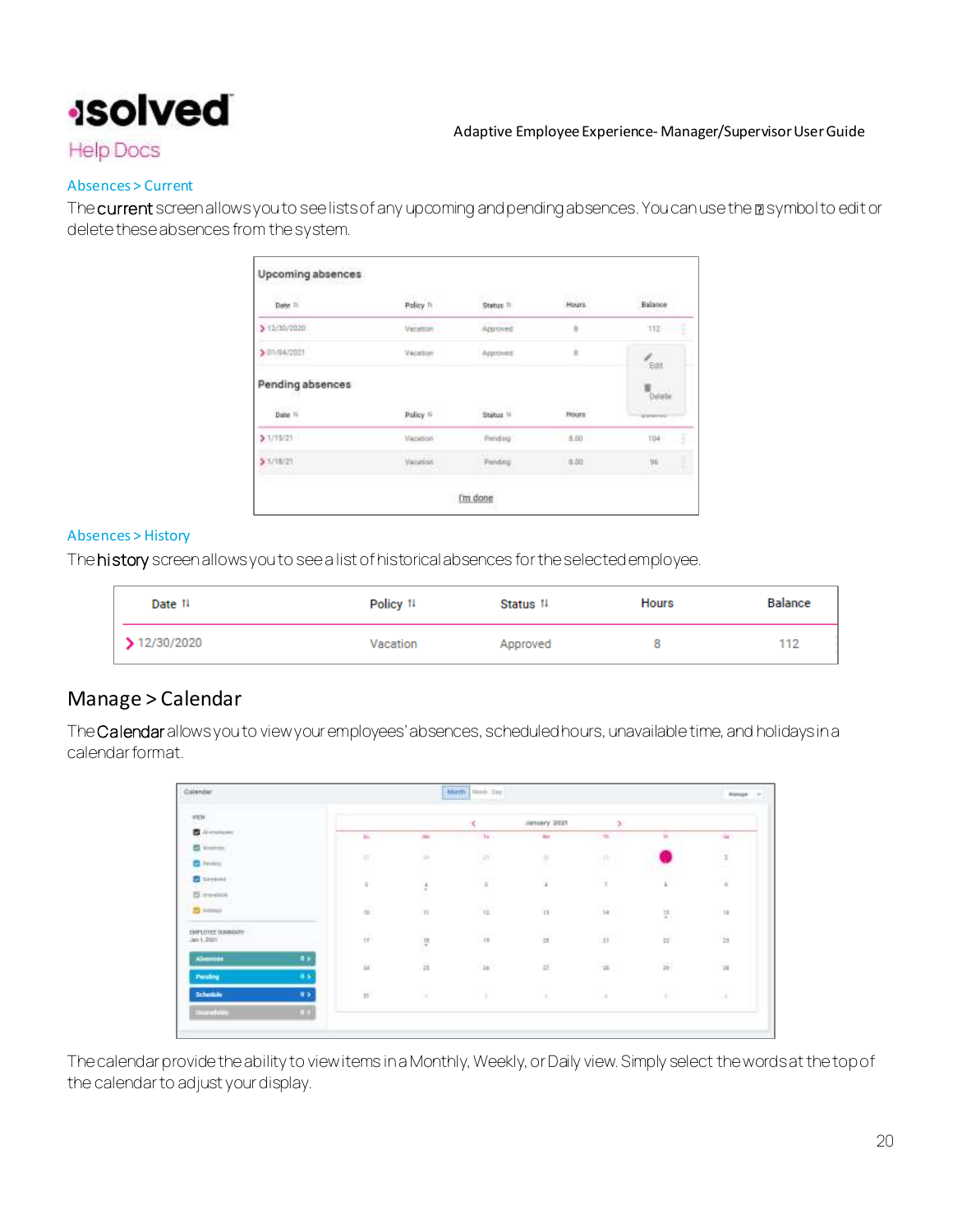#### Adaptive Employee Experience- Manager/Supervisor User Guide

#### **Help Docs**

The filters on the left-hand side of the screen allow you to determine what items you want to display on the calendar. The options are as follows:

- All Employees: Displays all items listed below in the calendar view for all your employees.
- Scheduled: Displays the days and hours your employees are scheduled to work.
- Absences: Display all approved absences.
- Pending: Displays all pending (not approved or denied) absences.
- Holidays: Displays company holidays.

The Summary at the bottom totals up all the types associated to your current calendar view.

#### <span id="page-20-0"></span>Manage > Schedule

The Schedule screen will give you a link into the full desktop experience to add or edit schedules for your employee. Click in the Take Me There button to begin your enrollment

![](_page_20_Picture_12.jpeg)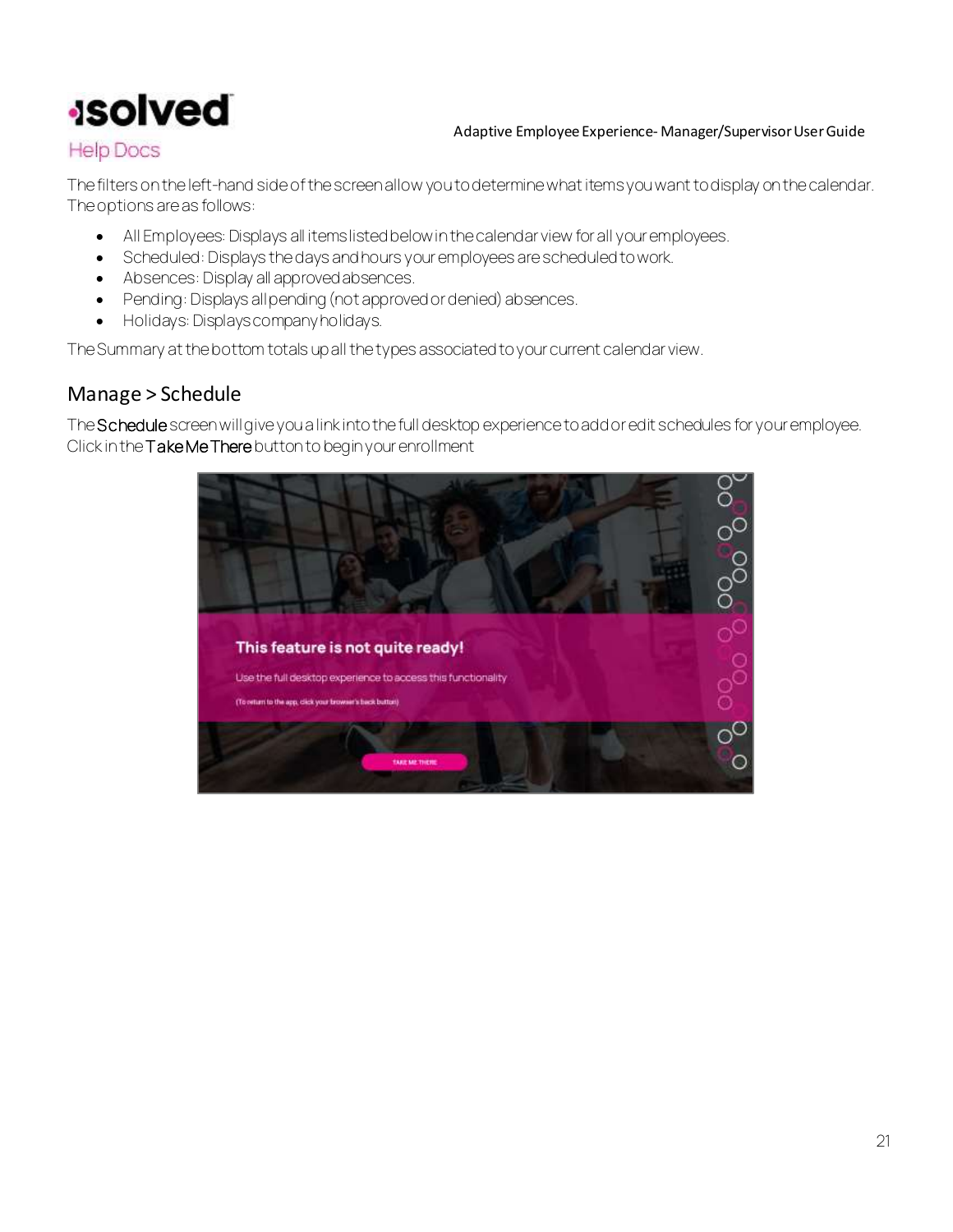#### **Help Docs**

#### <span id="page-21-0"></span>Time and Attendance > Time Card

The following is a breakdown of the different areas located on the Time Card and their functions:

![](_page_21_Figure_5.jpeg)

#### <span id="page-21-1"></span>Time CardDate Range

The default view of the Time Card is automatically set to the current Pay Period. You can change the view by selecting the Pay Period, Week, and Day buttons in the top-center of the screen. You can toggle between dates by selecting the < > buttons with the date next to them.

#### <span id="page-21-2"></span>Data Summary

A breakdown of the Earnings, Labor, Adjustments (mileage, bonus or reimbursements) as well as a summary of alerts are located on the left-hand side of the screen.

#### <span id="page-21-3"></span>Daily Breakdown

The default view of the Time Card is a Ganttchart of your time. You can select the > icon next to the date to expand the details. When expanded, you can see actual punch times, total hours, errors, and labor associated to the punches.

The color coding of items on the Time Cardare as follows:

![](_page_21_Figure_13.jpeg)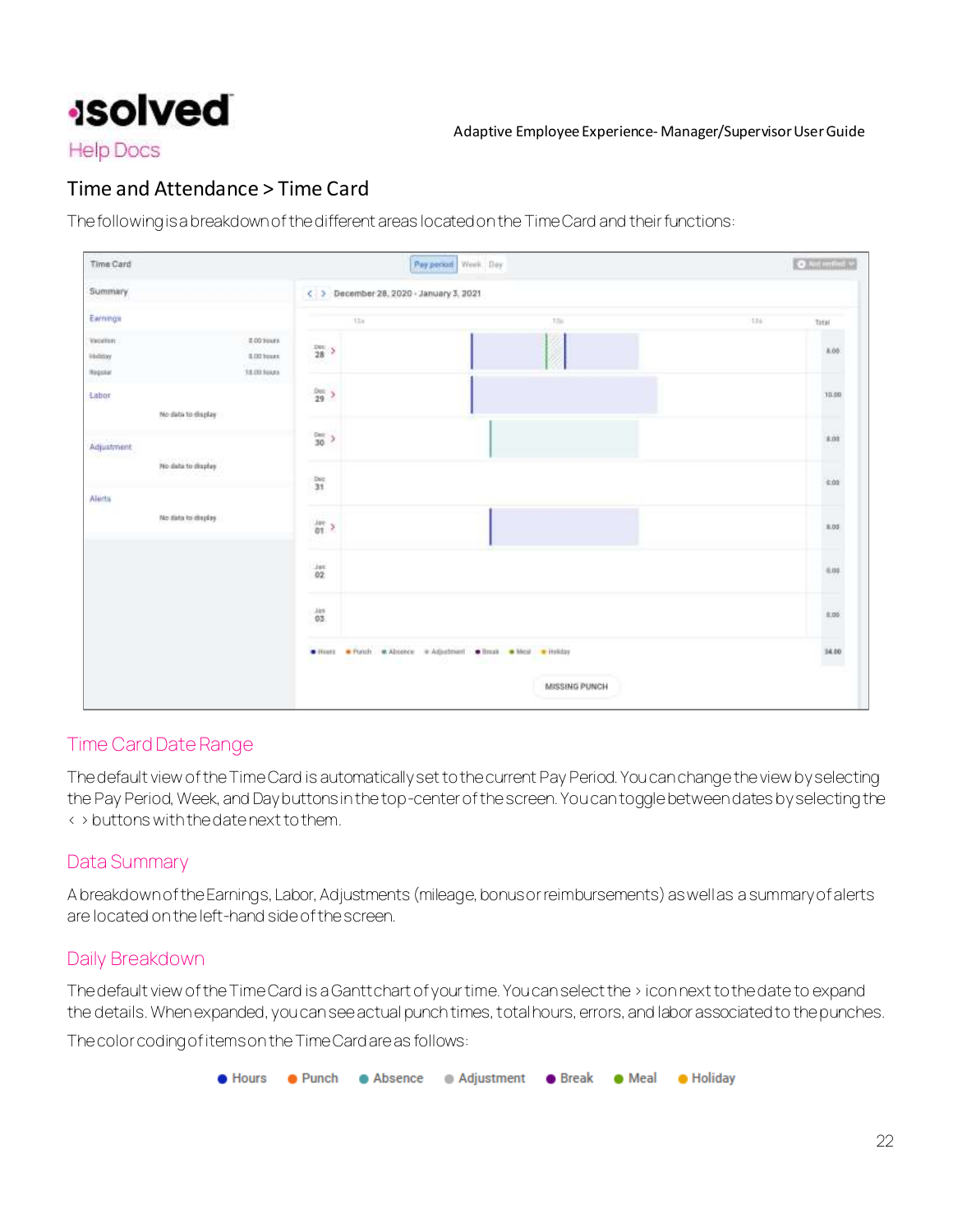### **Isolved**

#### **Help Docs**

#### <span id="page-22-0"></span>Submitting a Missing Punch

Should you miss a punch at any time, you can select the Missing Punch button at the bottom of the Time Card. This option allows you to submit a request that routes directly to your manager/supervisor to approve the missing punch.

Once you select the Missing Punch button, you will fill in the requested details and select Save.

- Punch Date: Date of the missing punch
- Punch Time: Time of the missing punch
- Type: Designate if it should be a normal (standard in/out), meal or break punch
- Mode: Auto, In, Out, or Transfer
- Labor: Should the time be tied to a certain labor field such as department, job or task
- Notes: Add any notes for your manager/supervisor to view during the approval process

|                                                | <b>PANERM</b> TESHING                    |                   |      | Parentsea. 1532 and |               |          |        |
|------------------------------------------------|------------------------------------------|-------------------|------|---------------------|---------------|----------|--------|
|                                                | Yen Charrott                             |                   | 99   |                     | MAIN Ave.     |          | $\sim$ |
| the annual contract of the con-<br>Labor Group |                                          |                   |      |                     |               |          |        |
| Crown fore                                     |                                          |                   |      | thenus 1. This      |               |          |        |
|                                                | Giango                                   |                   |      |                     | Chimpe        |          |        |
| Labor Fields<br>-----                          |                                          |                   |      |                     |               |          |        |
|                                                | Department : (81822) Payment Development | $\infty$          |      | <b>Basanet</b>      | <b>Dettod</b> | ÷        |        |
| $\sin^{-1}(\alpha)$<br><b>Service Annual</b>   |                                          | $\overline{\tau}$ |      | Johan               | Fat.          | $\omega$ |        |
|                                                |                                          |                   | виси |                     | SAVE          |          |        |

#### <span id="page-22-1"></span>Time Card Verification

Time Card Verification is an optional feature that allows you to electronically sign off on the Time Card prior to the data being populated to the time entry grid for payroll processing.

The button to verify is inthe top right-hand corner of the Time Card. You will select the square checkbox next to the Employee section to verify.

|                       | O Not written w |
|-----------------------|-----------------|
| C Employe             |                 |
| Expervisor<br>$\circ$ |                 |
| $Q$ wasps             |                 |

Note: The system will not allow you to verify your Time Card if there are outstanding high or critical alerts pending your manager or supervisors review.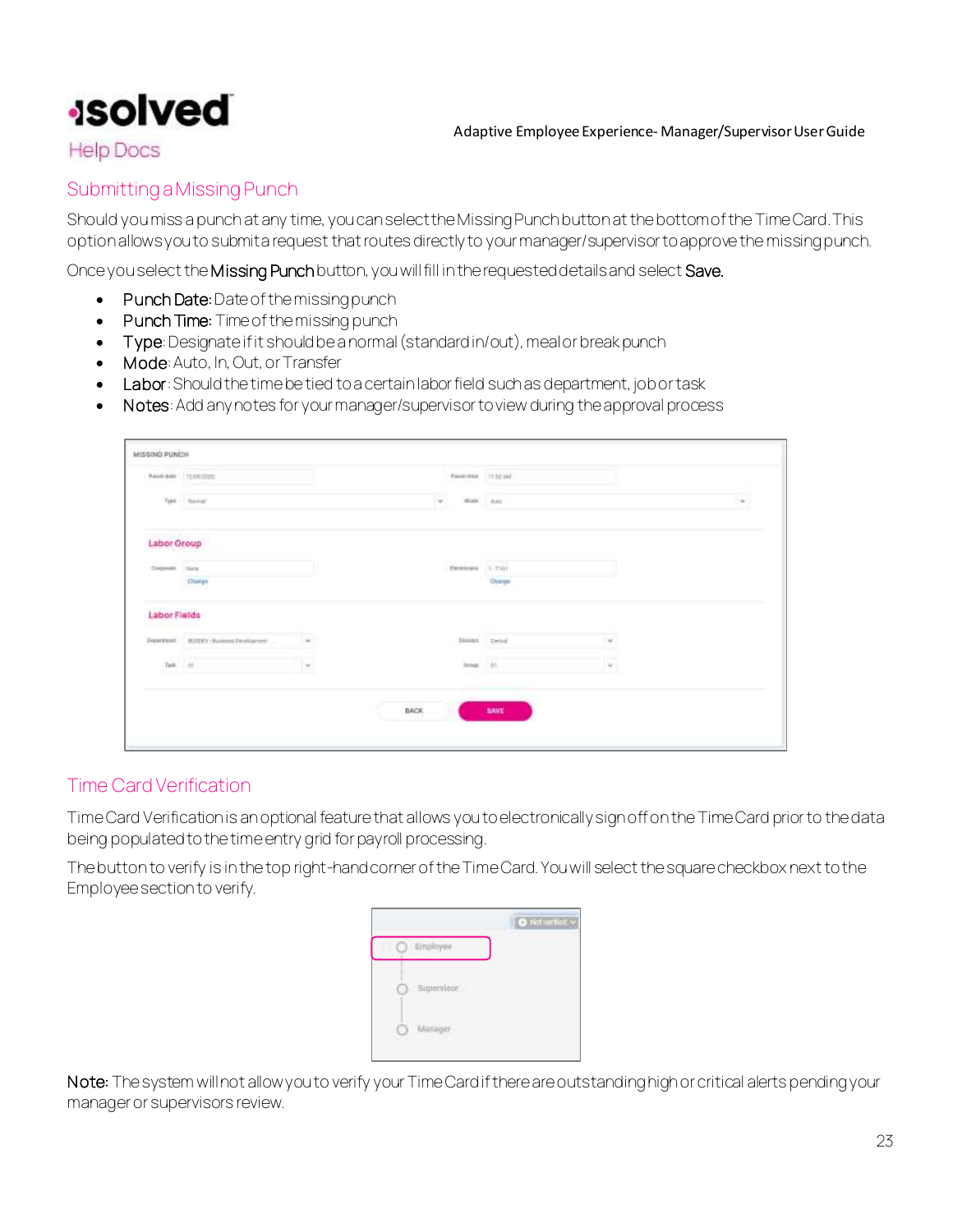#### **Help Docs**

#### <span id="page-23-0"></span>Time and Attendance > My Calendar

My Calendar allows you to view your absences, scheduled hours, unavailable time, and holidays in a calendar format. Below is a screenshot and details of the My Calendar screen:

![](_page_23_Figure_5.jpeg)

The calendar allowsyou to view items in a Monthly, Weekly or Daily format. Select the words at the top of the calendar to adjust your display.

The filters on the left-hand side of the screen allow you to determine what items you want to display on the calendar. The options are as follows:

- All: Displays allthe items listed below in the calendar view.
- Absences: Displays all approved absences.
- Pending: Displays all pending (not approved or denied) absences.
- Scheduled Hours: Displays the days and hours you are scheduled to work.
- Unavailable: Displays the days and hours you set yourself to "Unavailable."
- Holidays: Displays company holidays.

Note: Hours that are displayed as "Unavailable" are not quaranteed. Manager/Supervisors can still schedule you during these times.

The Hours Summary at the bottom totals up all the types and hours associated to your current calendar view.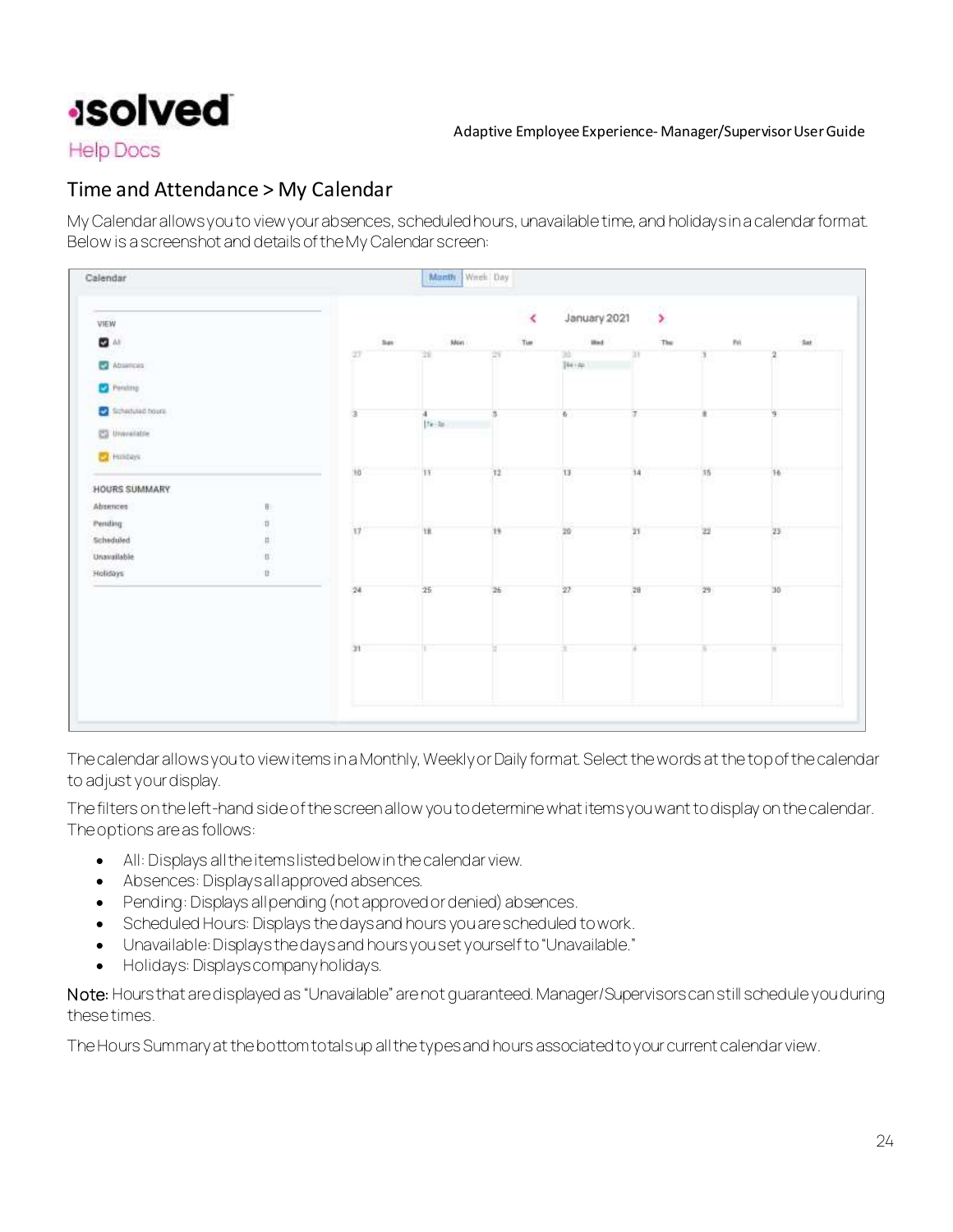![](_page_24_Picture_0.jpeg)

#### **Help Docs**

#### <span id="page-24-0"></span>Time and Attendance > Time Off

The Time Off screen can be opened by selecting the Time Off button at the top of the Time Card view. This allows you to view details ofyour accrual plans, upcoming, pending, and past time off requests.

The first section provides a summary of your accrual plans with balances, and if selected, a detailed outline on when you last accrued time, any upcoming accrued time, etc.

| Summary<br><b>CARD AND REPORTS</b>                         |                                                     |                                     |       |        |                                       |
|------------------------------------------------------------|-----------------------------------------------------|-------------------------------------|-------|--------|---------------------------------------|
| UPDATED AS OF LAST PAY PERIOD END<br>B/24/2020 - B/30/2020 |                                                     |                                     |       |        | THE OFF<br>distribution for parts and |
|                                                            | 2010/02/02<br>PTO<br>and the company of the company |                                     |       |        |                                       |
|                                                            | #10 fishingle 330.33 huum<br><b>CONTRACTOR</b>      |                                     |       |        |                                       |
|                                                            |                                                     |                                     | IN.33 | DETAIL |                                       |
|                                                            | TANEM 4.08                                          | FEMANING 130.33<br>도로 동료 경기 위치 가수야. |       |        |                                       |

When you select the Detail button on the right-hand side, the details around that specific accrual plan will be outlined

| PLAN YEAR I ANNIVERSARY      |                                  | + TIME OFF |
|------------------------------|----------------------------------|------------|
| detvice date                 | 01/01/2019                       |            |
| Length of anyine.            | T. Years, TT Months (22 Months). |            |
| Award schedule               | Scheitsles (Every Pay) period    |            |
| Last award date              | 0.28/2020                        |            |
| Accruel rate per pay period  | 1.39 Nives                       |            |
| As of last pay period end    |                                  |            |
| Projected current pay period |                                  |            |
| Projected current plan year  |                                  | s          |
| Projected next plan year     |                                  |            |

- Service Date: This lists your hire date or rehire date, in some case where the accrual is being calculated from.
- Length of Service: Based on your Service Date, this calculates your length of service with the company.
- Award Schedule: This lets you know how frequently you are awarded the accrual time.
- Last Award Date: This displays the last date you were awarded time for this accrual.
- Accrual Rate: This displays how much time you earn on each award schedule.
- As of Last Pay Period End: Once expanded using the > on the right side, this displays your available balance as of the last pay period, hours used last pay period and year to date.
- Projected Current Pay Period: Once expanded using the > on the right side, this displays projections for the current pay period. It displays how many hours were taken, how many hours will be accrued, and what hours are pending (requests that have not been approved or are in the future).
	- o Note: Pending hours are not included in your balance.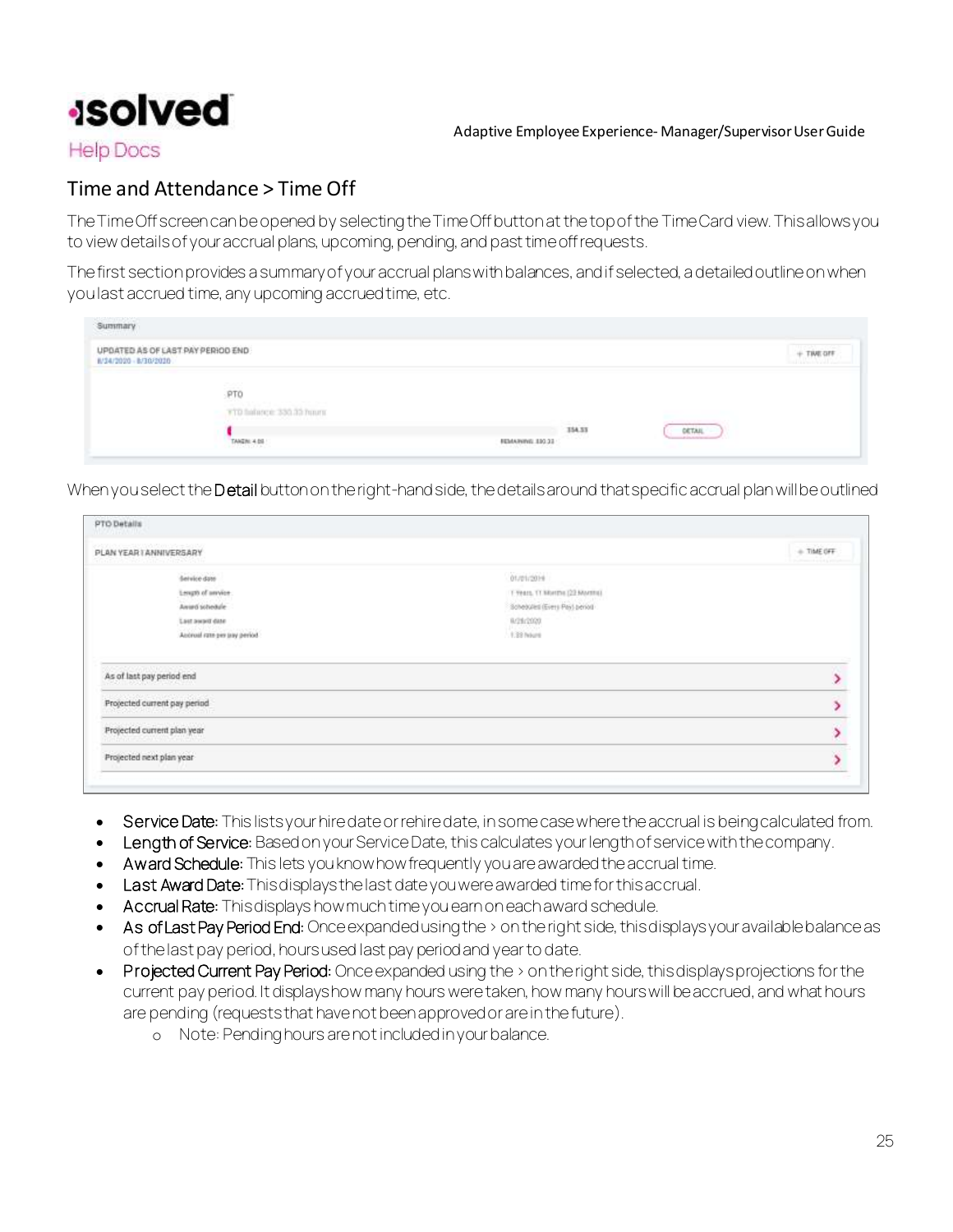#### Adaptive Employee Experience- Manager/Supervisor User Guide

**Help Docs** 

- Projected Current Plan Year: Once expanded using the > on the right side, this displays projections for the current plan year. It displays how many hours were taken, how many hours will be accrued, and what hours are pending (requests that have not been approved or are in the future).
	- o Note: Pending hours are not included in your balance.
- Projected Next Plan Year: Once expanded using the > on the right side, this displays projections for the next plan year. It displays how many hours were rolled over from the previous plan year, what your current balance is, how many absence hours are approved, how many hours will be accrued, and what hours are pending (requests that have not been approved or are in the future).
	- o Note: Pending hours are not included in your balance.

The bottom of the time off screen outlines any upcoming time off requests, pending requests, and historical time off entered into the system, as well as company observed holidays.

| UPCOMING TIME OFF |                 |                       |                       |                | 2020 holidays              |                    |
|-------------------|-----------------|-----------------------|-----------------------|----------------|----------------------------|--------------------|
| Date:             | Also mos policy | <b>HILES</b><br>72    |                       | Status         | <b>Jan 1</b>               | <b>New Yorks</b>   |
|                   |                 |                       |                       |                | Jan 15                     | <b>M.K.Jr.Day</b>  |
|                   |                 |                       |                       |                | Peb 2                      | President's Die    |
|                   |                 |                       |                       |                | May 25                     | Mernanal Day       |
| PENDING REQUESTS  |                 |                       |                       |                | $214 - 2146$<br>22. proble | Cute Hange         |
| w<br>Date:        | Abonnem policy  | 02.51<br><b>Hists</b> | zan.<br><b>Status</b> |                | 3414<br>300                | inoypentence Day   |
|                   |                 |                       |                       |                | Sep 2                      | <b>Salidat Day</b> |
| 10/6/32           | Sok             | $\mathbb{R}^+$        | Festing               |                | Oct 2                      | Columbus Day       |
| 10/10/20          | Sok             | 3                     | Pentric               | ×              | film to                    | Veteranz Day       |
|                   |                 |                       |                       | View 3 more >  | Nov.26                     | Thanksgiving Day   |
|                   |                 |                       |                       |                | Tcc.25                     | Christmas Day      |
| PAST TIME OFF     |                 |                       |                       |                |                            |                    |
| Date              | Alsonor points  | Hours.                |                       | Steher.        |                            |                    |
| 3/25/26           | Velation:       | $\mathbbm{1}$         |                       | Approved       |                            |                    |
| NYIBOR.           | Values:         | $\boldsymbol{\pi}$    |                       | Approved       |                            |                    |
|                   |                 |                       |                       | View 20 more 3 |                            |                    |

#### <span id="page-25-0"></span>Requesting Time Off

To submit a time off request, you will select the Time Off button in the top right corner of the screen.

|                                                                                                      | Time Card | My Calendar | Time Off |  |
|------------------------------------------------------------------------------------------------------|-----------|-------------|----------|--|
| ummary                                                                                               |           |             |          |  |
| UPDATED AS OF LAST PAY PERIOD END<br>and the company's company's production<br>8/24/2020 - 8/30/2020 |           |             |          |  |

- Select the Absence Policy
- Select the From and To dates
- Enter the Start Time for the request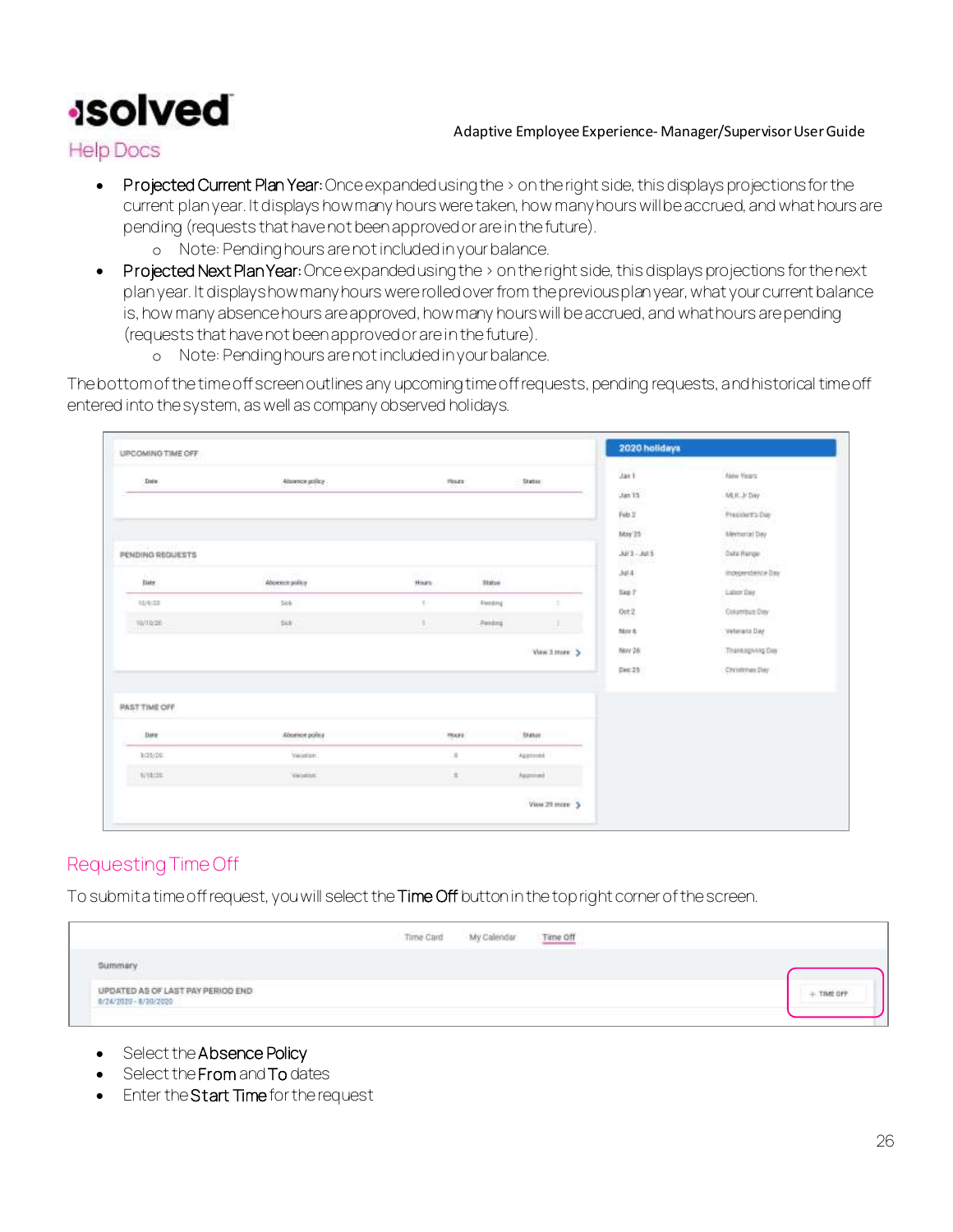Adaptive Employee Experience- Manager/Supervisor User Guide

#### **Help Docs**

- Update the corresponding Days of the week
- Enter the **Number of hours** per day you are requesting
- Double check the Total Requested Hours
- Enter any Notesyou want the approver to see
- Choose Submit

Once the request has been submitted, it will go through your company workflow process for approval.

| Policy:   PTD<br>$\dot{\mathcal{M}}$                                                                                                                                                                                                        |                                                                                            |
|---------------------------------------------------------------------------------------------------------------------------------------------------------------------------------------------------------------------------------------------|--------------------------------------------------------------------------------------------|
|                                                                                                                                                                                                                                             | APTER REQUEST<br><b><i>INNUABLE</i></b><br>349.00<br>341.00<br>Nours<br><b>Haza</b><br>452 |
| From<br>ELTW2021<br>$\sim$                                                                                                                                                                                                                  | Tel: 12/10/2028                                                                            |
| $\textcircled{\small{\circledcirc}}\textcircled{\small{\circledcirc}}\textcircled{\small{\circledcirc}}\textcircled{\small{\circledcirc}}\textcircled{\small{\circledcirc}}\textcircled{\small{\circledcirc}}$<br>throughout.<br>We eye off |                                                                                            |
| <b>Tract firee</b><br>0100                                                                                                                                                                                                                  | Hours per $_{\rm deg}$<br>×                                                                |
| Total requested 5 hours                                                                                                                                                                                                                     |                                                                                            |
| Note                                                                                                                                                                                                                                        |                                                                                            |
|                                                                                                                                                                                                                                             |                                                                                            |
|                                                                                                                                                                                                                                             |                                                                                            |

#### <span id="page-26-0"></span>Pay and Tax > Direct Deposit

Your current Direct Deposit account (s) will appear when you access this screen. The details are masked for confidentiality purposes. There are several options when using this screen

- To deactivate this account, click on a symbol. You will receive a confirmation stating, "Deactivate this account?" Click on Deactivate to agree. Cancel if you do not wish to deactivate this account.
- To view or edit your current accounts, click on the details button
	- o Your Bank Details will appear including
		- Routing Number
			- Masked Account Number
			- Account Type
			- Description (if applicable)
			- Distribution Details (net pay or partial amount)
			- **•** Frequency of direct deposit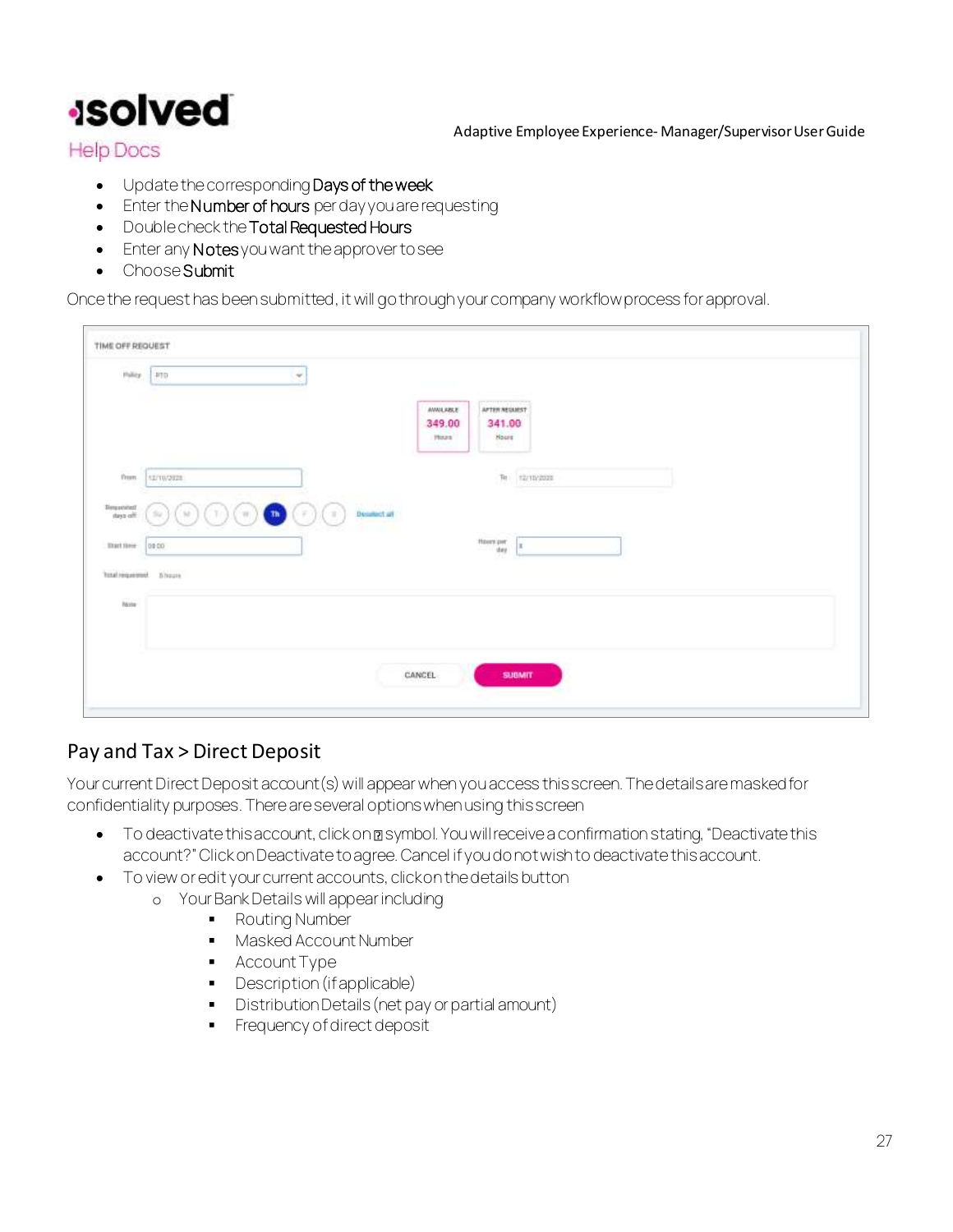![](_page_27_Picture_0.jpeg)

|                  | Savings                                                                                         |                |                                               |
|------------------|-------------------------------------------------------------------------------------------------|----------------|-----------------------------------------------|
|                  | WACHOVIA BANK N.A.<br>Active account ending in 9456                                             |                |                                               |
|                  |                                                                                                 | Active         |                                               |
|                  |                                                                                                 | DETAILS        |                                               |
|                  | Your deposit information                                                                        |                |                                               |
| Bank details     |                                                                                                 |                |                                               |
|                  | Horing Investment                                                                               | <b>Address</b> | Assault - service -                           |
| Autoute<br>TERR  | $\left\vert \left( \alpha \right) \right\rangle \left\vert \left( \alpha \right) \right\rangle$ |                | Reempther : indication consistently wheleful. |
| Deposit ontake   |                                                                                                 |                |                                               |
| <b>EXPRESSOR</b> | deals. Fis who seem \$15.15                                                                     |                |                                               |
| Four-H. British  |                                                                                                 |                |                                               |
|                  |                                                                                                 |                |                                               |
|                  | CLOSE                                                                                           |                | $-600$                                        |

If you need to make an adjustment to the account select the Edit button, make the adjustments and choose Save

| 51537357555                           | Your deposit information                                                   |    |        |                           |                         |
|---------------------------------------|----------------------------------------------------------------------------|----|--------|---------------------------|-------------------------|
| Bank details                          |                                                                            |    |        |                           |                         |
| Ruxting<br>mimber                     | ozvanotes                                                                  |    |        | Account<br>number         | 5723120<br>789456       |
| Account<br>$\mu_{\rm{bb}}$            | Select                                                                     | W. |        | Deteription<br>(optimual) | 00000000000733)(*8*%3## |
| <b>DESCRIPTION</b><br>Deposit details |                                                                            |    |        |                           |                         |
|                                       | Any remaining net pay may be traued by paper check.                        |    |        |                           |                         |
| Distribution<br>details               | . Fac dollar eropant<br>Percentage of net pay<br>E<br><b>Remaining net</b> |    |        |                           |                         |
|                                       | \$72.73                                                                    |    |        |                           |                         |
| Frequency                             | Select                                                                     | v  |        |                           |                         |
|                                       |                                                                            |    | CANCEL |                           | SAVE                    |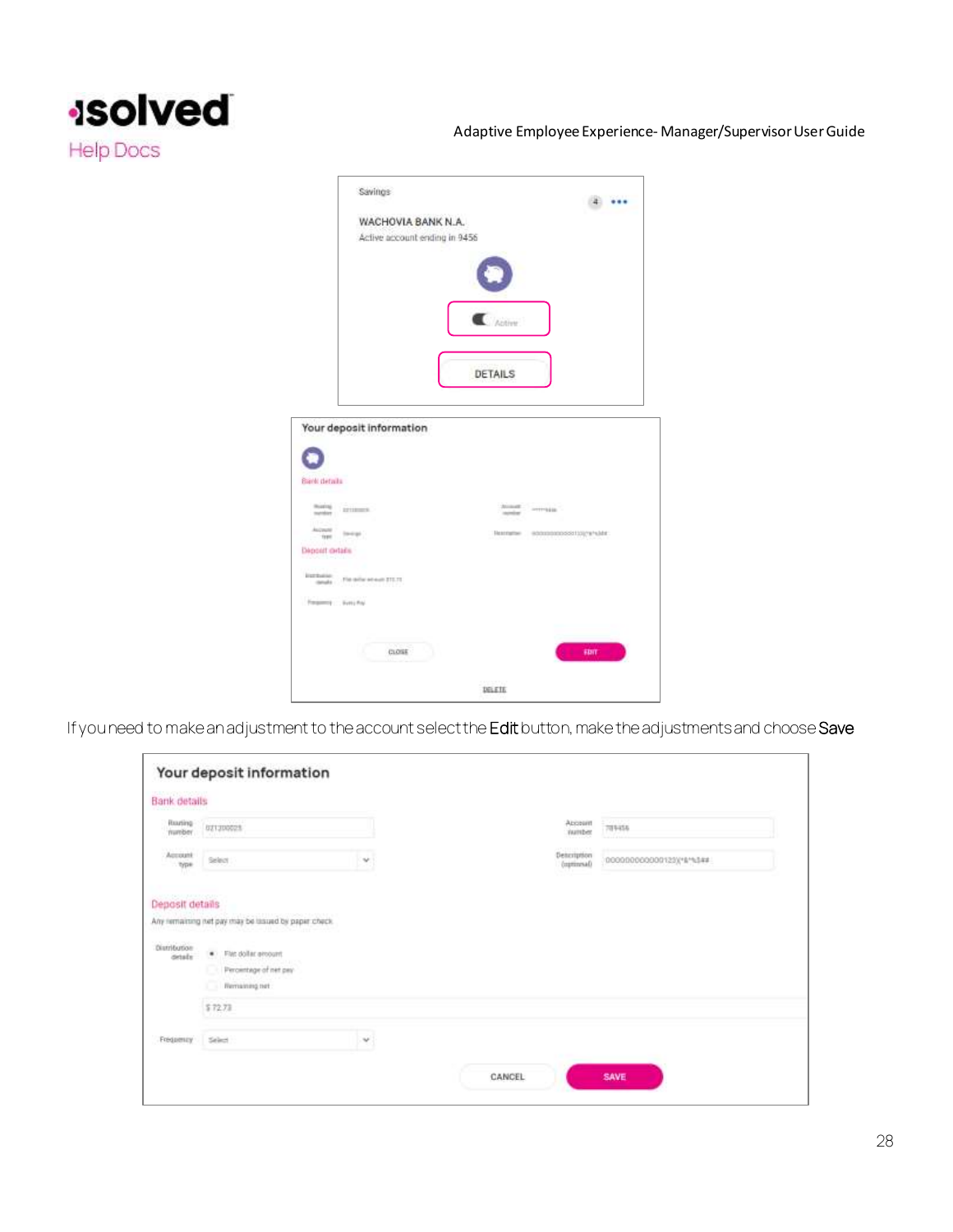#### Adaptive Employee Experience- Manager/Supervisor User Guide

#### **Help Docs**

If you need to add a new direct deposit account, from the main direct deposit screen, click on the Add New button and add the following:

- Routing Number: If you enter an incorrect routing number, a message indicating "Routing number is invalid" appears. Correct the number to continue
- Account Number: Enter the account number from your account
- Account Type: Select the applicable check type
- **Distribution Details: Select either:** 
	- o Flat dollar amount if selected, enter amount
	- o Percentage of Net Pay if selected, enter percent
	- o Remaining Net (you may only have one Remaining Net account)
- Frequency: Select how often you want the funds in this account
- Click on S ave

If you have multiple bank accounts and wish to re-sort the order in which they are used for Direct Deposit, click on a symbol in the upper right-hand corner. Instruction will appear on how to reorder your accounts. It is a simple drag-anddrop. See the instructions below.

![](_page_28_Picture_14.jpeg)

#### <span id="page-28-0"></span>Payroll and Tax > Pay History

The Pay History screen is where you can obtain and download copies of your check stubs. Your most recent Pay Summary appears at the top of the screen and for confidentiality purposes, only theGross and Net Pay displays along with the hours you worked (if applicable). The Pay Date also appears in the center.

To see the details of your check, you may click on any of the sections of your Paystub Detail. Please make sure you are viewing in a private location. The details include:

- **Earnings**
- Employee Taxes
- Employee Deductions
- Direct Deposit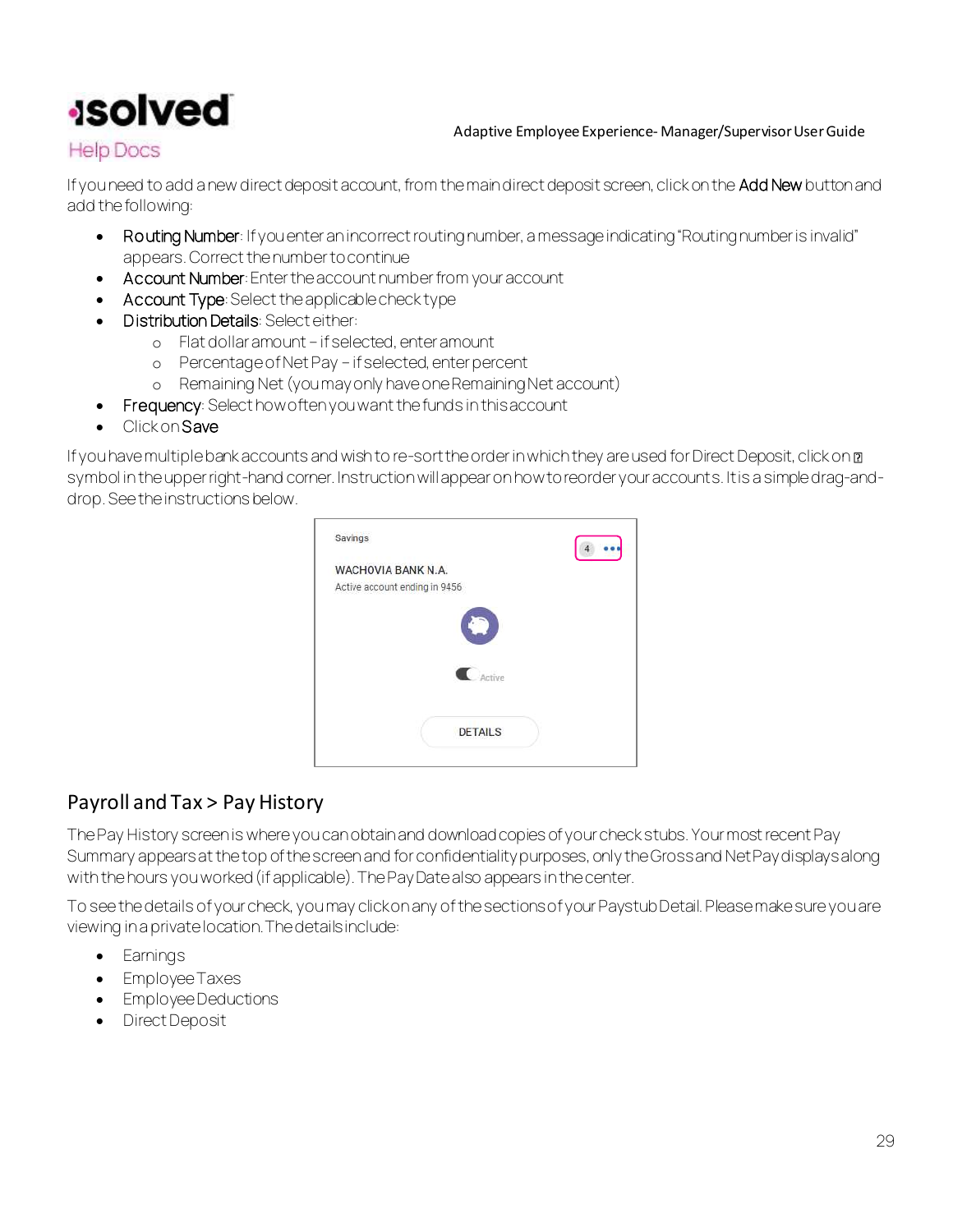Adaptive Employee Experience- Manager/Supervisor User Guide

#### **Help Docs**

|                       | PAY DAYS August 31, 2020       |                    |
|-----------------------|--------------------------------|--------------------|
| ã                     | $\circ$                        | $\frac{\circ}{40}$ |
| \$1,135.57<br>HET PAY | \$1,500.00<br><b>GROSS PAY</b> | 1400492            |
| Paystub Detail        |                                |                    |
| Earnings and memor    |                                | ×                  |
| Employee taxes        |                                | ś                  |
| Employee deductions   |                                | ۶                  |
| Time off              |                                | ×                  |
| Direct deposit        |                                | ٠                  |

If you choose the > next to the details section, the area will expand with full details.

You can change the check detail by using the < in the top left-hand corner to move backwards through pay dates. You can also toggle between years on the right-hand side of the screen.

To download a copy of your pay stub, navigate to the bottom of the screen and click the arrow next to Download.

- If Multiple Pay Stubs are selected, a list of checks in the current year will appear. You may also add a date range at the top of the screen. Select the checks you wish to download by clicking on the box in front of the check date.
- Once your selection is complete, click on Download.

| download. |                                | Enter a date range to abow your available pay stutus within that time periud and a list will be generated. Check the ones you sould like and click |
|-----------|--------------------------------|----------------------------------------------------------------------------------------------------------------------------------------------------|
|           | From                           | there                                                                                                                                              |
|           | 55<br>$\overline{\mathcal{D}}$ | Date                                                                                                                                               |
|           |                                | Pay Pertott Avig 24 - 30, 2020 Pay Date: August 31, 2020                                                                                           |
|           |                                | Pay Period: Mar 23 - 29, 2020 Pay Date: March 30, 2020                                                                                             |
|           |                                | Pay Pentod: Mar. 16 - 22, 2020 Pay Date: March 23, 2020                                                                                            |
|           |                                | Pay Period: Feb 17 - 23, 2020 Pay Date: February 24, 2020                                                                                          |
|           |                                | Pay Period: Feb 10-16, 2020 Pay Date: February 14, 2020.                                                                                           |
|           |                                |                                                                                                                                                    |
|           |                                |                                                                                                                                                    |
|           |                                | CANCEL<br>DOWNLOAD                                                                                                                                 |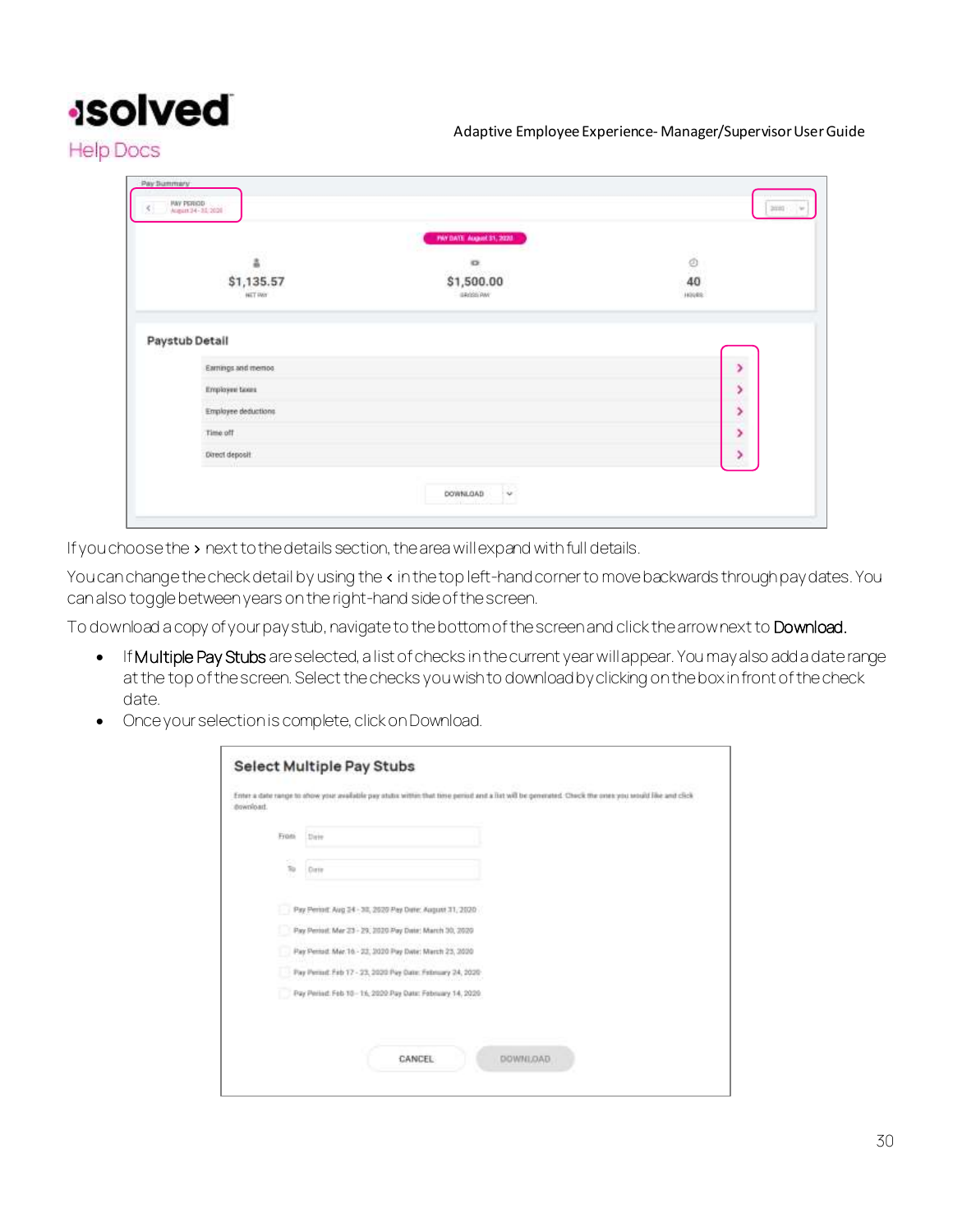![](_page_30_Picture_0.jpeg)

**Help Docs** 

- If you select This Check, a copy of your current check will begin downloading
- Once the file has downloaded, open the PDF version of your Pay Stub and save or print.

![](_page_30_Picture_5.jpeg)

#### <span id="page-30-0"></span>Pay and Tax > Year-end Tax Forms

The Year-end Tax forms screen will display forms for the current year (if closed) and the past years. All forms wi ll be displayed in the summary layout

| Summary            |              |              |  |
|--------------------|--------------|--------------|--|
| Name $t\downarrow$ | Year $_{11}$ | Instructions |  |
| 1095-C             | 2019         | <b>View</b>  |  |
| $W-2$              | 2019         | <b>View</b>  |  |

To view your Year-end Tax Form, click on the Name of the form in the first column. A pop-up appears indicating that your form is generating. Once available, the form will be available in PDF. Open the PDF and view and/or print your Yearend Tax Form. Here is an example of a W-2 stored in this section.

| This information is being furrished to the Internal Revenue Service.                                   | Copy B-To Be Filed With Employee's FEDERAL Tax Return | OMB No. 1545-0008                                                  |                                 | Copy 2-To Be Filed With Employee's State, City,<br>or Local Income Tax Return                      |                         |                                              |                               | OMB No. 1545-0008                        |
|--------------------------------------------------------------------------------------------------------|-------------------------------------------------------|--------------------------------------------------------------------|---------------------------------|----------------------------------------------------------------------------------------------------|-------------------------|----------------------------------------------|-------------------------------|------------------------------------------|
| a. Employee's social security number<br>$222 - 33 - 4453$                                              | 1. Wages, Sps. other compensation<br>406.00           | 2. Federal income tax withheld<br>16.37                            |                                 | a. Employee's social security number<br>$222 - 33 - 4453$                                          |                         | 1. Wages, \$ps, other compensation<br>406.00 |                               | 2. Federal income tax withheld<br>16.37  |
| b. Employer ID number (EIN)<br>13-9999999                                                              | 3. Social security wages<br>406.00                    | 4. Social security tax withheld<br>25.17                           |                                 | b. Employer ID number (EIN)<br>13-9999999                                                          |                         | 3. Social security wages<br>406.00           |                               | 4. Social security tax withheld<br>25.17 |
| d. Control number<br>2005-30044                                                                        | 5. Medicare wages and tips<br>406.00                  | 6. Medicare tax withheld<br>5.89                                   | d. Control number<br>2005-30044 |                                                                                                    |                         | 5. Medicare wages and tips<br>406.00         |                               | 6. Medicare tax withheld<br>5.89         |
| c. Employer's name, address, and ZIP code<br>Fusion Test-Training<br>100 Main St<br>New York, NY 10004 |                                                       |                                                                    | 100 Main St                     | c. Employer's name, address, and ZIP code<br>Fusion Test-Training<br>New York, NY 10004            |                         |                                              |                               |                                          |
| e. Employee's name, address, and ZIP code<br>Edgar S Johnson<br>3276 Haga Drive<br>San Jose, 10005     |                                                       |                                                                    |                                 | e. Employee's name, address, and ZIP code<br>Edgar S Johnson<br>3276 Haga Drive<br>San Jose, 10005 |                         |                                              |                               |                                          |
| 7. Social security tips                                                                                | 8. Allocated tips                                     | 9.                                                                 |                                 | 7. Social security tips                                                                            | 8. Allocated tips       |                                              | g.                            |                                          |
| 10. Dependent care benefits                                                                            | 11. Nonqualified plans                                | 12a Code See inst. for Box 12                                      |                                 | 10. Dependent care benefits                                                                        | 11. Nonqualified plans  |                                              |                               | 12a. Code See inst. for Box 12.          |
| 13. Statutory employee                                                                                 | 14. Other<br>NYSDI U.60                               | 12b. Code                                                          |                                 | 13. Statutory employee                                                                             | 14. Other<br>NYSDI 0.60 |                                              |                               | 12b. Code                                |
| Retirement plan                                                                                        |                                                       | 12c. Code                                                          |                                 | Retirement plan                                                                                    |                         |                                              |                               | 12c Code                                 |
| Third-party sick pay                                                                                   |                                                       | 12d. Code                                                          |                                 | Third-party sick pay                                                                               |                         |                                              |                               | 12d. Code                                |
| Employer's state ID number<br>15. State<br>NY<br>139999999 0                                           |                                                       | 16. State wages, tips, etc. 17. State income tax<br>9.84<br>406.00 | 15. State<br>NY <sup></sup>     | Employer's state ID number<br>n pppppppp t                                                         |                         | 16. State wages, tips, etc.                  | 406.00                        | 17.State income tax<br>9.84              |
| 18. Local wages, tips, etc.<br>406.00                                                                  | 19. Local income tax<br>6.81                          | 20. Locality name<br>NEW YORK                                      |                                 | 18. Local wages, tips, etc.<br>406.00                                                              | 19. Local income tax.   | 6.81                                         | 20. Locality name<br>NEW YORK |                                          |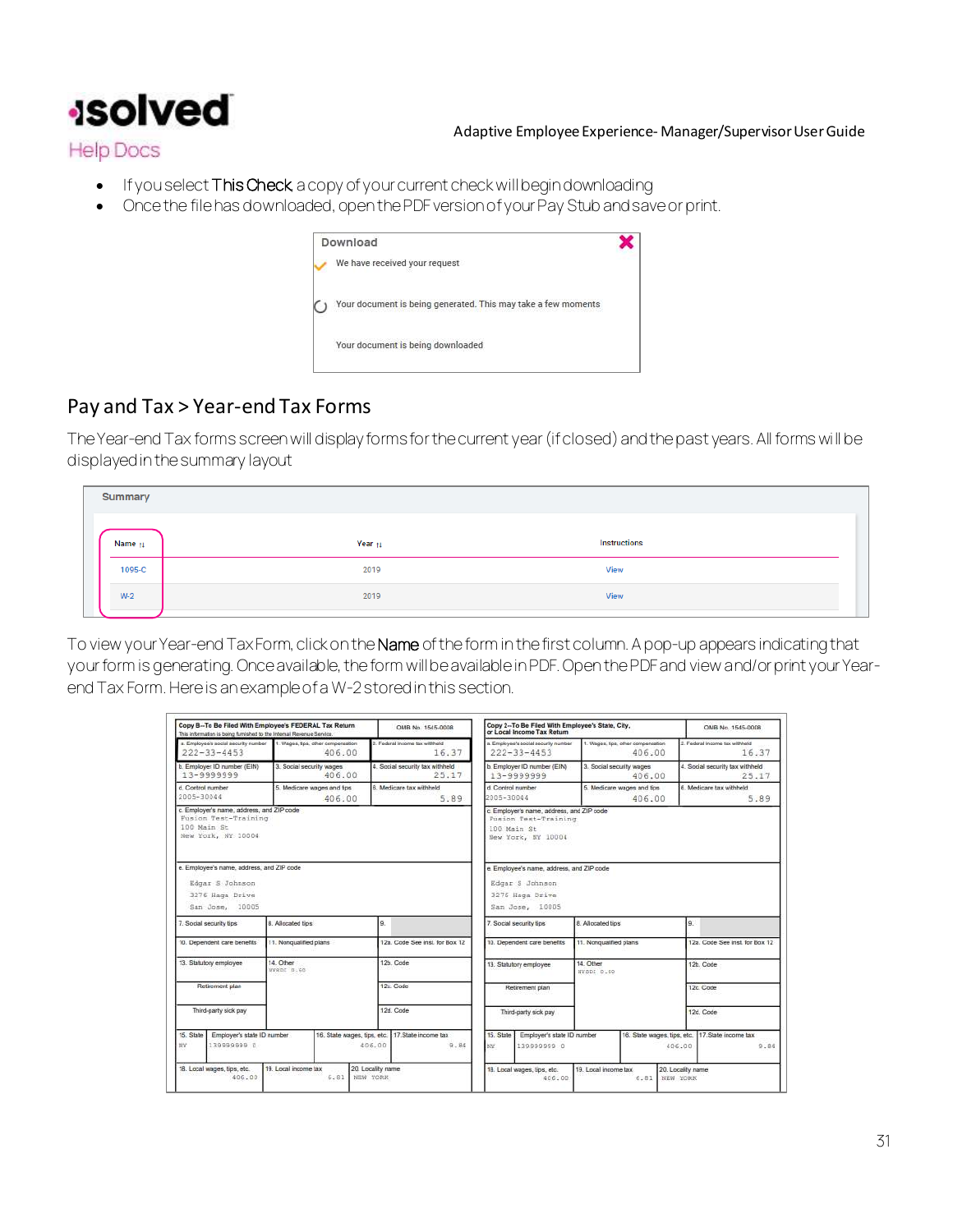#### Adaptive Employee Experience- Manager/Supervisor User Guide

#### **Help Docs**

Also available under Summary are the Instructions for the Year-end Tax form selected. Simply choose the View icon on the right-hand side for them to populate.

| <b>Summary</b>     |              |              |  |
|--------------------|--------------|--------------|--|
| Name <sub>11</sub> | Year $_{11}$ | Instructions |  |
| 1095-C             | 2019         | <b>View</b>  |  |
| $W-2$              | 2019         | View         |  |

#### <span id="page-31-0"></span>Pay and Tax > Tax Updates

The Tax Updates screen allows you to begin the process of updating your withholdings. Your current Tax Withholdings for Federal, State and Local (if applicable) will appear when you access the screen.

| <b>Tax Updates Wizard</b>                                                                            |                               |                                      |   |
|------------------------------------------------------------------------------------------------------|-------------------------------|--------------------------------------|---|
|                                                                                                      | Federal                       |                                      | v |
| 4                                                                                                    | El motore                     |                                      |   |
| Make changes and updates to your tax withholdings.                                                   | Filing status:                | Married Filmg Jointly                |   |
| <b>START WIZARD</b>                                                                                  | Dependent examption amount    | \$7,503.00                           |   |
|                                                                                                      | Additional income amount      | \$3.00                               |   |
| Stable 3rd pany pooline in practites we writings if the size of above.<br>"your persons in mention". | Additional withholding        | 1234.00                              |   |
|                                                                                                      | <b>now</b><br>State<br>89 B B |                                      | Ÿ |
|                                                                                                      | Non Resident State            |                                      |   |
|                                                                                                      | <b>State</b>                  | 163                                  |   |
|                                                                                                      | Tax description               | <b>NEW JERSEY WH.</b>                |   |
|                                                                                                      | $\frac{1}{2}$ (Fig. 2) (a.s.  |                                      |   |
|                                                                                                      | Filmg status.                 | Married/Civil Union Partner Separate |   |
|                                                                                                      | Exemptions                    | $\mathbb{I}$                         |   |
|                                                                                                      | Additional withholding        | Anazon<br>\$3.00                     |   |

If you need to change your Tax Withholdings and complete a new tax form, click on the Start Wizard button on the lefthand side of the screen as outlined above.

Note: Please read the message below Start Wizard to ensure you have the correct settings in your browser.

Once you select Start Wizard, you will be presented with the Tax Withholdings screen to start or sign out. To start a new form, click Start.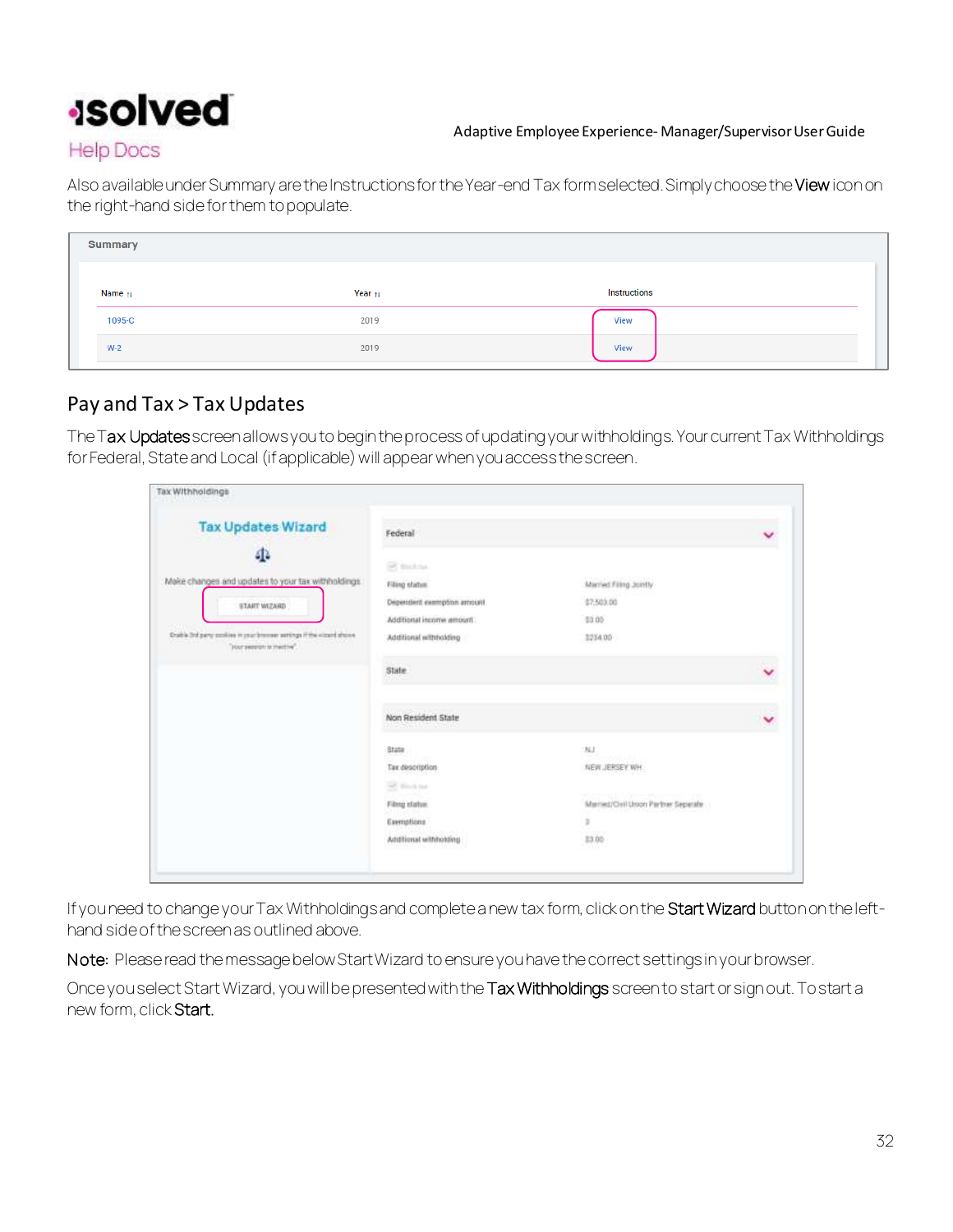![](_page_32_Picture_0.jpeg)

![](_page_32_Picture_2.jpeg)

You can then choose the jurisdiction by selecting the radio buttons and Continue. If you wish to change your Federal withholding, click on "Help me determine which withholding forms apply to me" and take the Survey.

Once the survey is complete, click on the Starticon in the Federal-Summary.

|      |          |       | Based on answers you provided, we have determined the following<br>Federal withholding form(s) may apply to you. |                      |
|------|----------|-------|------------------------------------------------------------------------------------------------------------------|----------------------|
|      | Locality | Name  | Title                                                                                                            | <b>Status</b>        |
| tart | Federal  | $W-4$ | Employee's Withholding Certificate                                                                               | <b>Not completed</b> |

You can click on the **Back** button if you made an error on your survey or move forward and complete each section in the form by responding to questions on the screen and clicking the Nexticon. Your progress will be saved on the left side, and you can return to any section by using the **Back** button or the side menu.

| <b>O</b> Check my progress | Select a filing status                                          |  |
|----------------------------|-----------------------------------------------------------------|--|
|                            | Single or Married filing separately<br>오사이스 레일레이 저런 사람이라고요 말 봐. |  |
| Nonnesident Alien          | C Married Filing Jointly                                        |  |
| Exemption                  | C Head of Household                                             |  |
| <b>Filmy Status</b>        | Next ><br>₹ Back                                                |  |

The next page gives you the following options:

- I want to use the worksheet to calculate roughly accurate withholding
- There are only two jobs total. The option is accurate or jobs with similar pay, otherwise more taxes than necessary may be withheld
- None of the above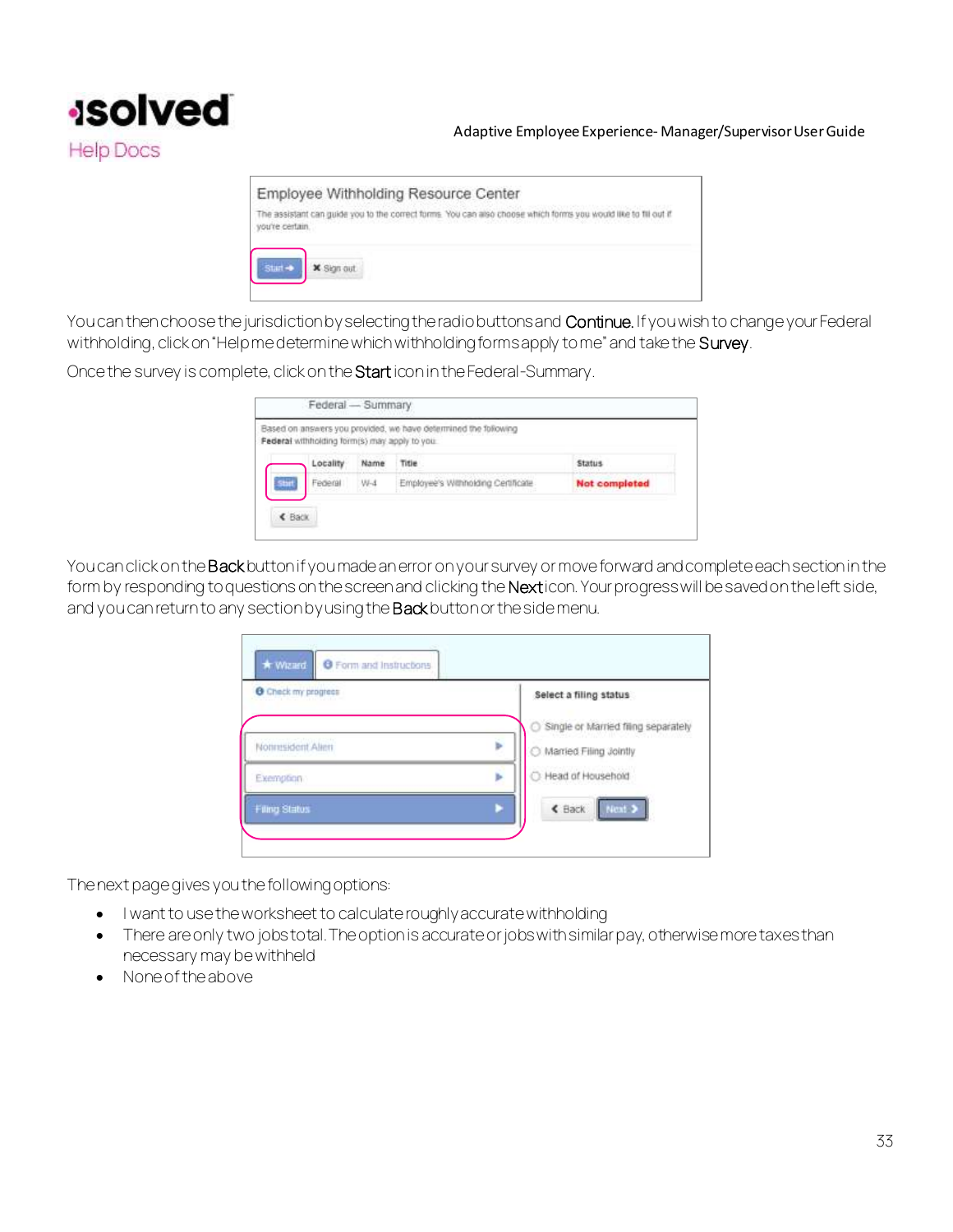**Help Docs** 

#### Adaptive Employee Experience- Manager/Supervisor User Guide

| Complete this like if you (1) hold more than one job at a time, or (2) are manted filing jointy and your spouse also works. The comed amount of withholding depends<br>on income samed from all of these jobs. |  |  |  |
|----------------------------------------------------------------------------------------------------------------------------------------------------------------------------------------------------------------|--|--|--|
| Choose one                                                                                                                                                                                                     |  |  |  |
| FOR SIZE OF CONFIDENTIAL RELATIONS.<br>C I want to use the worksheet to calculate roughly accurate withbolding                                                                                                 |  |  |  |
| C There are only two jobs total This option is accurate tor jobs with smiler pay; otherwise, more tax than necessary may be withheld.                                                                          |  |  |  |
| None of the above                                                                                                                                                                                              |  |  |  |
| $ $ ment $\ge$<br>$4$ Back                                                                                                                                                                                     |  |  |  |

Select the desired option and click on Next. Depending on your selection, different options may appear. In the example below, "None of the above" was selected, since the Forms and Instructions were already used to determine the withholding.

Complete each section by responding to the questions on the screen and clicking on Next.

Once complete, you canview or print your completed W-4. You must also attest to the accuracy of the W-4 by clicking on:

- Under penalties of perjury, I declare that this certificate, to the best of my knowledge and belief, is true, correct and complete
- Enter your PIN in the box provided by entering the last 4 digits of your SSN
- Once complete, click on Submit Form

| Please review the document below                                                                                                     |
|--------------------------------------------------------------------------------------------------------------------------------------|
| If you would like to make any changes, you may return to the previous page.                                                          |
| If you would like to submit this form, please agree to the terms below.<br>나게 따라 어려워서 보기 되는 일이 아니 주어 있어 있어 선생님께서 이 사람들이 아이를 했다.      |
| Under penalties of periury, I declare that this certificate, to the best of my knowledge and belief, is true, correct, and complete. |
|                                                                                                                                      |

You will receive a confirmation stating "Your form has been submitted. All sections are completed." If you have addition jurisdictions to complete, follow the same procedures.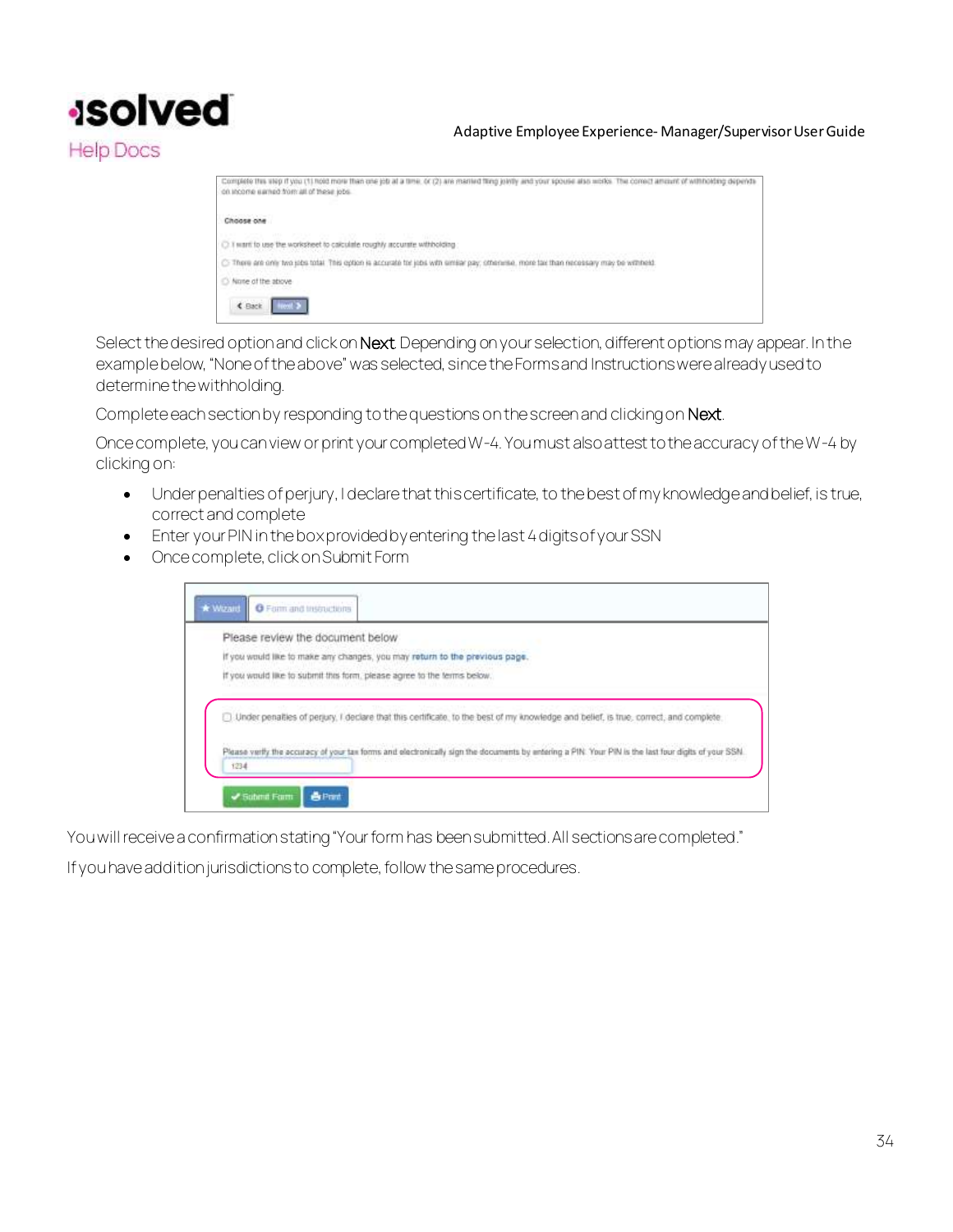![](_page_34_Picture_0.jpeg)

#### **Help Docs**

#### <span id="page-34-0"></span>Personal > Personal Information

ThePersonal Informationscreen allows you to view your Name, Date of Birth, SSN (masked) and Marital Status. You also have a drop-down menu to view your Address and Contact information.

| <b>Mason Doe</b><br>Date of birth<br>1/1/25                       |   |
|-------------------------------------------------------------------|---|
|                                                                   |   |
|                                                                   |   |
|                                                                   |   |
| <b>Married</b><br>Marital status<br><u>an mana ang kabupatèn </u> |   |
|                                                                   |   |
|                                                                   | 5 |
|                                                                   |   |

By selecting the > you can expand your address and contact info to see the details on file. If your company allows you to edit/update this information you will see the **n** icon on the right-hand side which allows you to edit the details.

|                      |                           | Address             |
|----------------------|---------------------------|---------------------|
|                      |                           | e nou               |
|                      | 27 Serpenthe Lave         | Street address      |
|                      | kidhjellie                | Street address 2    |
|                      | Levittown                 | City.               |
|                      | ŃÝ                        | <b>State</b>        |
|                      | 11756                     | Zip code            |
| $\ddot{\phantom{0}}$ |                           | Contact:            |
| ×                    | (609) 553-2265            | Work phone          |
|                      | (732) 251-0275            | Mobile phone        |
|                      | (704) 555-7895            | Home phrase         |
|                      | doemahager@profonmail.com | Self-service etrial |
|                      | emailchange@oumeplace.com | Personal email      |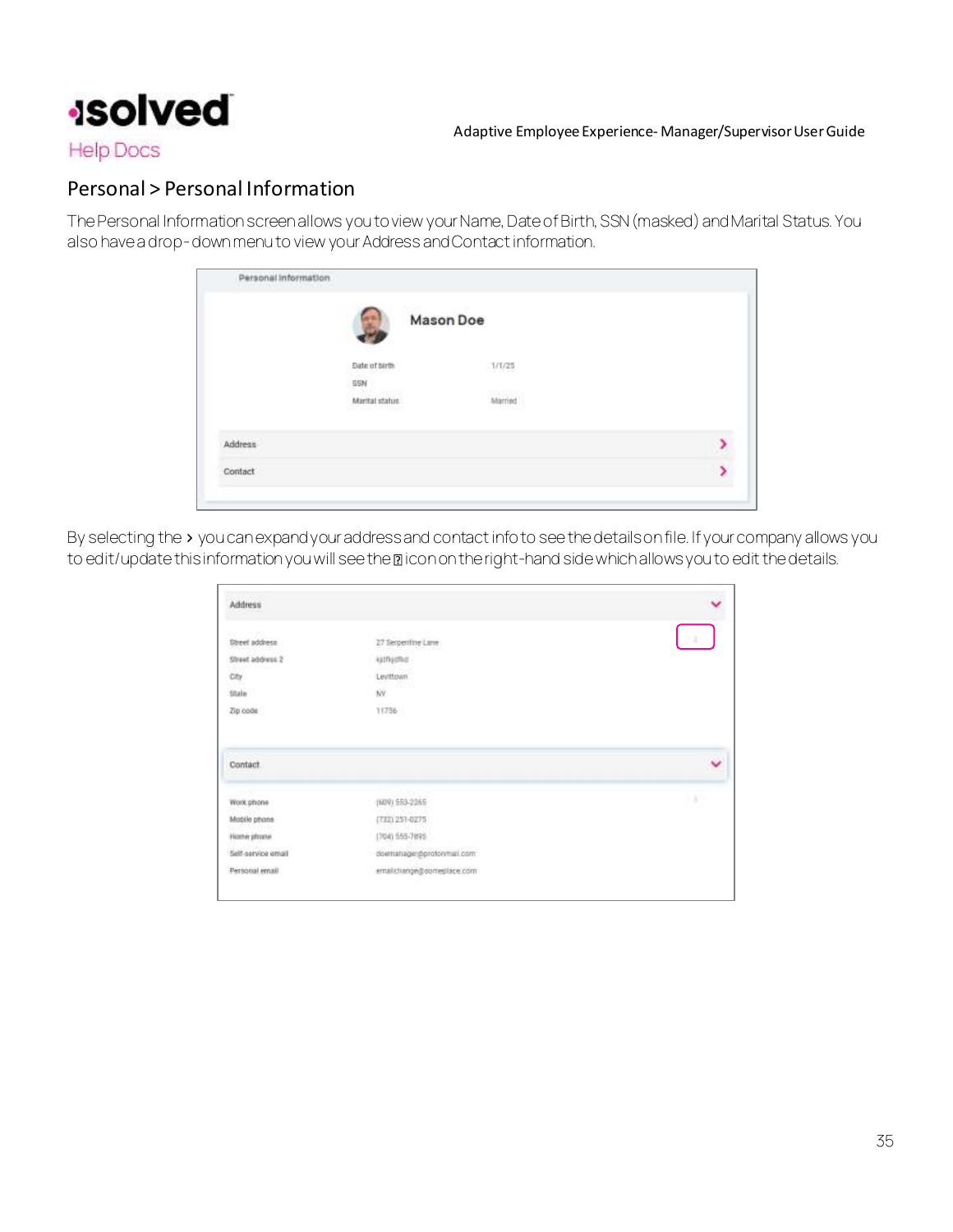#### Adaptive Employee Experience- Manager/Supervisor User Guide

#### **Help Docs**

#### <span id="page-35-0"></span>**Contacts**

The next section labeled Contacts stores any existing Emergency Contacts, Beneficiaries and Dependents available. If you need to add to any of the categories, click on the Manage Contacts button. A new page will appear which allows you to Add New or Edit contacts.

| <b>Emergency contacts</b> |  |
|---------------------------|--|
| <b>Beneficiaries</b>      |  |
| Dependents                |  |

The a symbol will allow you to edit or delete the contact on file if needed.

| <b>Manage Contacts</b> |                    |           |              |  |
|------------------------|--------------------|-----------|--------------|--|
| <b>Name</b>            | <b>Beneficiary</b> | Dependent | Emergency    |  |
| McCorkle, Josiah       | $\checkmark$       | ັ         | $\checkmark$ |  |

If you need to Add New choose the button at the bottom of the screen and fill out the form that opens.

![](_page_35_Picture_9.jpeg)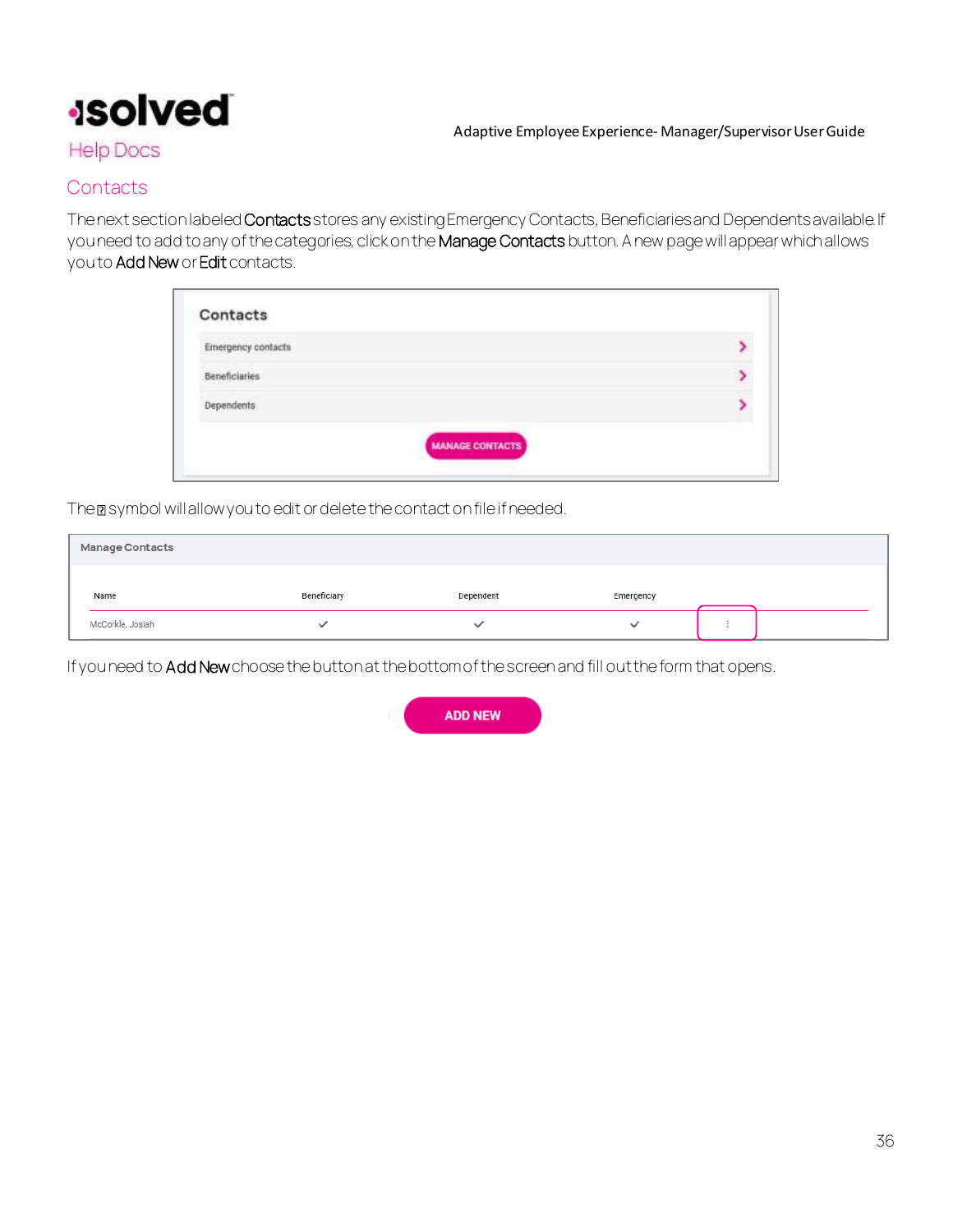Adaptive Employee Experience- Manager/Supervisor User Guide

**Help Docs** 

| Contact type                                              |                                                    |                     |                                             |  |  |
|-----------------------------------------------------------|----------------------------------------------------|---------------------|---------------------------------------------|--|--|
| Sandcay                                                   |                                                    |                     |                                             |  |  |
| Dependent                                                 |                                                    |                     |                                             |  |  |
| Immyeriy                                                  |                                                    |                     |                                             |  |  |
| General                                                   |                                                    |                     |                                             |  |  |
| Teletionitis                                              | Sinc.                                              | <b>Contract</b>     |                                             |  |  |
|                                                           | Deltor other if adding to string to a beneficially |                     |                                             |  |  |
| <b>Finitnane</b>                                          |                                                    |                     | Lastname                                    |  |  |
| us n<br>Pretic                                            |                                                    |                     | Suths                                       |  |  |
|                                                           |                                                    |                     |                                             |  |  |
| Contact<br><b>Holk</b><br>rambie<br><b>Hams</b><br>number |                                                    |                     | Mobile<br>nather<br><b>Treat</b><br>address |  |  |
| the explore address                                       |                                                    |                     |                                             |  |  |
| Address                                                   |                                                    |                     | Address 2                                   |  |  |
| Ziprosale                                                 |                                                    |                     | City                                        |  |  |
| <b>State</b>                                              |                                                    |                     |                                             |  |  |
| Personal                                                  |                                                    |                     |                                             |  |  |
| 558                                                       |                                                    |                     | <b>Identifie SSN</b>                        |  |  |
| $-1.1.1 - 1$<br>Zare of Link                              |                                                    |                     | Update date<br>of list:                     |  |  |
| Devolet  Salest                                           | 3.602                                              |                     |                                             |  |  |
|                                                           |                                                    |                     |                                             |  |  |
|                                                           |                                                    | CANCEL <sup>1</sup> | <b>BAVE</b>                                 |  |  |

Note: You can check "Use employee address" or key in a different address.

Once saved, the information appears under the appropriate contact type drop-down menu.

#### <span id="page-36-0"></span>Federal Reporting Data

There are three options under Federal Reporting Data:

- Disability Self-Identification
- EEO Self-Identification
- Veteran Self-Identification

By using the arrow a symbol, you can view the information that your employer currently has recorded for these categories. If you wish to add or change any of the categories, click on the arrow.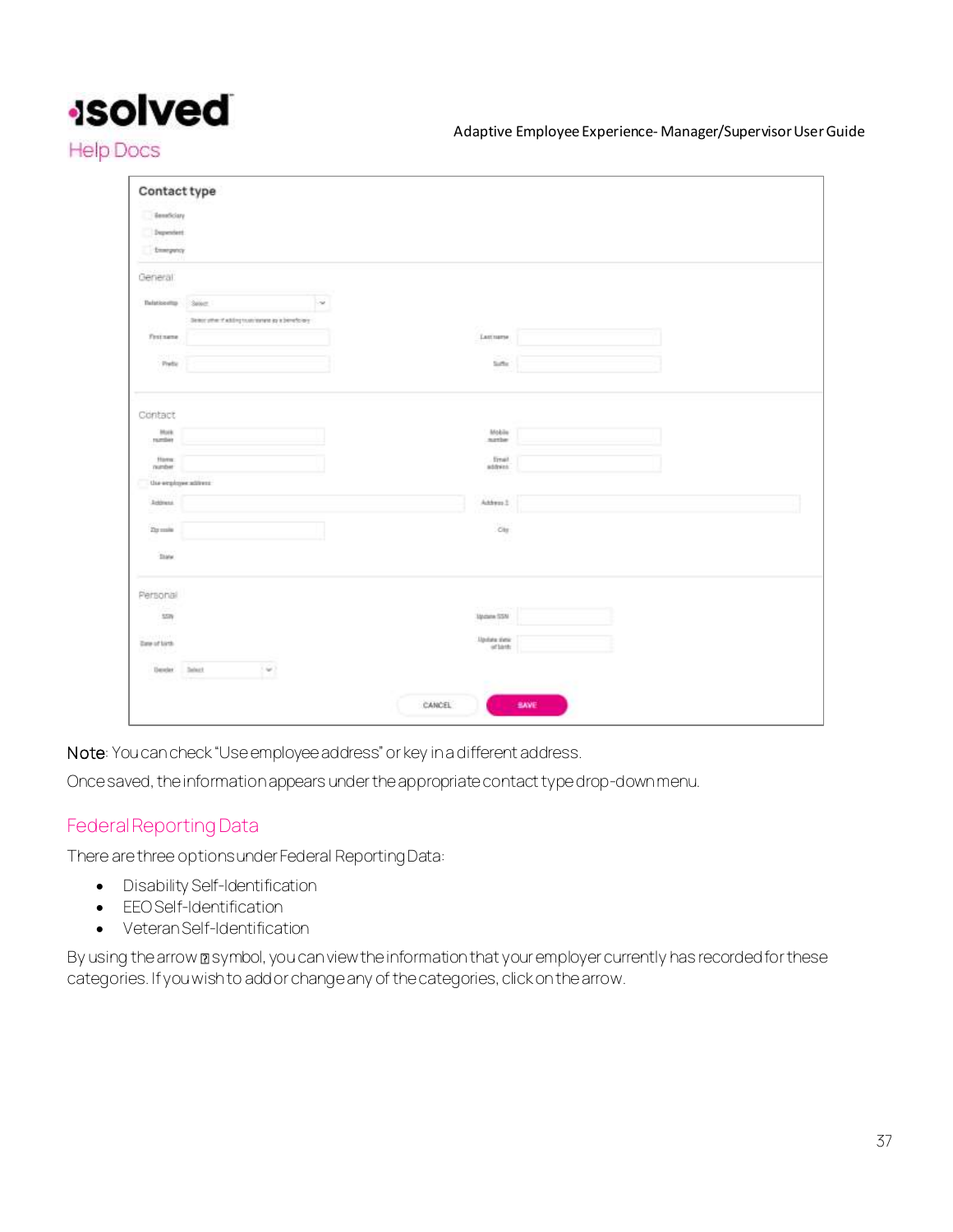#### Adaptive Employee Experience- Manager/Supervisor User Guide

#### **Help Docs**

#### <span id="page-37-0"></span>Disability Self-Identification

If available, your "Current disability status" is displayed. You are also given with the reason why you are being asked to provide this information.

|                         | Disability Self-identification                                                                                                                                                                                                                                                                                                                                                                                                                                                                                                                                                                                                                           |  |
|-------------------------|----------------------------------------------------------------------------------------------------------------------------------------------------------------------------------------------------------------------------------------------------------------------------------------------------------------------------------------------------------------------------------------------------------------------------------------------------------------------------------------------------------------------------------------------------------------------------------------------------------------------------------------------------------|--|
|                         | Current disability status.                                                                                                                                                                                                                                                                                                                                                                                                                                                                                                                                                                                                                               |  |
|                         | Net Disabled                                                                                                                                                                                                                                                                                                                                                                                                                                                                                                                                                                                                                                             |  |
|                         | Why are you being asked to complete this form?                                                                                                                                                                                                                                                                                                                                                                                                                                                                                                                                                                                                           |  |
| least every five years. | We are a federal contractor or subcontractor required by law to provide expal engloyment appurtunity to qualified people with dismilities. We are also required<br>to researce our progress toward having at least 7% of our waldfunce be individuals with disabilities. To do this, we must led, applicants and engineers if they<br>have a disability or have ever had a disability. Because a service may become disabled at any time, we ask all of our enginyees to update their information at                                                                                                                                                     |  |
| www.dot.gov/atocat.     | Newtifixing yourself as an individual with a ritrability in voluntary, and we hape that pop will obsoles to do an. Your answer will be maintained coofsteed ally and<br>red for seen to orienting officials or annone else tracked to making personnel decisions. Conspiring the form will not regatively impact you in any year.<br>regardling of whether you have self-identified in the past. For more information about this form or the equal employment obliqations of federal contractors:<br>under Section 503 of the Rehabilitation Art, your the U.S. Department of Labor's Office of Federal Contract Completed Programs (OFCCP) sectority at |  |
| Select an option        |                                                                                                                                                                                                                                                                                                                                                                                                                                                                                                                                                                                                                                                          |  |
|                         | Ves. I Have A Disability, Of Have A History/Record Of Having & Stealelite                                                                                                                                                                                                                                                                                                                                                                                                                                                                                                                                                                                |  |
|                         | No. 1 Darit Have A Couloilly, Or A Hollory Record Di Haritog A Dreatlifts                                                                                                                                                                                                                                                                                                                                                                                                                                                                                                                                                                                |  |
| (Basit Wish To Answer   |                                                                                                                                                                                                                                                                                                                                                                                                                                                                                                                                                                                                                                                          |  |
|                         |                                                                                                                                                                                                                                                                                                                                                                                                                                                                                                                                                                                                                                                          |  |

After reading, you can decide to respond:

- Yes, I have a disability, or have a history/record of having a disability
- No, I don't have a disability, or a history/record of having a disability
- I don't wish to answer

Make your selection and click on Save. The information provided displays as your "Current disability status" upon save.

#### <span id="page-37-1"></span>EEO Self-Identification

If available, your current Gender and Ethnic Origin displays. You are also given the reason why you are being asked to provide this information.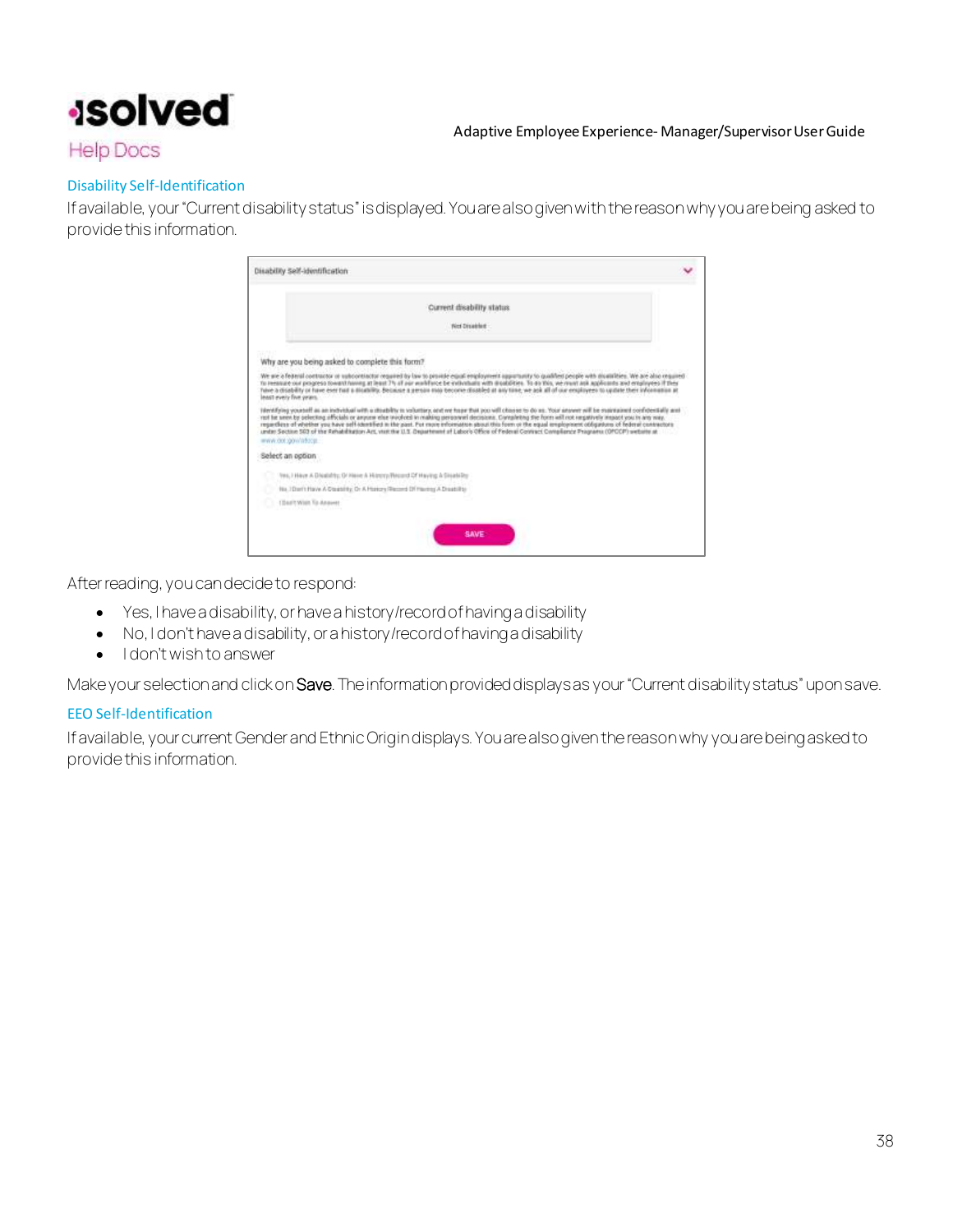### **Isolved Help Docs**

#### Adaptive Employee Experience- Manager/Supervisor User Guide

|                                                      |                                                                                | Current EEO status:                                                                                                                                                                                                                                                                                                                                                                                                                                                                                                                                               |  |
|------------------------------------------------------|--------------------------------------------------------------------------------|-------------------------------------------------------------------------------------------------------------------------------------------------------------------------------------------------------------------------------------------------------------------------------------------------------------------------------------------------------------------------------------------------------------------------------------------------------------------------------------------------------------------------------------------------------------------|--|
|                                                      | <b>Die solden</b>                                                              | kilolik                                                                                                                                                                                                                                                                                                                                                                                                                                                                                                                                                           |  |
|                                                      | <b>ITTIVES HOURS</b>                                                           | White-Dicit Hispanic of LMInch                                                                                                                                                                                                                                                                                                                                                                                                                                                                                                                                    |  |
|                                                      | Why are you being asked to consplete this form?                                | Thai estatione is subject to person governmental resolutions and reporting requirements for the administration of york rights tied initiated and regulations. You comply with these basis                                                                                                                                                                                                                                                                                                                                                                         |  |
|                                                      | embrowners. When reported, data will hat also the source scientific including. | your amployer insince employees to substrain identify that race, attracts and gender. Submission of this information is vulcated as of refurable paid of which it will not wident asset<br>advance treatment. The intermetion obtained still be lays confidential which the Human Nevouroscillagement and may only be used to annothern with applicable lanc, assessing<br>profects, and regulations, including Hosek that newers the tributuation to be summarized and reported to the federal government for your Affinited in Advisor Program and cost rights. |  |
| other analysis information.                          |                                                                                | If you choose not to identify you case, ethicity, or panke at the time. Se failed government requires your employer to determine the releaseship by your illuses strong exister                                                                                                                                                                                                                                                                                                                                                                                   |  |
|                                                      |                                                                                | For cash rights monitoring and with content passengers only all race, wherein and gender information will be collected and responsed in the categories interested better from Minimizing<br>for each category have learn established by the febbeat government. If you identice to returnably self-identify you may must not also a child toward to each self-to a painting powerfully and                                                                                                                                                                        |  |
| Bandar identification.                               |                                                                                |                                                                                                                                                                                                                                                                                                                                                                                                                                                                                                                                                                   |  |
| <b>German</b>                                        |                                                                                |                                                                                                                                                                                                                                                                                                                                                                                                                                                                                                                                                                   |  |
| Made                                                 |                                                                                |                                                                                                                                                                                                                                                                                                                                                                                                                                                                                                                                                                   |  |
| 1-Box 1 could be developed                           |                                                                                |                                                                                                                                                                                                                                                                                                                                                                                                                                                                                                                                                                   |  |
| Race and effective identification                    |                                                                                |                                                                                                                                                                                                                                                                                                                                                                                                                                                                                                                                                                   |  |
| <b>PRESERVATE LA LIGENIE</b>                         |                                                                                |                                                                                                                                                                                                                                                                                                                                                                                                                                                                                                                                                                   |  |
| Wirks (Stat Higgsprin of Latines)                    |                                                                                |                                                                                                                                                                                                                                                                                                                                                                                                                                                                                                                                                                   |  |
|                                                      | Black on AR least Historican (Tech Hispatric of Latine)                        |                                                                                                                                                                                                                                                                                                                                                                                                                                                                                                                                                                   |  |
| lative Heraian in Dire Facilio Waveler               |                                                                                |                                                                                                                                                                                                                                                                                                                                                                                                                                                                                                                                                                   |  |
|                                                      |                                                                                |                                                                                                                                                                                                                                                                                                                                                                                                                                                                                                                                                                   |  |
| Lenis (Per History of Latin)                         |                                                                                |                                                                                                                                                                                                                                                                                                                                                                                                                                                                                                                                                                   |  |
|                                                      | Restrict Almerts and A Suday, Publish 27821 Willigam Ed.                       |                                                                                                                                                                                                                                                                                                                                                                                                                                                                                                                                                                   |  |
| Topo ka' Michell Pakowa (Mich Arhaganton certainten) |                                                                                |                                                                                                                                                                                                                                                                                                                                                                                                                                                                                                                                                                   |  |

After reading, you can decide to respond to the Gender Identification using the following selections:

- Female
- Male
- I don't wish to answer

You can then decide to respond to Race and Ethnicity Identification using the following selections:

- Hispanic or Latino
- White (Not Hispanic or Latino)
- Black or African American or other Pacific islander
- Asian (Not Hispanic or Latino)
- Native American or Alaska (Not Hispanic)
- Two or more races (Not Hispanic or Latino)
- Chose not to answer

If you want to add or change your information, make your selections and click on Save.

For more information about the Race and Ethnicity selections or to read the Anti -Discrimination Notice, select the following:

- > Definitions of race and ethnicity
- > Anti-discrimination notice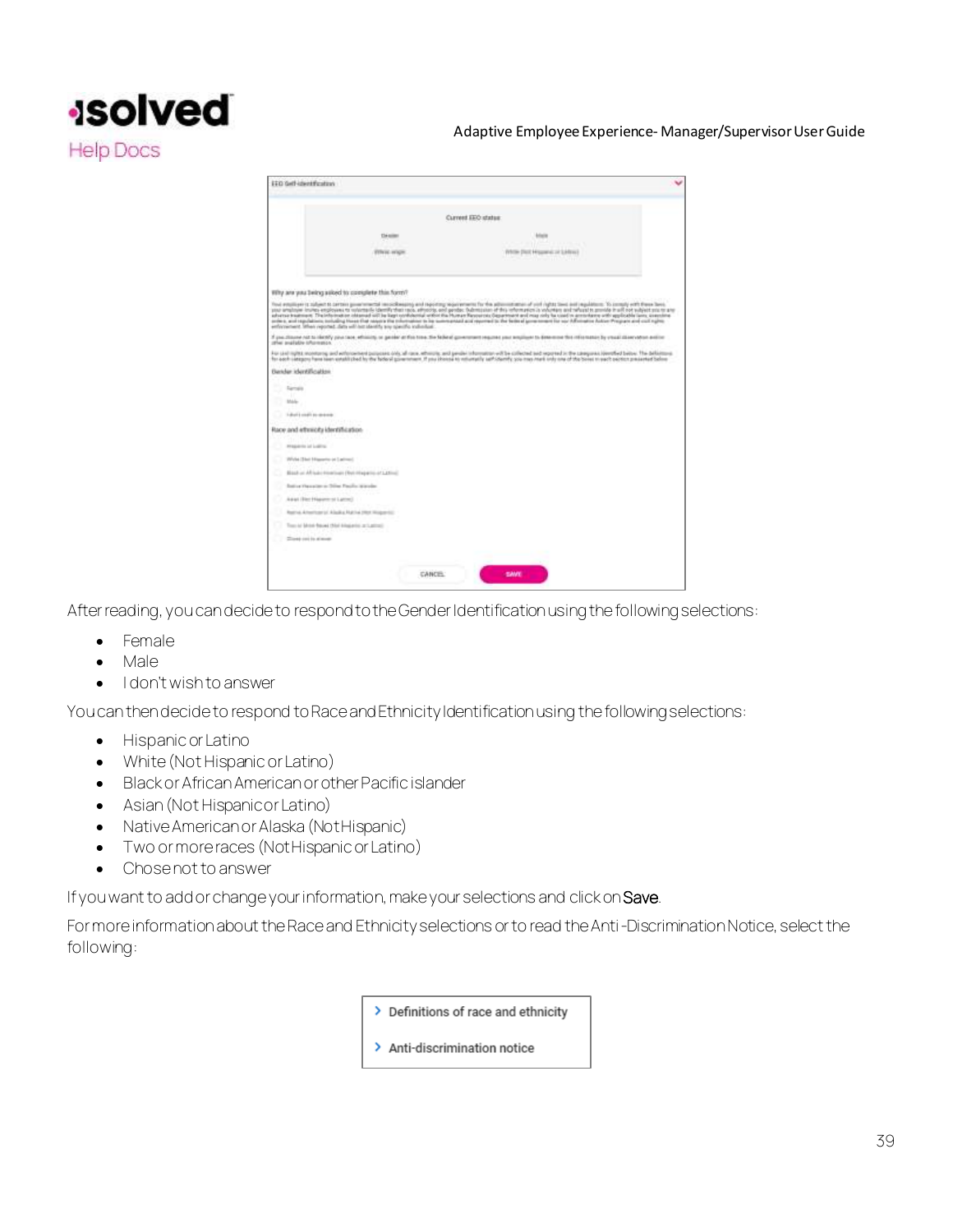#### Adaptive Employee Experience- Manager/Supervisor User Guide

#### **Help Docs**

#### <span id="page-39-0"></span>Veteran Self-Identification

If available, your "Current Veteran Status" displays. You are also given the reason why you are being asked to provide this information.

| Veteran Telf transitioning                                                                                                                                                                                                                                                                                                                                                                                                                                                                                                                                              |  |
|-------------------------------------------------------------------------------------------------------------------------------------------------------------------------------------------------------------------------------------------------------------------------------------------------------------------------------------------------------------------------------------------------------------------------------------------------------------------------------------------------------------------------------------------------------------------------|--|
| <b>Career Volevan states</b>                                                                                                                                                                                                                                                                                                                                                                                                                                                                                                                                            |  |
| <b>Like America</b>                                                                                                                                                                                                                                                                                                                                                                                                                                                                                                                                                     |  |
| Mfry jeer you being reloed to conquerte this form?                                                                                                                                                                                                                                                                                                                                                                                                                                                                                                                      |  |
| Then details on to a Perfect government contractor subject to the "Cablant Mar Titletown" Readjustment Associations that all 197K as accounted by the Joke for Valences Autor (2012) 28<br>U.S.C. AD ET (NE) PREASAL, which requires emailiseers to take affirmative artistics around the absence in amaltament retenants of the information of the information in advantage from independent                                                                                                                                                                           |  |
| 1. Directed Venezue                                                                                                                                                                                                                                                                                                                                                                                                                                                                                                                                                     |  |
| J. Paraimic Goussead Venerer                                                                                                                                                                                                                                                                                                                                                                                                                                                                                                                                            |  |
| 3 - Federal Casta Manitore an Carriganize Washingt Vinterent                                                                                                                                                                                                                                                                                                                                                                                                                                                                                                            |  |
| 4. Annual Forten Sarving Medal Veneral.                                                                                                                                                                                                                                                                                                                                                                                                                                                                                                                                 |  |
| This information to helms, responsed on a volumery heals in with the team confidential species about sour emphases to respirat the provide information of the Office of Fischest Contract<br>Constitutes (OFCEP), stimed thiree-Department of Labor 2.5 Ofc.). Refusal for pinning vice enterrighter will you can calcerate provide the interrighter and this interrighter and that the interrighter and the first of the i<br>part is a manner incorporate will the Patham Die Versions Paul Company, haples and of 1771, as anywhere                                  |  |
| Fronizisal seteram tray have additional rights critic the strikened Senting Engineered and Newsplayment Rights Art (AEDRA) in particular if you were absent from<br>exigitations in price to perform terms of the ordermed service, you may be indirected for reemptived by one weaponed by and environment of the problem you maddle and additional with recommitted<br>contacting throw the shape on dual to continue this issues information, said the U.S. Department of Labor's Vehicles University teams \$1,000 per (NTTE) and from an 1 4000-0 (1000).<br>Erik. |  |
| As a Draw wound contactor subject to VEVRAA, one weather in request to splent a request to the CPCCP child over the division of tenantures belonging in-<br>and concillate protected valuate. Famous P pai, before you having to any of the categories of protected creative, please todiotes by selecting the appropriate test before                                                                                                                                                                                                                                  |  |
| Swiech this surface(a) that spidy to your veheran abstac-                                                                                                                                                                                                                                                                                                                                                                                                                                                                                                               |  |
| ٠<br><b>Expertised a variance</b>                                                                                                                                                                                                                                                                                                                                                                                                                                                                                                                                       |  |
| I kniking the this following, comparison of circlescoal interests                                                                                                                                                                                                                                                                                                                                                                                                                                                                                                       |  |
| Chicago all trat agola                                                                                                                                                                                                                                                                                                                                                                                                                                                                                                                                                  |  |
| <b>Brighted Viewers</b>                                                                                                                                                                                                                                                                                                                                                                                                                                                                                                                                                 |  |
| Includible department amount:                                                                                                                                                                                                                                                                                                                                                                                                                                                                                                                                           |  |
| Military distribution from                                                                                                                                                                                                                                                                                                                                                                                                                                                                                                                                              |  |
|                                                                                                                                                                                                                                                                                                                                                                                                                                                                                                                                                                         |  |
| drolling Plant over 1 (see party) the figure to seem                                                                                                                                                                                                                                                                                                                                                                                                                                                                                                                    |  |
| Brennet Primouse (a) Starrings Mikelini (Erika-ba)                                                                                                                                                                                                                                                                                                                                                                                                                                                                                                                      |  |
| Booth wells do Martillo the vallence stratus.                                                                                                                                                                                                                                                                                                                                                                                                                                                                                                                           |  |
| are a protected subsets. But I distant entity and Martella War campainta to other I halong                                                                                                                                                                                                                                                                                                                                                                                                                                                                              |  |
| and the contracted company. If you not in the Atlinesian do not full because anyone conservational density                                                                                                                                                                                                                                                                                                                                                                                                                                                              |  |
|                                                                                                                                                                                                                                                                                                                                                                                                                                                                                                                                                                         |  |
| CANOEL.<br>GAVIT                                                                                                                                                                                                                                                                                                                                                                                                                                                                                                                                                        |  |
|                                                                                                                                                                                                                                                                                                                                                                                                                                                                                                                                                                         |  |

After reading the reason, you can add or edit the information by selecting the Veteran status that applies:

- I am not a veteran
- I belong to the following categories of protected veteran:
	- o Disabled Veteran
	- o Recently Separated Veteran (discharge date)
- I don't wish to identify my veteran status
- I am a protected veteran, but I choose not to self-identify to which I belong
- I am NOT protected veteran, I served in the military but do not fall into the veteran categories listed above

#### After making your selections, click on Save.

Once the information is saved, it will replace your "Current Veteran Status."

For more information on the "Definition of protected veteran," "Reasonable accommodation notice" and "Anti-Discrimination note," click on the following:

- > Definitions of protected veterans
- > Reasonable accommodation notice
- > Anti-discrimination notice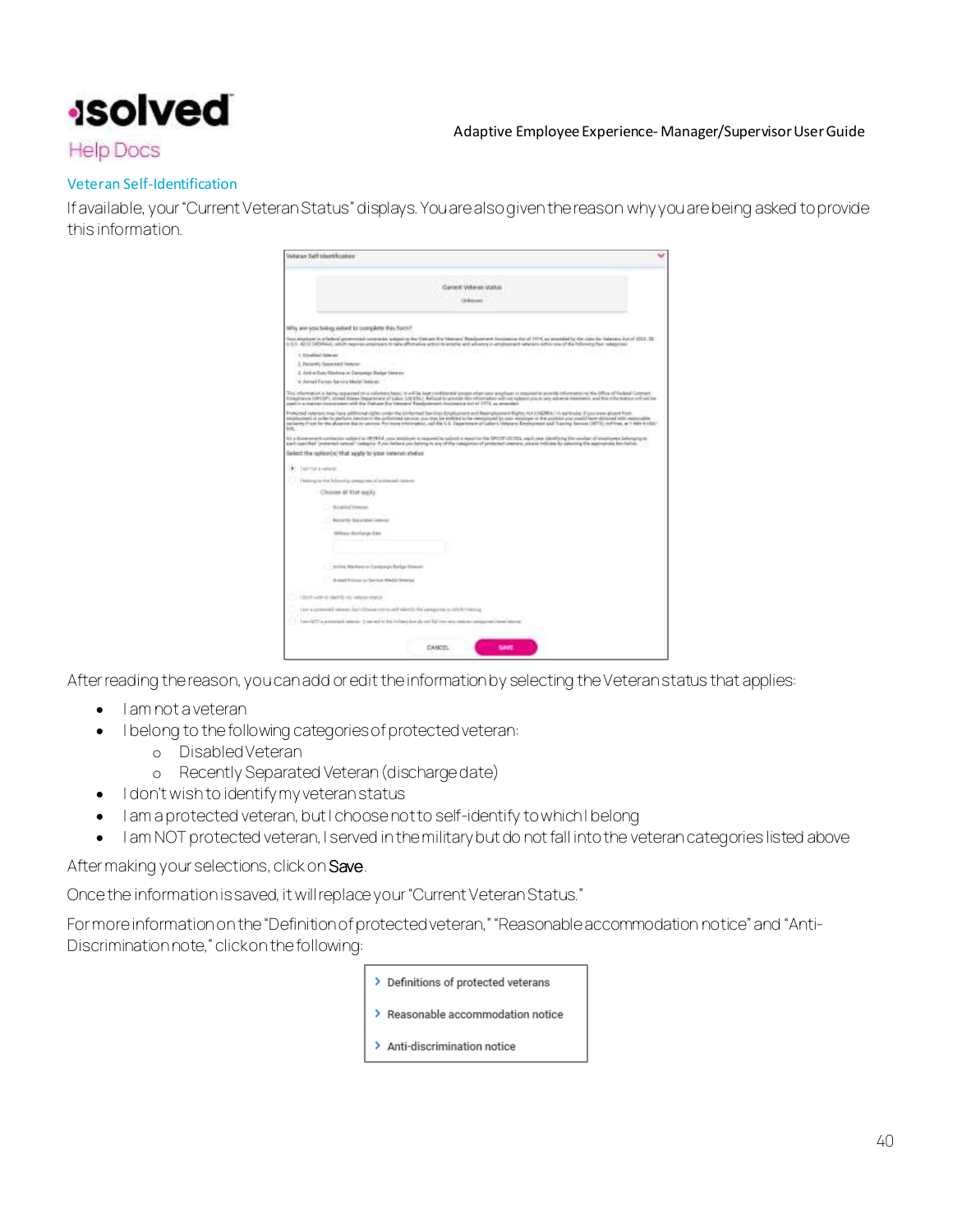![](_page_40_Picture_0.jpeg)

#### **Help Docs**

#### <span id="page-40-0"></span>Benefits > My Benefits

The My Benefits screen allows you to assess your elected personal benefit package and at a quick glance, view your annual and per pay deductions for those benefits.

| Current | 崗                                                                                                                                                                                                                                                                                                                                                                                                                                                                           | 苣               |
|---------|-----------------------------------------------------------------------------------------------------------------------------------------------------------------------------------------------------------------------------------------------------------------------------------------------------------------------------------------------------------------------------------------------------------------------------------------------------------------------------|-----------------|
| Walved  | \$7,800.00                                                                                                                                                                                                                                                                                                                                                                                                                                                                  | \$150.00        |
| History | ANNUALLY                                                                                                                                                                                                                                                                                                                                                                                                                                                                    | PER RAY PERIODA |
|         | 401(b)                                                                                                                                                                                                                                                                                                                                                                                                                                                                      | \$150.00        |
|         | HSA (Other category)                                                                                                                                                                                                                                                                                                                                                                                                                                                        | \$0.00<br>- - - |
|         | Vision Pre-Tax 125                                                                                                                                                                                                                                                                                                                                                                                                                                                          | Walved.         |
|         | *Elected costs is an estimate only. Actual deduction amounts can vary in specific instances. For example, a 3% deferred compensation (i.e., 401k plan) election is<br>projected using your have pay, but the deduction is calculated using actual compenantisn and plan rules. Mans that require Enidence of Insurability (EOI) such as the<br>insurance, reflect the cost of the reguested emount but the deduction may be based on actual coverage until EOI is approved. |                 |

By selecting the Currenttab on the left-hand side, you will see the benefits you are currently enrolled for in a detailed view with effective dates, per pay amounts, and frequencies.

| Summary                 | 401(K)                                             | 401(K)               |
|-------------------------|----------------------------------------------------|----------------------|
| $\checkmark$<br>Current | [편드런다]) - 221 5만 220 - 1540<br>Effective 5/26/2019 | ρ,<br>p <sup>4</sup> |
| 401(k)                  | <b>CO</b> Deductions                               | \$150.00             |
| HSA ('Other' category)  | \$150.00<br>401K                                   | Every Pay            |
| Waived                  |                                                    |                      |
| History                 |                                                    |                      |

When you select the Waived tab on the left-hand side, you will see the information on plans that you have waived and the date the waiver took effect.

| Summary | <b>WAIVED BENEFITS</b>                                  |
|---------|---------------------------------------------------------|
| Current | VISION PRE-TAX 125<br><b>Effective December 1, 2020</b> |
| Waived  |                                                         |
| History |                                                         |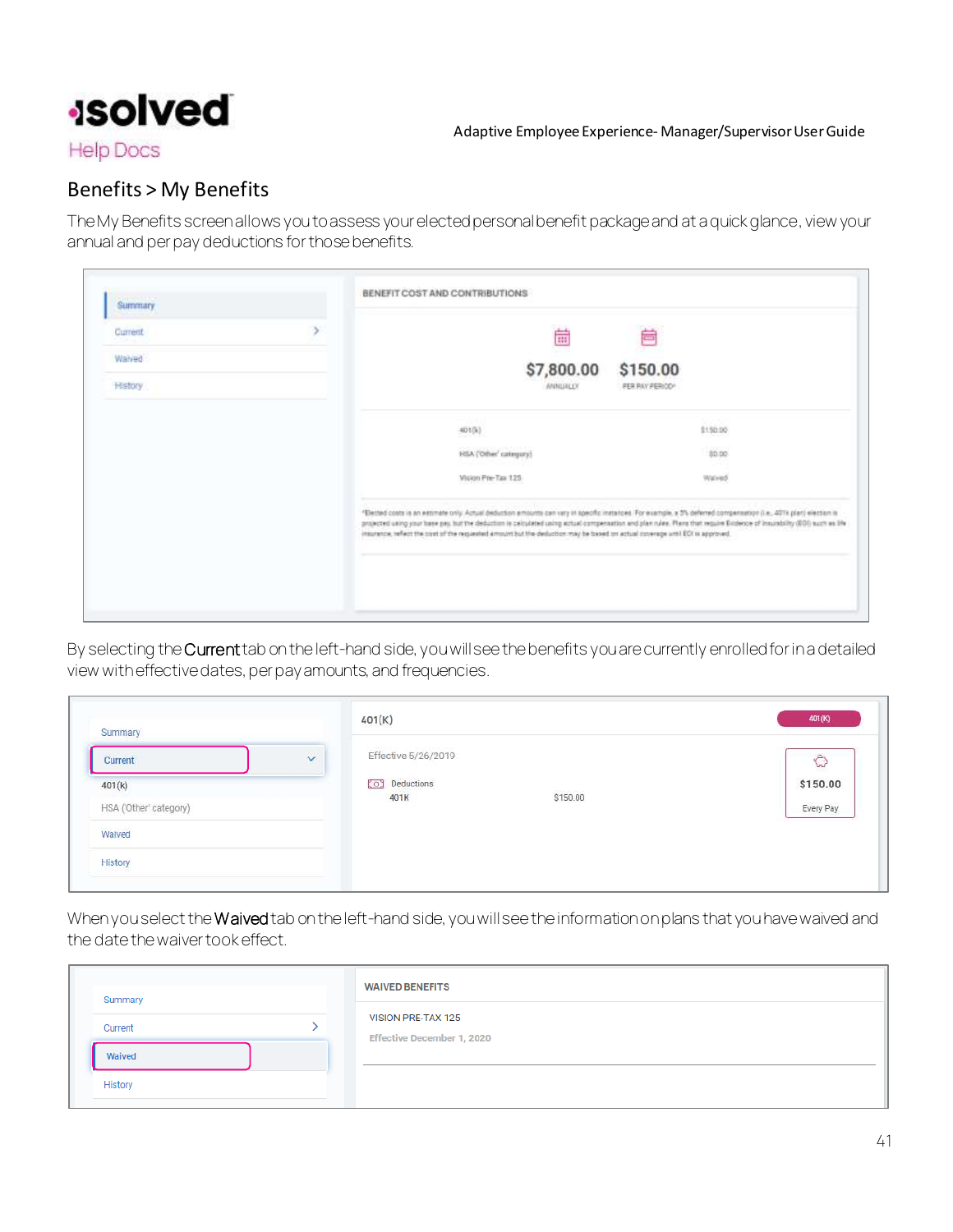![](_page_41_Picture_0.jpeg)

**Help Docs** 

#### <span id="page-41-0"></span>Benefits > Benefit Enrollment

The Benefit Enrollment screen will give you a link into the full desktop experience to begin your enrollment. Click in the Take Me There button to begin your enrollment

![](_page_41_Picture_5.jpeg)

#### <span id="page-41-1"></span>People Cloud

The links within the People Cloud tile will log you in through SSO (single sign on) to other isolved modules:

- o Share & Perform: This will take you to theengagement management platform
- o Learn & Grow: This will take you to theonline LMS (learning management system)
- o Applicant Tracking: This will take you to theapplicant tracking platform
- o Benefit Services: This will take you to COBRA

![](_page_41_Picture_12.jpeg)